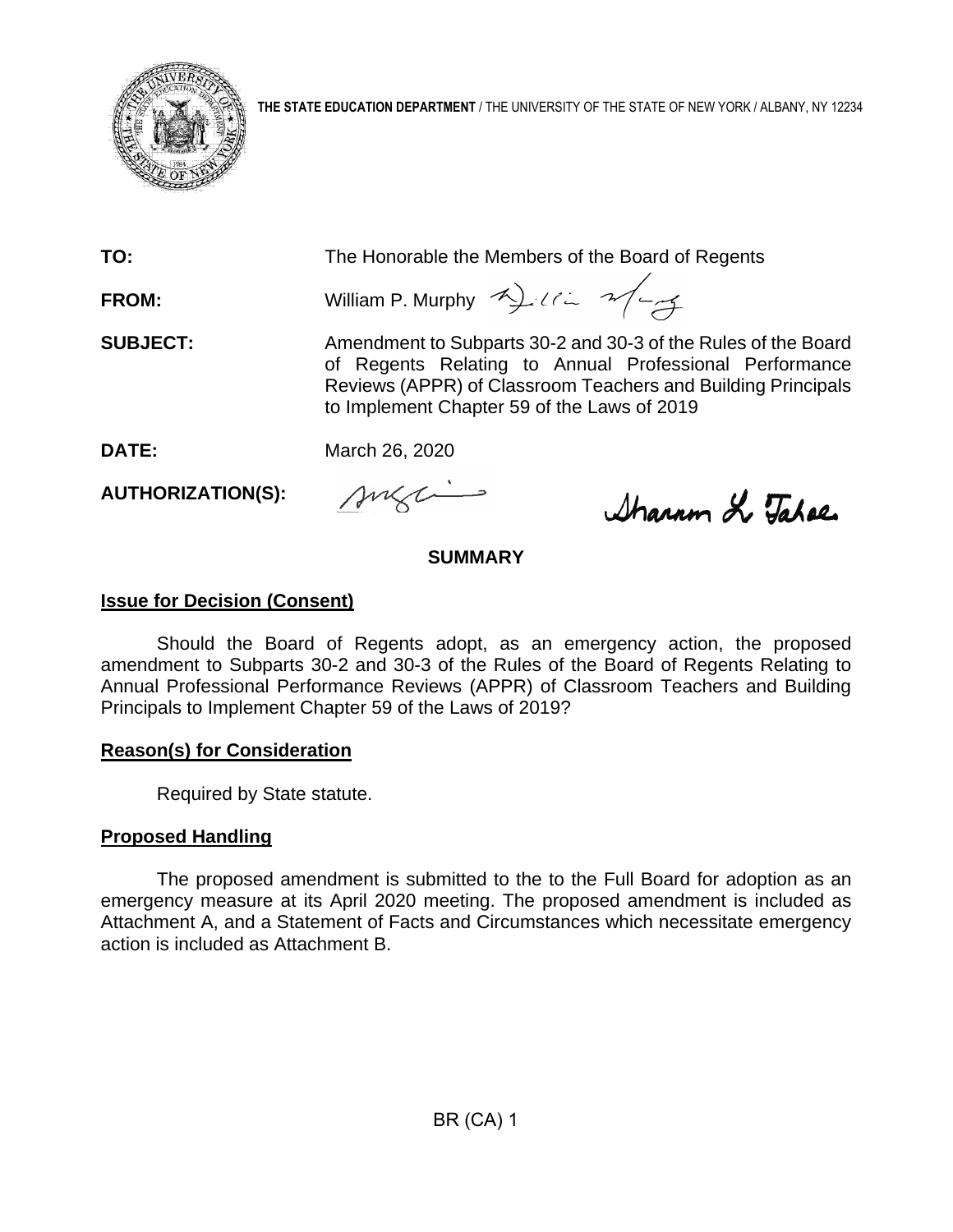#### **Procedural History**

The proposed amendment was initially presented to the Full Board for adoption as an emergency measure at its October 2019 meeting, effective October 8, 2019. A Notice of Emergency Adoption and Proposed Rule Making was published in the State Register on October 23, 2019. A second emergency measure was adopted at the December 2019 meeting of the Board of Regents, effective December 10, 2019. A Notice of Emergency Adoption was published in the State Register on December 24, 2019. A third emergency measure was adopted at the January 2020 meeting of the Board of Regents, effective January 14, 2020. A Notice of Emergency Adoption was published in the State Register on January 29, 2020. Following the 60-day public comment period required under the State Administrative Procedure Act, the Department received comments on the proposed amendment (Assessment of Public Comment is included as Attachment D). Based on comments received, the Department revised the proposed amendment. A Notice of Emergency Adoption and Revised Rule Making was published in the State Register on February 26, 2020 for a 45-day public comment period. Following the 45-day public comment period required under the State Administrative Procedure Act for revised rulemakings, the Department received additional comments on the proposed amendment (Assessment of Public Comments is included as Attachment C). Supporting materials are available upon request to the Secretary of the Board of Regents.

#### **Background Information**

The 2019-2020 Enacted Budget makes several changes to Education Law §3012-d, which governs annual teacher and principal evaluations. The key changes include:

- Required Student Performance Measures
	- o Eliminates the requirement to use the State Growth Model for teachers of grades 4-8, building principals covering those grade levels, and high school principals (all of grades 9-12).
		- All educators would instead have a Student Learning Objective (SLO).
	- o Eliminates the requirement that State-created or administered assessments be used as the evidence for SLOs where they exist.
	- $\circ$  The selection and use of the assessment(s) for an educator's SLO is now subject to collective bargaining, rather than district determined.
- Optional Student Performance Measures
	- o Eliminates the requirement that optional student performance measures be based either on a second State-provided growth score or a growth score based on a supplemental assessment that uses a State-provided or approved statistical growth model.
		- Instead, the Department will define optional measures of student performance based on State-created, administered, or approved assessments that districts may then collectively bargain to use.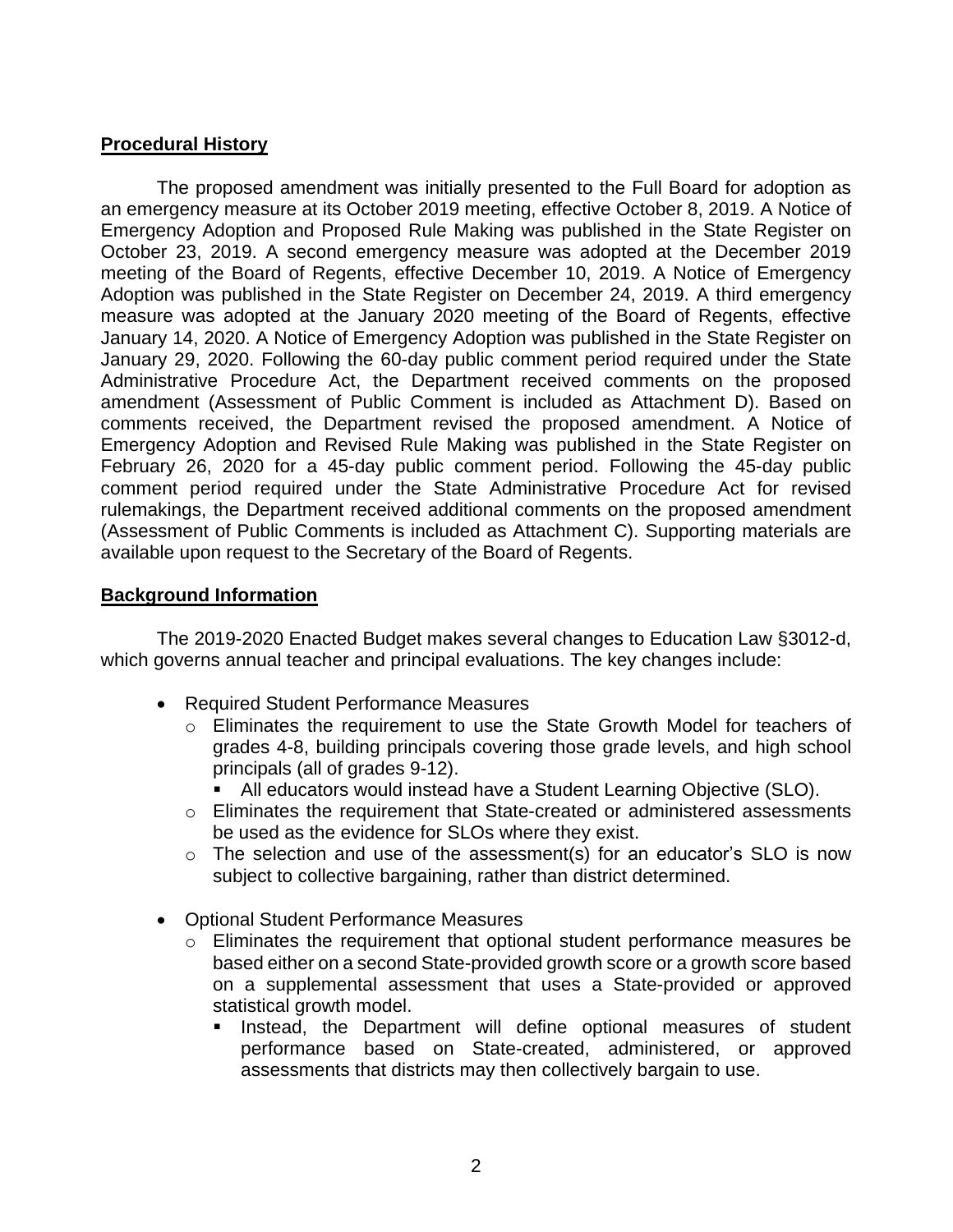o Where a school district collectively bargains to use optional student performance measures, the statutory amendments also eliminate the existing requirement that an educator receive a rating of Ineffective on his/her overall evaluation if his/her Student Performance Category rating is Ineffective.

Although the Enacted Budget makes significant changes to the Student Performance Category of the evaluation system, it does not substantively change any other aspects of the current system, including:

- Requirements for teacher observations and principal school visits, including the requirement that at least one be conducted by an independent evaluator.
- Requirements for calculating overall ratings using the statutory matrix.
- Requirements for teacher and principal improvement plans for educators who receive an overall rating of Developing or Ineffective in the prior school year.
- Requirements for summative evaluation ratings to be a "significant factor" in all employment-related decisions.

#### Proposed Amendments

The proposed rule conforms the regulations to the provisions of the 2019 legislation by making the following substantive changes to Subparts 30-2 and 30-3 of the Rules of the Board of Regents.

The existing Subpart 30-2, relating to evaluations conducted pursuant to Education Law §3012-c, is repealed.

The existing Subpart 30-3 is renumbered to Subpart 30-2. The title of this new Subpart 30-2 and Sections 30-2.1, 30-2.3, and 30-2.17 are amended to clarify that Subpart 30-2 only applies to APPRs conducted prior to the 2019-2020 school year or those conducted pursuant to a collective bargaining agreement (CBA) entered into on or before April 12, 2019, which remains in effect on or after April 12, 2019 until a subsequent agreement is reached; provided further, however, that any assessments used in determining transition scores and ratings shall be used in determining scores and ratings pursuant to Subpart 30-2 instead of the grades 3-8 English language arts and mathematics State assessments and/or any State growth model until the entry into a successor collective bargaining agreement.

A new Subpart 30-3 is added to implement the amended evaluation law.

Where practicable, existing requirements for teacher and principal evaluations are carried over in their entirety. Below is a description of the areas where substantive changes from existing requirements have been made to implement the provisions of Chapter 59 of the Laws of 2019.

Section 30-3.1 clarifies that the new evaluation system only applies to CBAs entered into after April 12, 2019. It further clarifies that nothing in the new Subpart shall be construed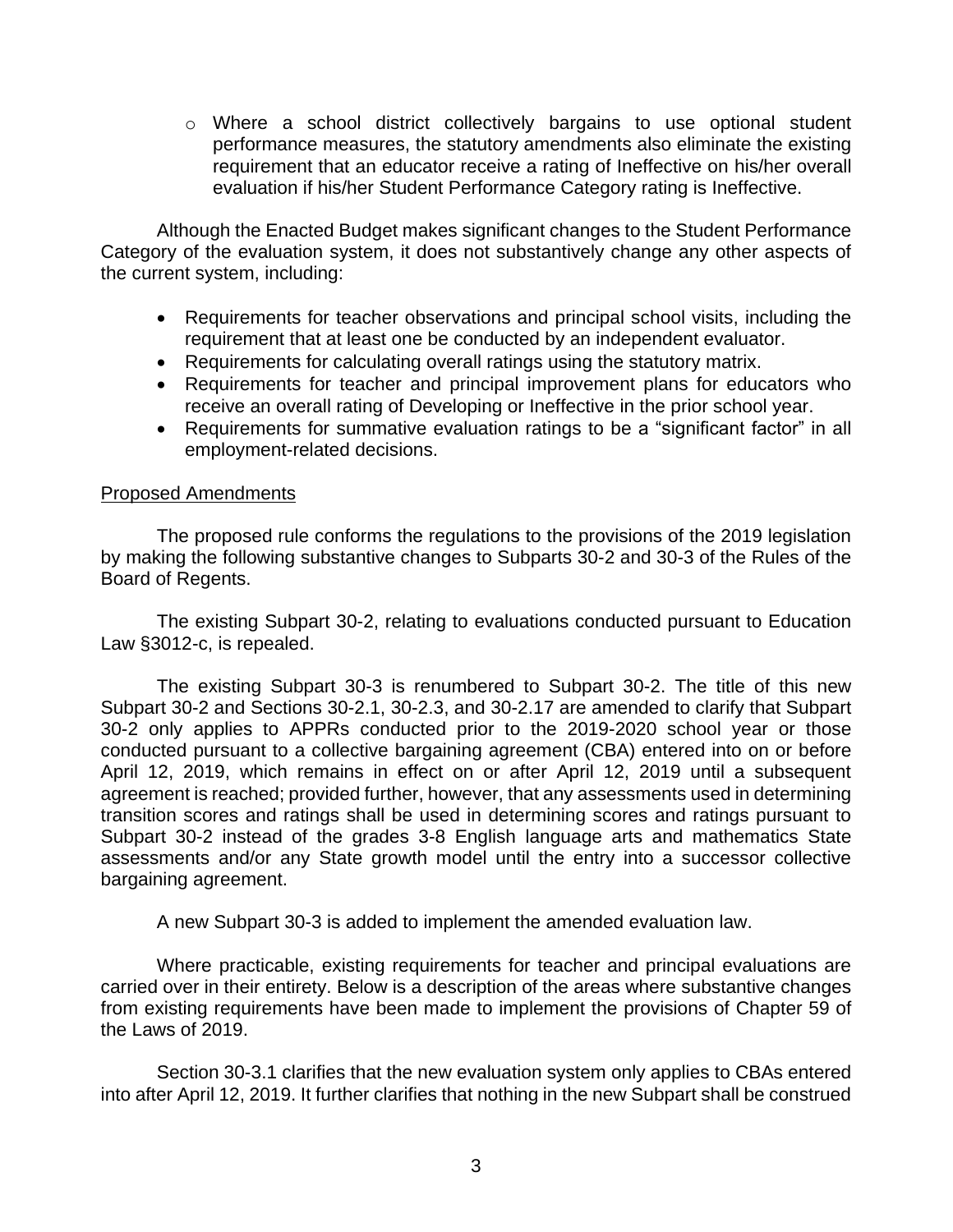to abrogate any conflicting provisions of any CBA in effect on and after April 12, 2019 during the term of such agreement and until entry into a successor CBA; provided further, however, that any assessments used in determining transition scores and ratings shall be used in determining scores and ratings pursuant to Subpart 30-2 instead of the grades 3-8 English language arts and mathematics State assessments and/or any State growth model until the entry into a successor collective bargaining agreement. As required by the Education Law, it further clarifies that APPRs shall be a significant factor for employment decisions and teacher and principal development, consistent with the requirements of the law. It also clarifies the unfettered right to terminate a probationary teacher or principal for any statutorily and constitutionally permissible reason.

#### New Teacher Evaluation Requirements

Section 30-3.4 describes the standards and criteria for conducting APPRs of classroom teachers under the amended law. The law requires teachers to be evaluated based on two categories: the student performance category and the teacher observation category.

#### Student Performance Category

The first category has two subcomponents, one required and one optional. For the first required subcomponent, teachers shall be evaluated as follows:

• All teachers shall have an SLO consistent with a goal-setting process determined or developed by the Commissioner that results in a student growth score based on a State-created or administered assessment or other State-approved student assessment. Such SLO may be either teacher-specific or based on school- or district-wide group, team, or linked results.

The second optional subcomponent shall be comprised of one or more of the following options, as determined locally:

- A second SLO, provided that this SLO is different than that used in the required subcomponent;
- A growth score based on a statistical growth model, where available, for either a State-created or -administered assessment or a State-designed supplemental assessment;
- A measure of student growth, other than an SLO, based on State-created or -administered assessments or State-designed supplemental assessments;
- A performance index based on State-created or -administered assessments or approved student assessments;
- An achievement benchmark on State-created or -administered assessments or approved assessments; or
- Any other collectively bargained measure of student growth or achievement included in the district's evaluation plan.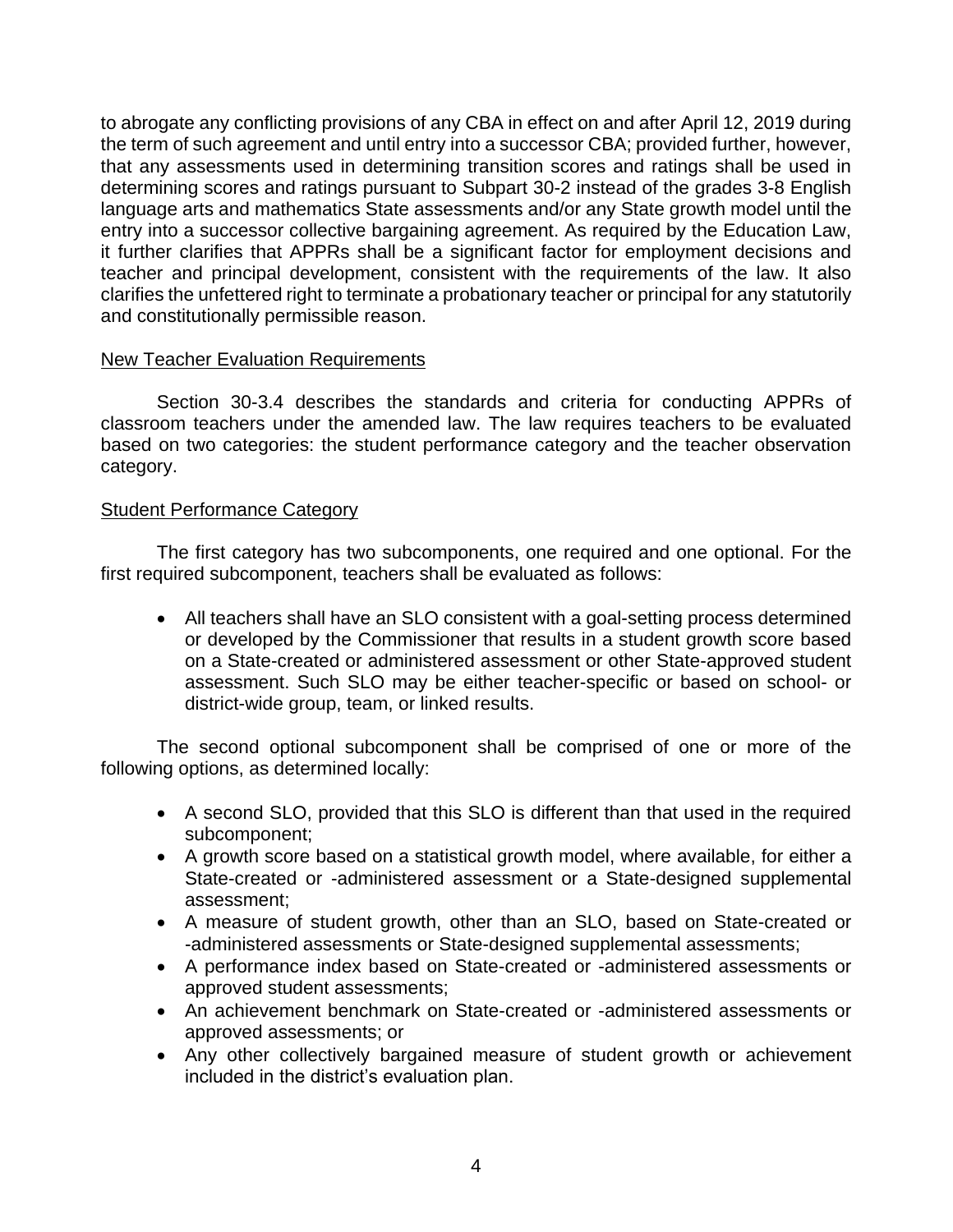The selection and use of an assessment in the required or optional subcomponents of the Student Performance Category of a teacher or principal's evaluation pursuant to this Subpart shall be subject to collective bargaining pursuant to Article 14 of the Civil Service Law.

The law requires the Commissioner to establish weightings and scoring ranges for the subcomponents of the student performance category. The proposed amendment applies the following weights to each of the subcomponents:

- If a district does not locally select to use the optional second student growth subcomponent, then the mandatory subcomponent shall be weighted at 100 percent.
- If the optional subcomponent is selected, the weightings shall be established locally, subject to approval by the Commissioner, in the submitted evaluation plan.

Each measure used in the student performance category must result in a score between 0 and 20. Districts shall calculate scores for SLOs in accordance with the table provided in the proposed amendment; provided, however, that for teachers with courses with small "n" sizes as defined by the Commissioner in guidance, districts shall calculate scores for SLOs using a methodology prescribed by the Commissioner in guidance. For all other measures, scores of 0-20 shall be computed using the methodology described in the approved evaluation plan. For the City School District of the City of New York, scores for SLOs that are based on the percentage of students meeting a target shall be calculated in accordance with alternate tables provided in the proposed amendment. Other districts in the rest of the State may also apply for a variance to use these alternate tables for SLOs that are based on the percentage of students meeting a target. Because the City School District of the City of New York uses multiple measures of student performance for the required subcomponent of the student performance category, the Department has been advised by the City that the alternate tables will help ensure that the overall rating assigned to an educator reflects the teacher's performance.

#### **Teacher Observation Category**

The teacher observation category includes three subcomponents: two mandatory and one optional. The two mandatory subcomponents shall be based on:

- at least one observation that shall be conducted by a principal or other trained administrator; and
- at least one observation that shall be conducted by one or more impartial independent trained evaluator(s) selected and trained by the district. An independent trained evaluator may be employed within the district but may not be assigned to the same school building as the teacher being evaluated.
- At least one of the observations must be unannounced.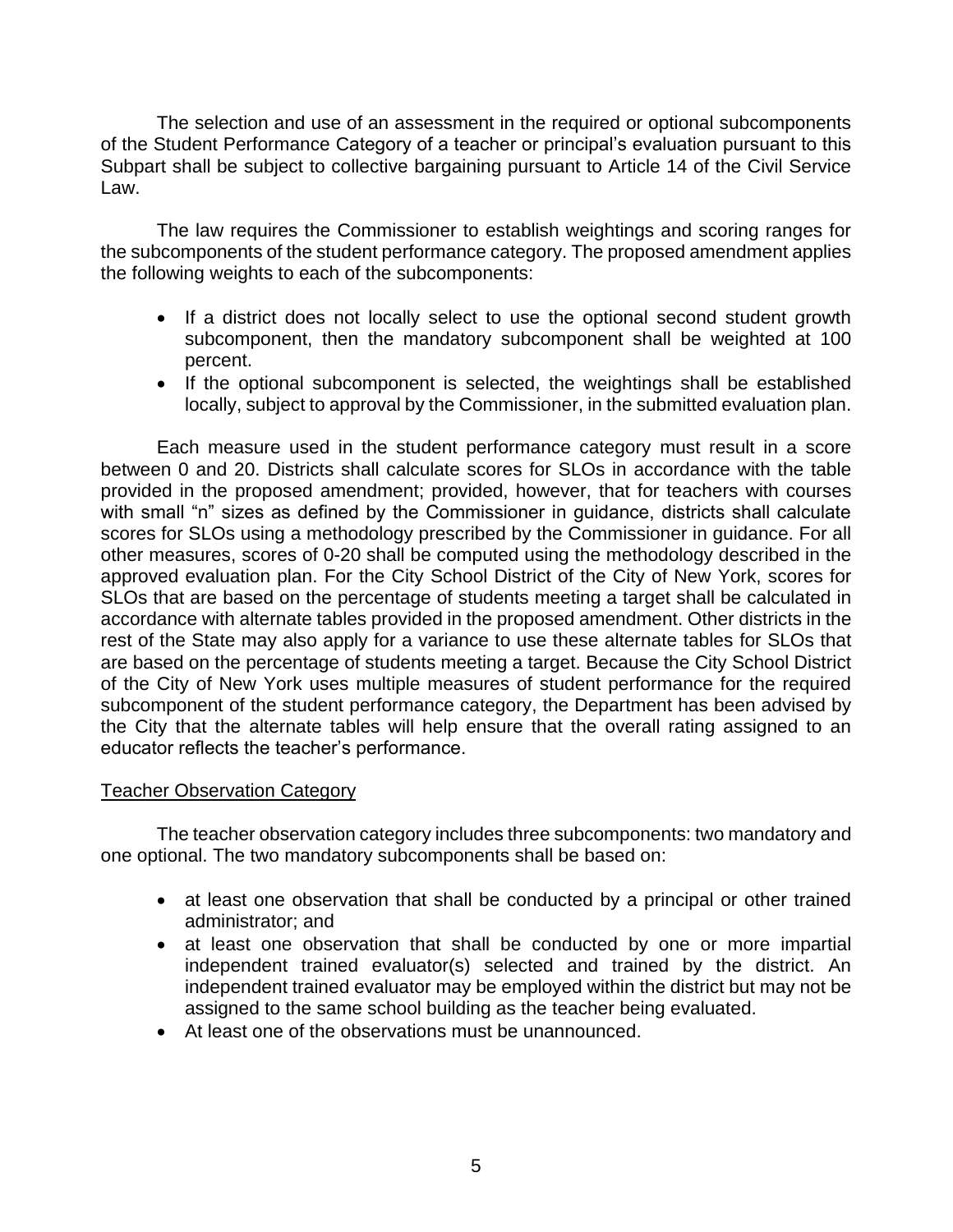The third optional subcomponent may include:

• classroom observations conducted by a trained peer teacher rated Effective or Highly Effective on his or her overall rating in the prior school year from the same school or from another school in the district.

The law also requires the Commissioner to establish the frequency and duration of observations in regulations. The proposed amendment allows the frequency and duration of observations to be established locally.

This section also requires all observations to be conducted using a teacher practice rubric approved by the Commissioner pursuant to a Request for Qualification ("RFQ") process unless the district has an approved variance from the Commissioner and prescribes parameters for the observation category.

The law further requires the Commissioner to establish weightings and scoring ranges for the subcomponents of the teacher observation category. The proposed amendment provides that the weighting of the subcomponents within the teacher observation category shall be established locally within the following constraints:

- Observations conducted by a principal or other trained administrator shall be weighted at a minimum of 80 percent.
- Observations conducted by independent impartial observers shall be weighted at a minimum of 10 percent.
- If a district selects to use the optional third observation subcomponent, then the weighting assigned to the optional observations conducted by peers shall be established locally within the constraints outlined above.

The overall observation score shall be converted into an overall rating pursuant to the ranges identified in the proposed amendment.

#### New Principal Evaluation Requirements

Section 30-3.5 describes the standards and criteria for conducting APPRs of building principals under the amended law. The law requires the Commissioner to establish a principal evaluation system that is aligned to the teacher evaluation system set forth in Education Law §3012-d.

To implement the law, the proposed amendment requires building principals to be evaluated based on two categories: the student performance category and the school visit category.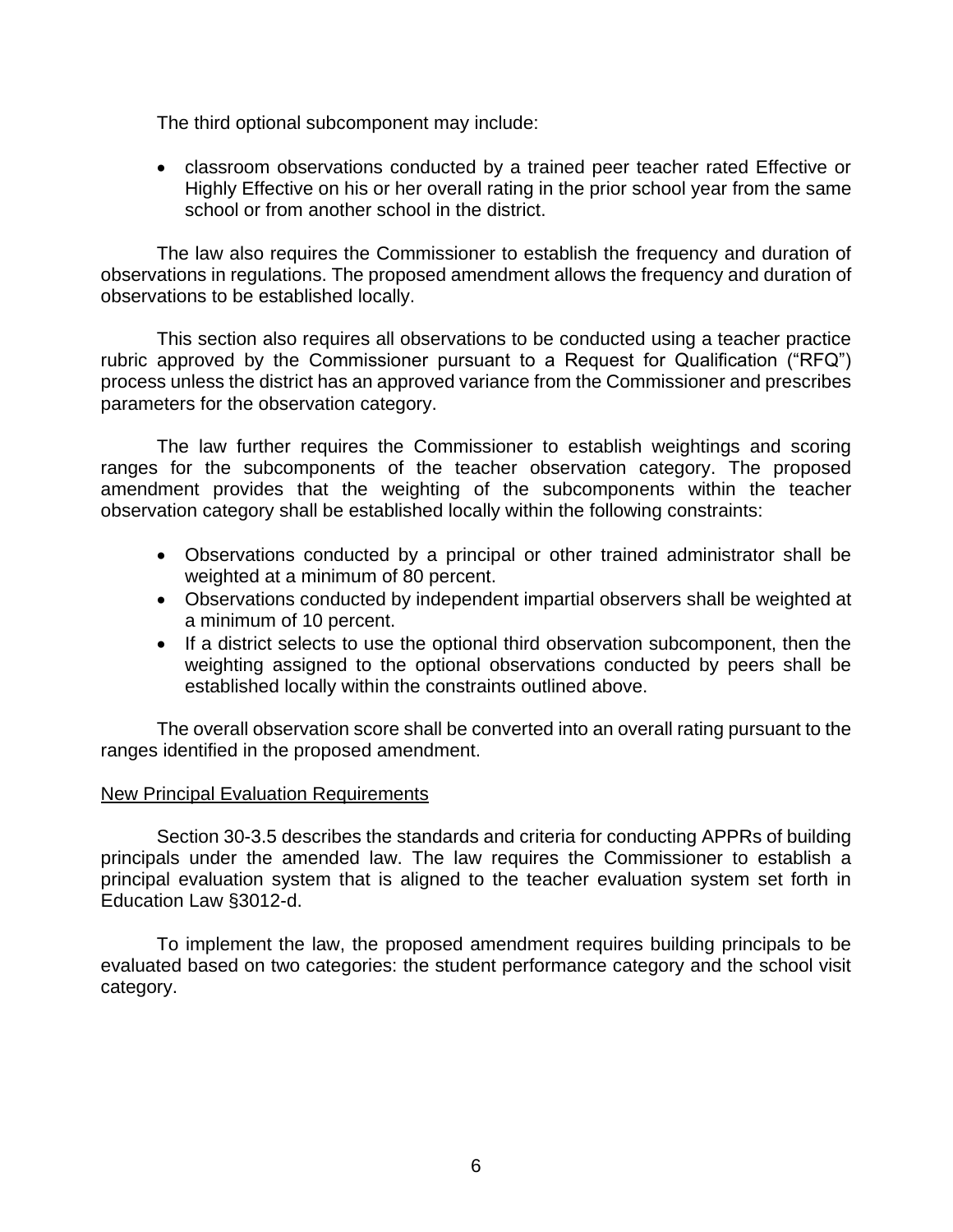#### Student Performance Category

The student performance category has two subcomponents, one required and the other optional. For the first required subcomponent, principals shall be evaluated on student growth as follows:

• An SLO consistent with a goal-setting process determined or developed by the Commissioner that results in a student growth score based on a State-created or -administered assessment or other State-approved student assessment. Such SLO may be either principal specific or based on district-wide group, team, or linked results.

The second optional subcomponent shall be comprised of one or more of the following options, as determined locally:

- A second SLO, provided that this SLO is different than that used in the required subcomponent;
- A growth score based on a statistical growth model, where available, for either a State-created or -administered assessment or a State-designed supplemental assessment;
- A measure of student growth, other than an SLO, based on State-created or -administered assessments or State-designed supplemental assessments;
- A performance index based on State-created or -administered assessments or approved student assessments;
- An achievement benchmark on State-created or -administered assessments or approved assessments; or
- Four-, five-, or six-year high school graduation rates;
- Any other collectively bargained measure of student growth or achievement included in the district's evaluation plan.

The selection and use of an assessment in the required or optional subcomponents of the Student Performance Category of a teacher or principal's evaluation pursuant to this Subpart shall be subject to collective bargaining pursuant to Article 14 of the Civil Service Law.

The law requires the Commissioner to establish weightings and scoring ranges for the subcomponents of the student performance category. The proposed amendment applies the following weights to each of the subcomponents:

- If a district does not locally select to use the optional second student growth subcomponent, then the mandatory subcomponent shall be weighted at 100 percent.
- If the optional subcomponent is selected, the weightings shall be established locally, subject to approval by the Commissioner in the submitted evaluation plan.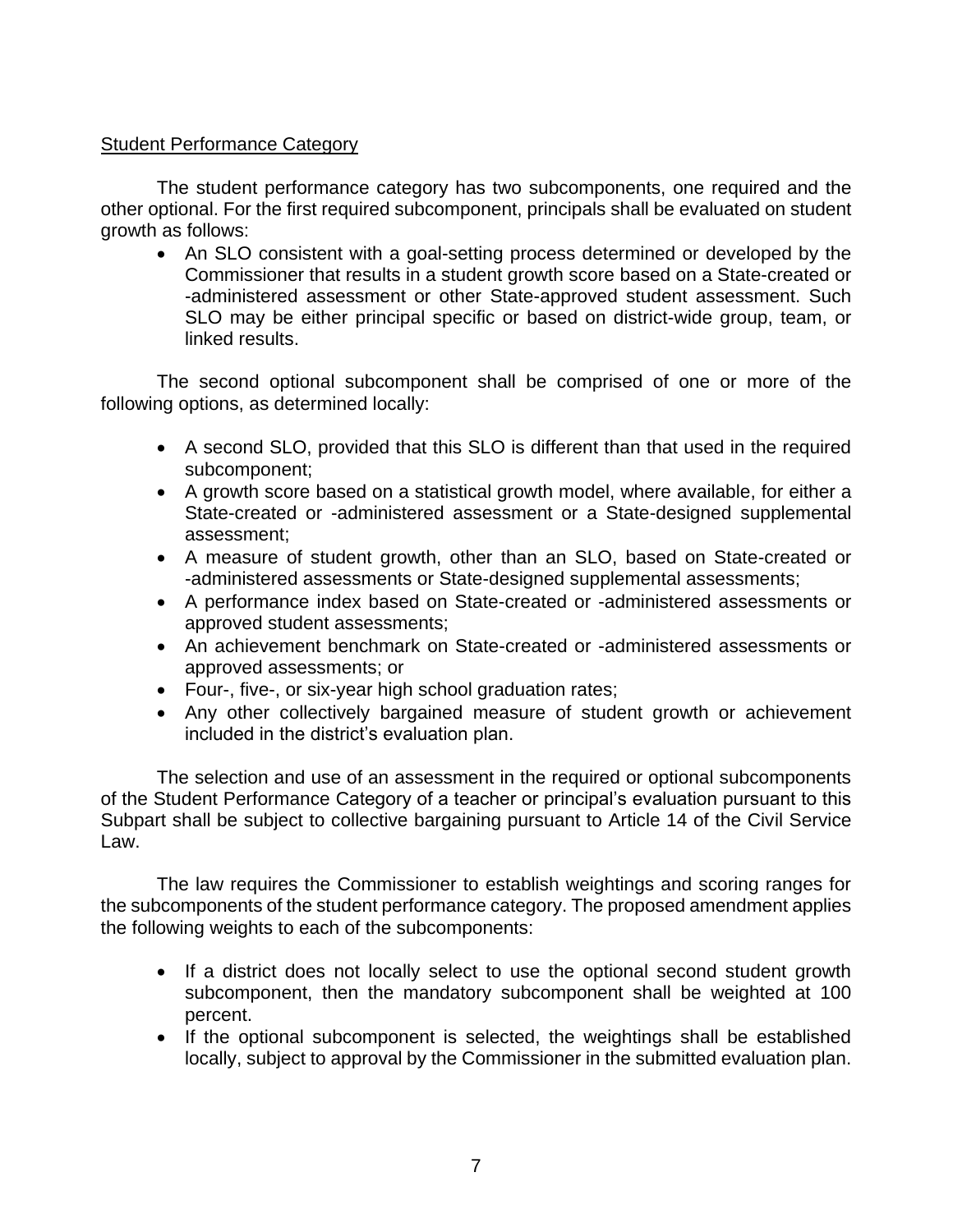Each measure used in the student performance category must result in a score between 0 and 20. Districts shall calculate scores for SLOs in accordance with the table provided in the proposed amendment; provided, however, that for principals of a building or program with small "n" sizes as defined by the Commissioner in guidance, districts shall calculate scores for SLOs using a methodology prescribed by the Commissioner in guidance. For all other measures, scores of 0-20 shall be computed using the methodology described in the approved evaluation plan.

#### Principal School Visit Category

The school visit category includes three subcomponents: two required and one optional. The two required subcomponents shall be based on:

- at least one school visit that shall be conducted by the building principal's supervisor or other trained administrator; and
- at least one school visit that shall be conducted by one or more impartial independent trained evaluator(s) selected and trained by the district. An independent trained evaluator may be employed within the district but may not be assigned to the same school building as the principal being evaluated.
- At least one of the required school visits must be unannounced.

The third optional subcomponent may include:

• school visits conducted by a trained peer principal rated Effective or Highly Effective on his or her overall rating in the prior school year from the same school or from another school in the district.

The law also requires the Commissioner to establish the frequency and duration of school visits in regulations. The proposed amendment allows the frequency and duration of school visits to be established locally.

This section also requires all school visits to be conducted using a principal practice rubric approved by the Commissioner pursuant to an RFQ process unless the district has an approved variance from the Commissioner and prescribes parameters for the school visit category.

The law further requires the Commissioner to establish weightings and scoring ranges for the subcomponents of the school visit category. The proposed amendment provides that the weighting of the subcomponents within the school visit category shall be established locally within the following constraints:

- School visits conducted by a principal's supervisor or other trained administrator shall be weighted at a minimum of 80 percent.
- School visits conducted by independent impartial evaluators shall be weighted at a minimum of 10 percent.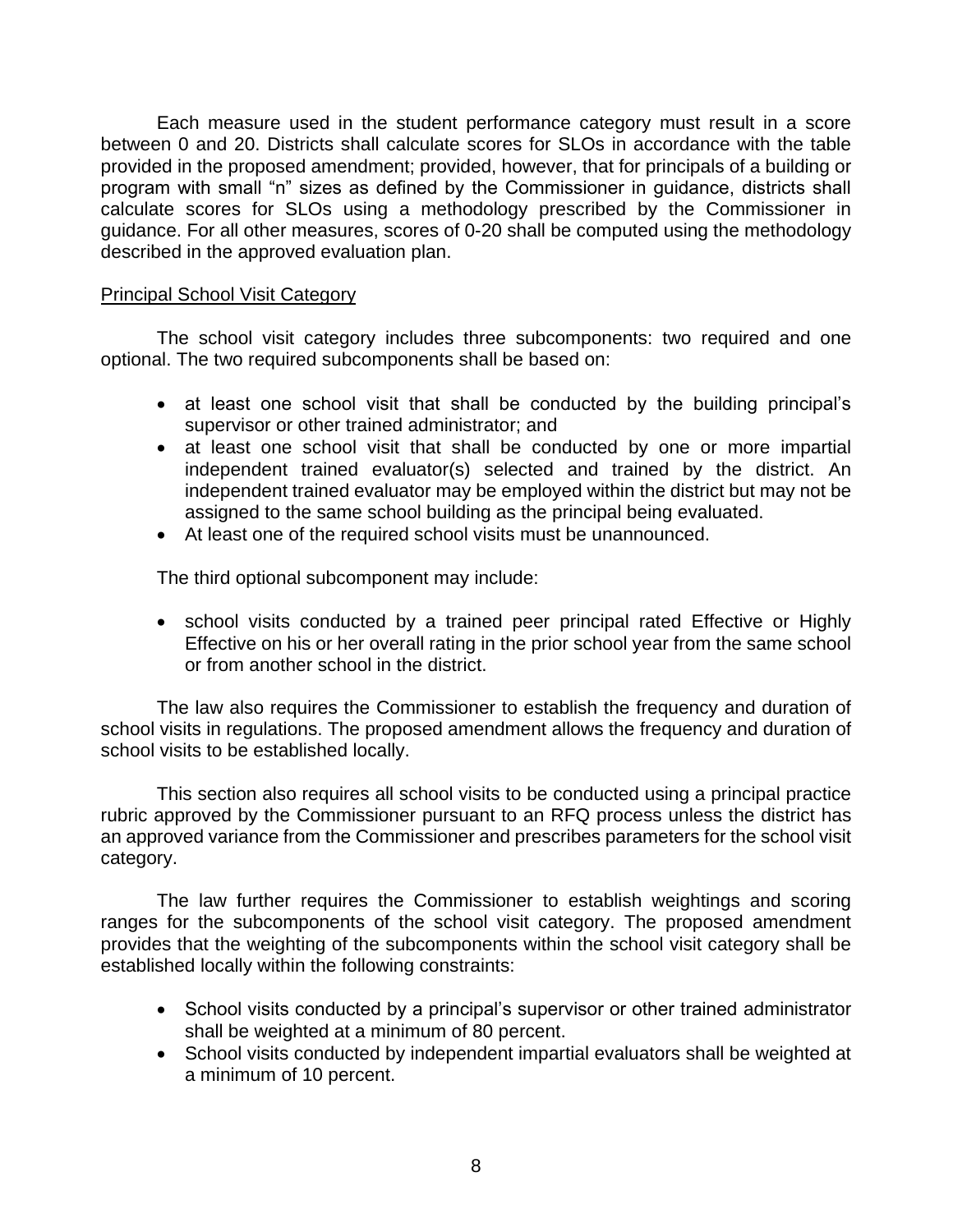• If a district selects to use the optional third school visit subcomponent, then the weighting assigned to the optional school visits conducted by peers shall be established locally within the constraints outlined above.

The overall school visit score shall be converted into an overall rating pursuant to the ranges identified in the proposed amendment.

Section 30-3.6 describes how the overall rating is computed, based on the evaluation matrix established by the amended law, which combines the teacher's or principal's ratings on the student performance category and the observation/school visit category:

|                       |                               | <b>Observation / School Visit</b> |               |                |                 |
|-----------------------|-------------------------------|-----------------------------------|---------------|----------------|-----------------|
|                       |                               | <b>Highly</b><br>Effective<br>(H) | Effective (E) | Developing (D) | Ineffective (I) |
| erformance<br>Student | <b>Highly Effective</b><br>H) | Η                                 | Н             |                |                 |
|                       | Effective (E)                 | $\underline{\mathsf{H}}$          |               |                |                 |
|                       | Developing                    | Е                                 | Ε             |                |                 |
| o.                    | Ineffective (I)               |                                   |               |                |                 |

Although the matrix table is carried over from the existing statute, the provision of the Education Law requiring that a teacher or principal be rated Ineffective on their overall evaluation if the teacher or principal earns a rating of Ineffective on the student performance category and the optional subcomponent of the student performance category is used has been eliminated.

This section also provides that it must be possible to obtain each point in the scoring ranges, including 0, for each subcomponent and category. It further requires that the superintendent, district superintendent or Chancellor and the president of the collective bargaining representative, where one exists, must certify in the APPR plan that the evaluation system will use the weights and scoring ranges provided by the Commissioner and that the process by which weights and scorings are assigned to subcomponents and categories is transparent and available to those being rated before the beginning of each school year.

Section 30-3.16 describes a process which permits a district or BOCES to apply for a variance from one or more of the provisions of this Subpart to meet specific needs and circumstances of the district or BOCES so long as such plan remains consistent with the requirements of Education Law §3012-d.

Section 30-3.17 provides for the severability of each section of this Subpart.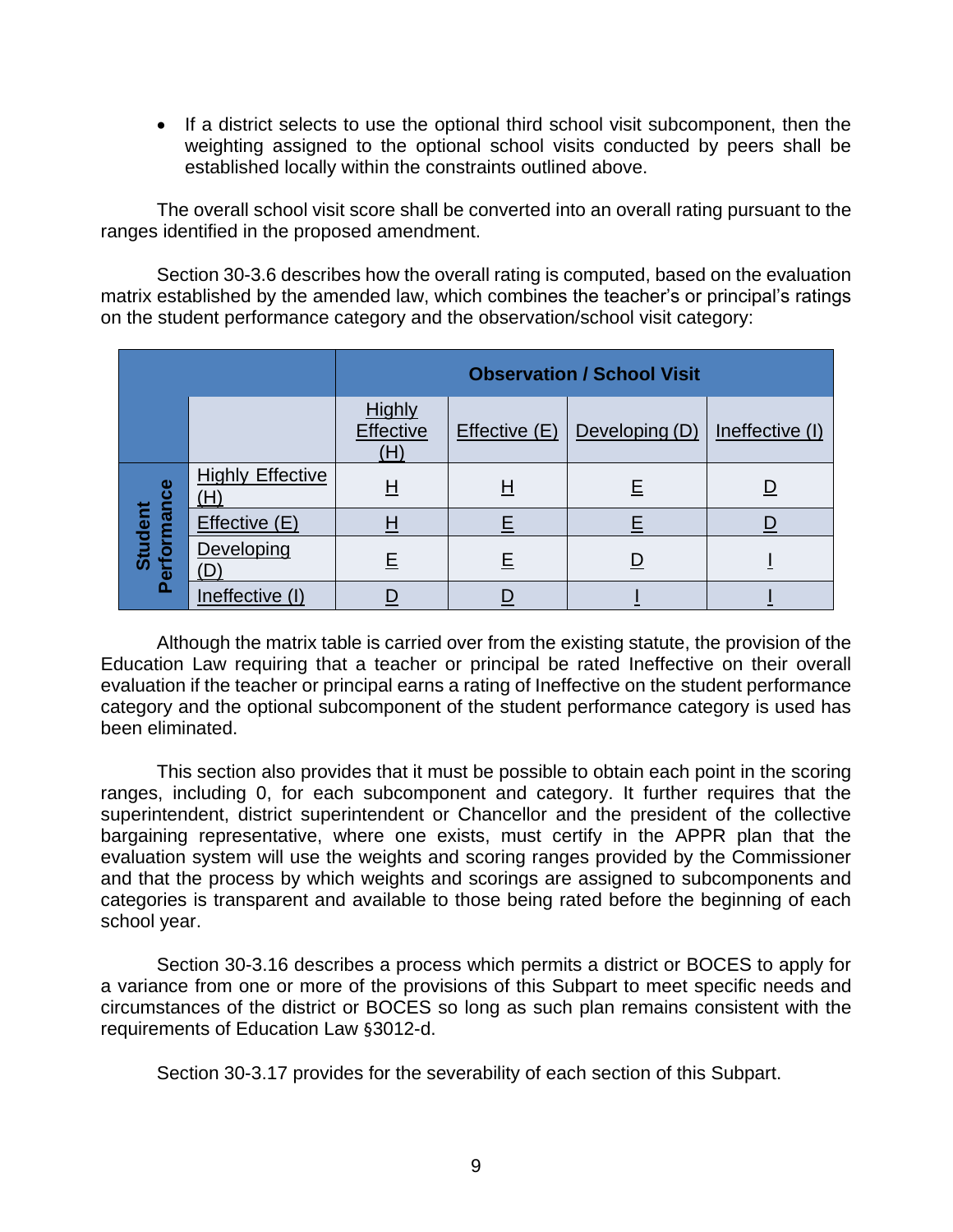#### **Proposed Revisions Following the First Public Comment Period**

Following the 60-day public comment period required under the State Administrative Procedure Act, the Department received comments (Included as Attachment D) and determined at its February 2020 meeting that revisions were needed to the proposed amendments. In response to public comment, the proposed amendment was revised as follows:

- For the required subcomponent of the student performance category for building principals, as an alternative to SLOs, building principals may be evaluated based on an input model process using evidence of principal practice that promotes student growth related to the Leadership Standards. This option is now also available for the optional subcomponent of the student performance category;
- For the principal school visit category, the proposed amendment has been revised to clarify that multiple sources of evidence of professional performance may be collected and incorporated into the school visit protocol to better reflect school leadership practice and support actionable feedback to building principals; and
- Section 30-3.16 of the proposed amendment has been revised to clarify that a district seeking a variance may, subject to collective bargaining to the extent required under article 14 of the Civil Service Law, carry forward the most recently approved version of the district's APPR plan in lieu of submitting a new APPR plan to the Department for purposes of satisfying the requirements of section 30- 3.16(c)(7) and 30-3.16(e)(3).

#### **Second Public Comment Period**

Following the 45-day public comment period for revised rulemaking required under the State Administrative Procedure Act for revised rulemakings, the Department received one comment and determined that no additional changes to the proposed amendment are necessary.

Due to the closure of schools declared by the Governor pursuant to Executive Order(s) for the COVID-19 crisis, the Department recognizes that it will be difficult, if not impossible, for districts to implement their annual professional performance reviews in the 2019-2020 school year since State assessments have been suspended this year and many observations may not be able to be conducted before the end of the school year. As a result, the Department will be seeking an Executive Order from the Governor to waive the requirements of Education Law 3012-d.

#### **Related Regents Items**

[2015-2016 Enacted Budget Education Reform Initiatives](http://www.regents.nysed.gov/common/regents/files/meetings/Apr%202015/415p12d10.pdf) [\(http://www.regents.nysed.gov/common/regents/files/meetings/Apr%202015/415p12d10.pdf\)](http://www.regents.nysed.gov/common/regents/files/meetings/Apr%202015/415p12d10.pdf)

#### [APPR Discussion May 2015](http://www.regents.nysed.gov/common/regents/files/meetings/May%202015/APPR.pdf)

(http://www.regents.nysed.gov/common/regents/files/meetings/May%202015/APPR.pdf)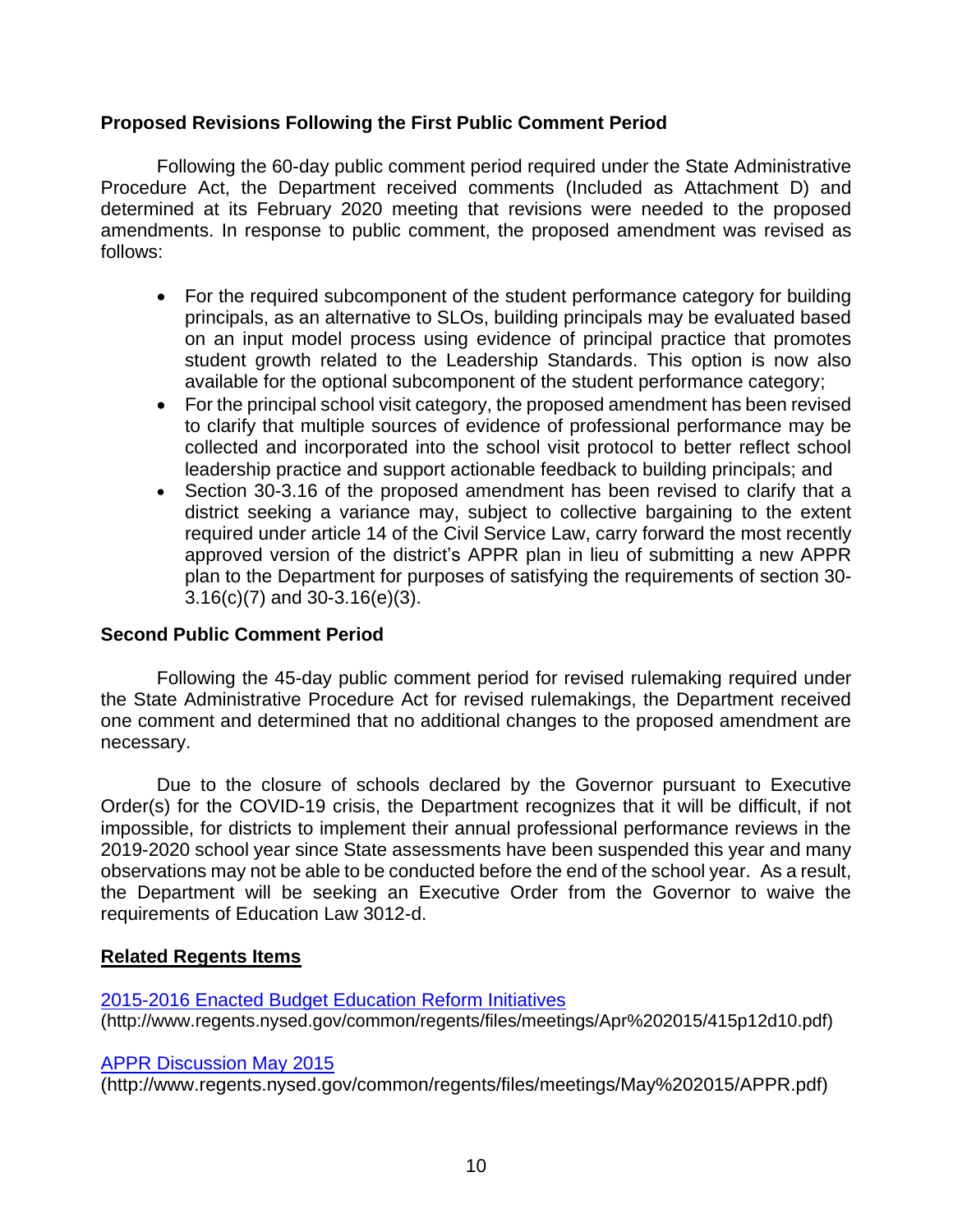Amendment of Subpart 30-2 and Addition of a New Subpart 30-3 to the Rules of the Board of Regents, Relating to Annual Professional Performance Reviews of Classroom Teachers and Building Principals to Implement Subparts D and E of Part EE of Chapter 56 of the Laws of 2015

(http://www.regents.nysed.gov/common/regents/files/meetings/Jun%202015/615p12a5.pdf)

[Addition of Sections 30-2.14 and 30-3.17 to the Rules of the Board of Regents Relating to](http://www.regents.nysed.gov/common/regents/files/1215p12a5.pdf)  [Transition Ratings for Teachers and Building Principals During the Transition to Higher](http://www.regents.nysed.gov/common/regents/files/1215p12a5.pdf)  [Standards through New State Assessments aligned to Revised Learning Standards and a](http://www.regents.nysed.gov/common/regents/files/1215p12a5.pdf)  [Raised State Approved Growth Model](http://www.regents.nysed.gov/common/regents/files/1215p12a5.pdf) - December 2015 (http://www.regents.nysed.gov/common/regents/files/1215p12a5.pdf)

[Addition of Sections 30-2.14 and 30-3.17 to the Rules of the Board of Regents Relating to](http://www.regents.nysed.gov/common/regents/files/216p12a2.pdf)  [Transition Ratings for Teachers and Building Principals During the Transition to Higher](http://www.regents.nysed.gov/common/regents/files/216p12a2.pdf)  [Standards through New State Assessments aligned to Revised Learning Standards and a](http://www.regents.nysed.gov/common/regents/files/216p12a2.pdf)  [Revised State-Approved Growth Model](http://www.regents.nysed.gov/common/regents/files/216p12a2.pdf) – February 2016 (http://www.regents.nysed.gov/common/regents/files/216p12a2.pdf)

[Amendment to Sections 30-2.3, 30-3.3, 30-3.4, 30-3.5, 30-3.11 and 30-3.13 of the Rules of](http://www.regents.nysed.gov/common/regents/files/516p12a1.pdf)  [the Board of Regents Relating to Annual Professional Performance Reviews for Classroom](http://www.regents.nysed.gov/common/regents/files/516p12a1.pdf) Teachers and Building Principals – May 2016

(http://www.regents.nysed.gov/common/regents/files/516p12a1.pdf)

[Amendment to Sections 30-3.4 and 30-3.5 of the Rules of the Board of Regents Relating to](http://www.regents.nysed.gov/common/regents/files/616p12a7.pdf)  [a Hardship Waiver for Independent Evaluators for Annual Professional Performance](http://www.regents.nysed.gov/common/regents/files/616p12a7.pdf)  [Reviews for Classroom Teachers and Building Principals Commencing in the 2016-2017](http://www.regents.nysed.gov/common/regents/files/616p12a7.pdf)  [School Year](http://www.regents.nysed.gov/common/regents/files/616p12a7.pdf)

(http://www.regents.nysed.gov/common/regents/files/616p12a7.pdf)

Amendment to Sections 30-3.4 and 30-3.5 [of the Rules of the Board of Regents Relating to](http://www.regents.nysed.gov/common/regents/files/1016p12a2.pdf)  [the Calculation of Scores for Student Learning Objectives in the Student Performance](http://www.regents.nysed.gov/common/regents/files/1016p12a2.pdf)  [Category of Annual Professional Performance Reviews for Teachers and Principals in the](http://www.regents.nysed.gov/common/regents/files/1016p12a2.pdf)  [City School District of the City of New York –](http://www.regents.nysed.gov/common/regents/files/1016p12a2.pdf) October 2016 (http://www.regents.nysed.gov/common/regents/files/1016p12a2.pdf)

[APPR Update –](https://www.regents.nysed.gov/common/regents/files/218hep12d1.pdf) February 2018

(https://www.regents.nysed.gov/common/regents/files/218hep12d1.pdf)

[APPR Update -](https://www.regents.nysed.gov/common/regents/files/P-12%20Education%20Committee%20-%20APPR%20Review.pdf) May 2018

(https://www.regents.nysed.gov/common/regents/files/P-12%20Education%20Committee%20- %20APPR%20Review.pdf)

[Update on Teacher and Principal Evaluations -](https://www.regents.nysed.gov/common/regents/files/519p12hed1.pdf) May 2019 (https://www.regents.nysed.gov/common/regents/files/519p12hed1.pdf)

[Update on Teacher and Principal Evaluations –](https://www.regents.nysed.gov/common/regents/files/619p12hed1.pdf) June 2019 (https://www.regents.nysed.gov/common/regents/files/619p12hed1.pdf)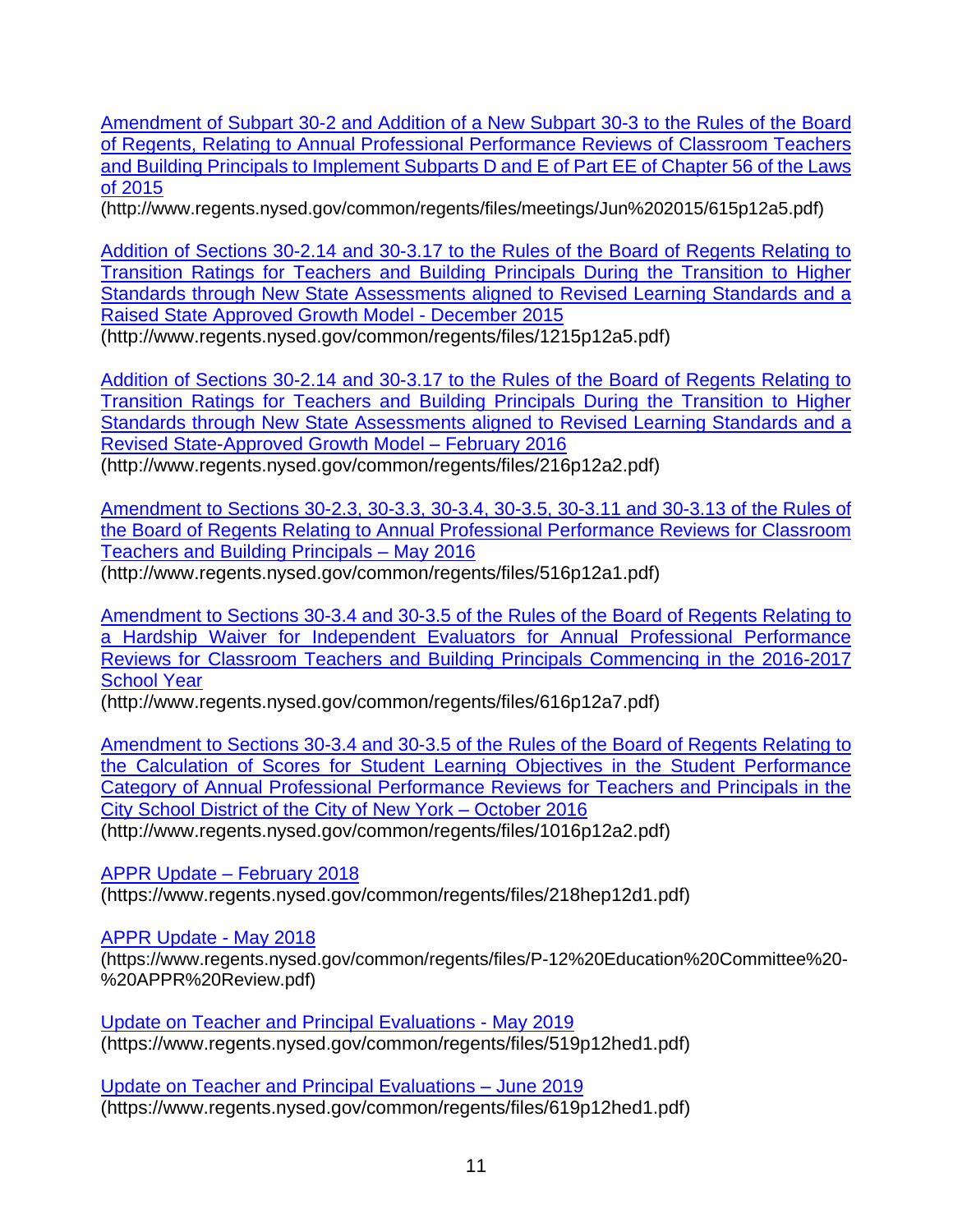[Amendment of Subparts 30-2 and 30-3 of the Rules of the Board of Regents Relating to](https://www.regents.nysed.gov/common/regents/files/1019p12hea1.pdf)  [Annual Professional Performance Reviews \(APPR\) of Classroom Teachers and Building](https://www.regents.nysed.gov/common/regents/files/1019p12hea1.pdf)  [Principals to Implement Chapter 59 of the Laws of 2019](https://www.regents.nysed.gov/common/regents/files/1019p12hea1.pdf)

(https://www.regents.nysed.gov/common/regents/files/1019p12hea1.pdf)

[Amendment of Subparts 30-2 and 30-3 of the Rules of the Board of Regents Relating to](http://www.regents.nysed.gov/common/regents/files/1219brca2.pdf)  [Annual Professional Performance Reviews \(APPR\) of Classroom Teachers and Building](http://www.regents.nysed.gov/common/regents/files/1219brca2.pdf)  [Principals to Implement Chapter 59 of the Laws of 2019](http://www.regents.nysed.gov/common/regents/files/1219brca2.pdf) (http://www.regents.nysed.gov/common/regents/files/1219brca2.pdf)

[Amendment of Subparts 30-2 and 30-3 of the Rules of the Board of Regents Relating to](https://www.regents.nysed.gov/common/regents/files/120brca14.pdf)  [Annual Professional Performance Reviews \(APPR\) of Classroom Teachers and Building](https://www.regents.nysed.gov/common/regents/files/120brca14.pdf)  Principals [to Implement Chapter 59 of the Laws of 2019](https://www.regents.nysed.gov/common/regents/files/120brca14.pdf) (https://www.regents.nysed.gov/common/regents/files/120brca14.pdf)

[Amendment to Subparts 30-2 and 30-3 of the Rules of the Board of](https://www.regents.nysed.gov/common/regents/files/220hea1.pdf) Regents Relating to [Annual Professional Performance Reviews \(APPR\) of Classroom Teachers and Building](https://www.regents.nysed.gov/common/regents/files/220hea1.pdf)  [Principals to Implement Chapter 59 of the Laws of 2019](https://www.regents.nysed.gov/common/regents/files/220hea1.pdf) (https://www.regents.nysed.gov/common/regents/files/220hea1.pdf)

#### **Recommendation**

It is recommended that the Board of Regents take the following action:

VOTED: That the existing Subpart 30-2 is repealed, that the existing Subpart 30-3 be renumbered to Subpart 30-2, that the title of the new Subpart 30-2 and Section 30-2.1 are amended, and addition of a new Subpart 30-3 of the Rules of the Board of Regents be added as an emergency measure, effective April 11, 2020, upon a finding by the Board of Regents that such action is necessary for the preservation of the general welfare in order to timely implement the provisions of Section 52-m of Part YYY of Chapter 59 of the Laws of 2019 relating to a revised annual teacher and principal evaluation system and to ensure that the emergency action taken at the February meeting remains in effect until the proposed rule can be permanently adopted.

#### **Timetable for Implementation**

If adopted as an emergency measure at the April 2020 Regents meeting, the proposed amendment will become effective as an emergency rule on April 11, 2020. It is anticipated that the revised proposed amendment will be presented for permanent adoption at the May 2020 Regents meeting, after expiration of the 45-day public comment period required under the State Administrative Procedure Act for revised rulemaking. If adopted at the May 2020 meeting, the proposed rule will become effective on May 20, 2020.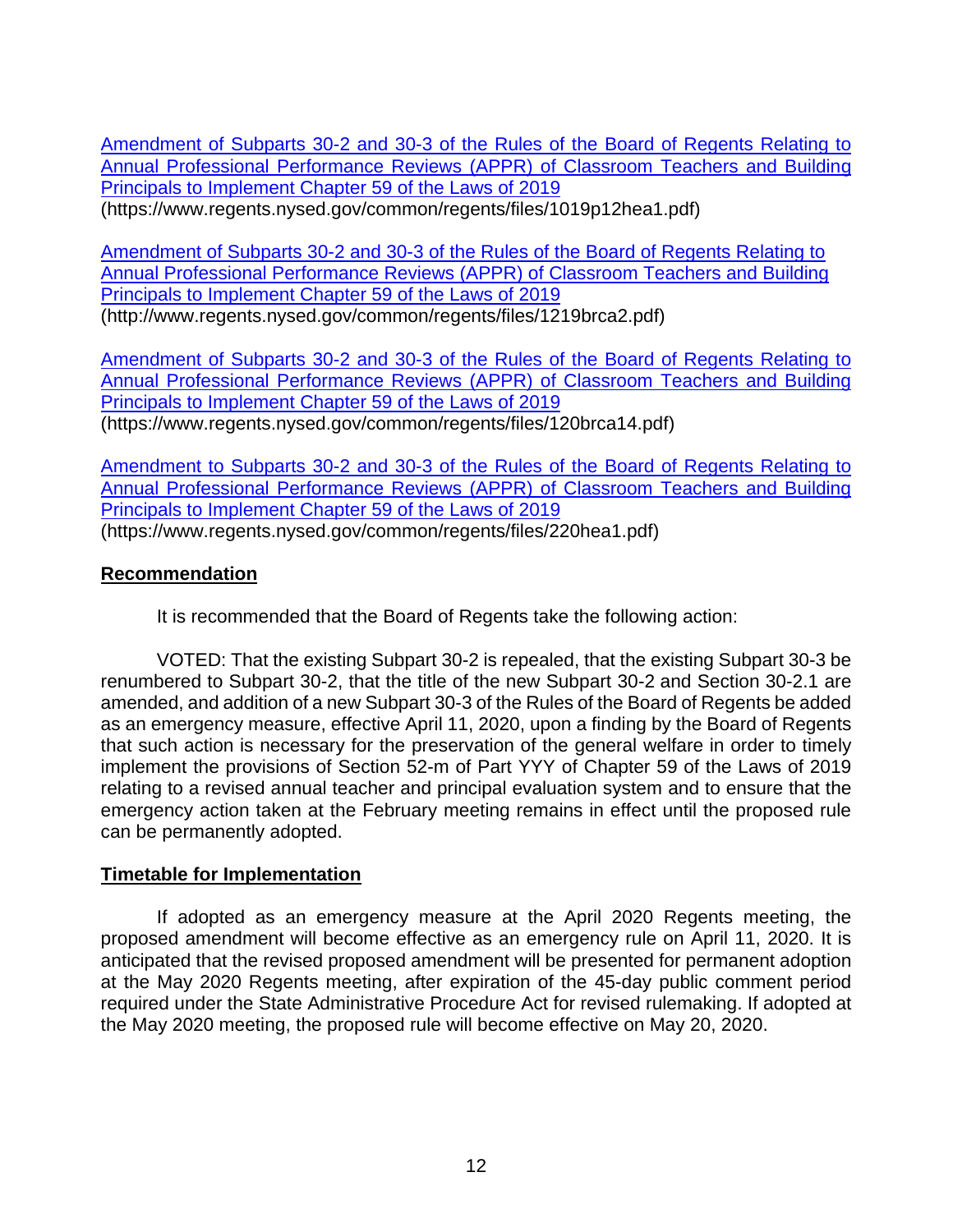#### **Attachment A**

#### AMENDMENT TO THE RULES OF THE BOARD OF REGENTS

Pursuant to sections 101, 207, 215, 305, 3009, and 3012-d of the Education Law and Chapter 59 of the Laws of 2019.

1. Subpart 30-2 of the Rules of the Board of Regents is repealed and sections 30-3.1 – 30-3.17 of the Rules of the Board of Regents are renumbered to be sections 30-  $2.1 - 30 - 2.17$ .

2. The title of newly renumbered Subpart 30-2 is amended as follows:

#### Subpart 30-2

Annual Professional Performance Reviews of Classroom Teachers and Building Principals [for the 2015-2016 School Year and Thereafter] Conducted Prior to the 2019-20 School Year or for Annual Professional Performance Reviews Conducted Pursuant to a Collective Bargaining Agreement Entered into on or Before April 12, 2019 Which Remains in Effect After April 12, 2019 Until a Subsequent Agreement is Reached.

3. Subdivision (a) of the newly renumbered section 30-2.1 of the Rules of the Board of Regents is amended to read as follows:

(a) For annual professional performance reviews conducted by districts [for the 2015-16 school year and any school year thereafter,] prior to the 2019-20 school year or for any annual professional performance review conducted pursuant to a collective bargaining agreement entered into on or before April 12, 2019 that remains in effect after April 12, 2019 until a successor agreement is reached, the governing body of each district shall ensure that the reviews of all classroom teachers and building principals are conducted in accordance with the requirements of Education Law section 3012-d and this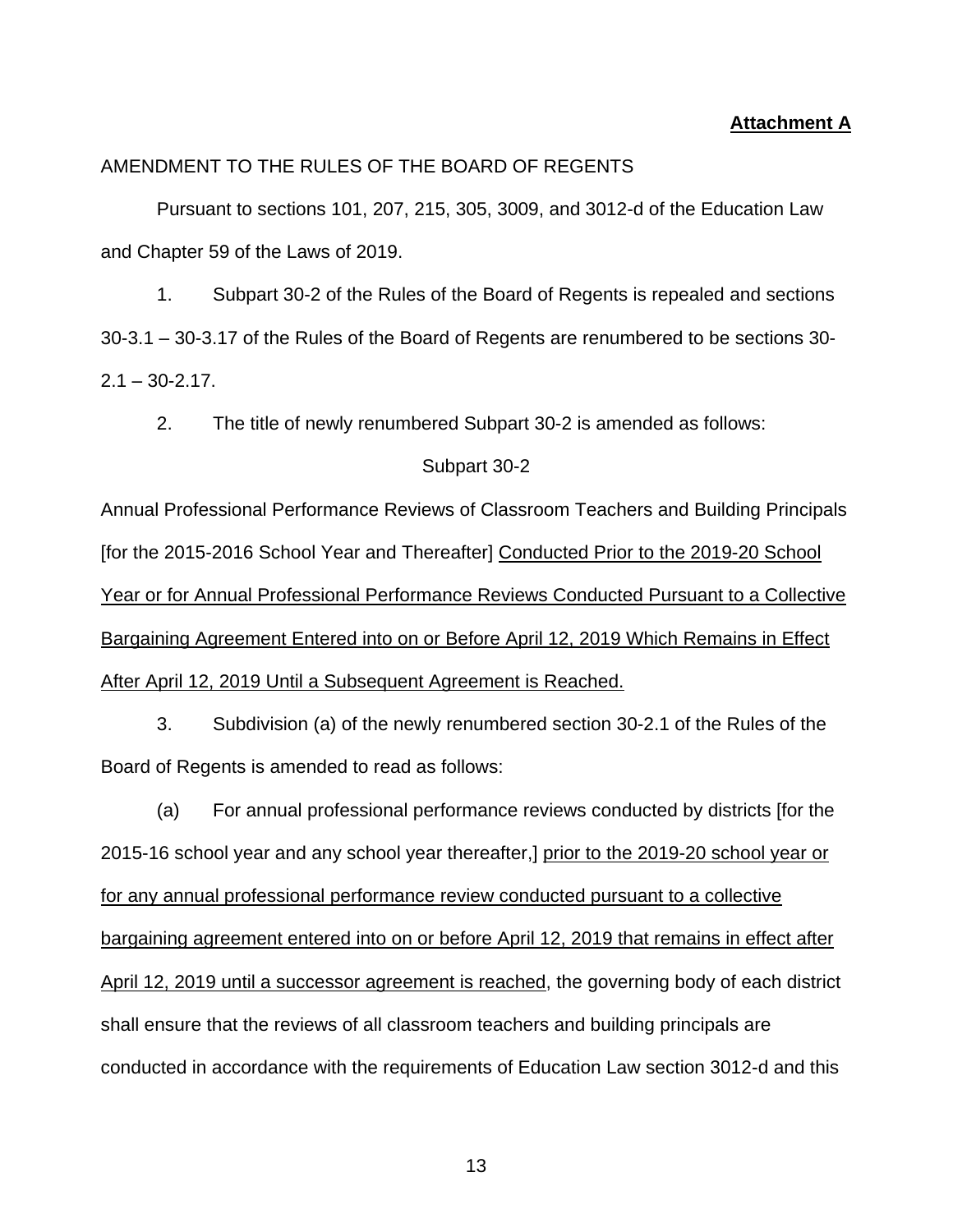Subpart[, except as otherwise provided in subdivision (b) of this section] during the term of such agreement and until entry into a successor collective bargaining agreement, provided that upon expiration of such term and the entry into a successor collective bargaining agreement, the provisions of Education Law section 3012-d, as amended by Chapter 59 of the Laws of 2019, and Subpart 30-3 of the Rules of the Board of Regents shall apply; and, provided further, however, that any assessments used in determining transition scores and ratings pursuant to this Subpart shall be used instead of the grades three through eight English language arts and mathematics state assessments and/or any State growth model until the entry into a successor collective bargaining agreement.

4. Subdivisions (b), (c), and (e) of section 30-2.1 of the Rules of the Board of Regents are repealed and subdivision (d) of section 30-2.1 is renumbered as subdivision (b).

5. Paragraph (2) of subdivision (c) of section 30-2.3 of the Rules of the Board of Regents is amended as follows:

(2) Notwithstanding any provisions in this subdivision to the contrary, during the 2015-16 through [2018-19] 2017-18 school years…

6. A new subparagraph (i) is added to Paragraph (2) of subdivision (c) of section 30-2.3 of the Rules of the Board of Regents as follows:

(i) For annual professional performance reviews conducted by districts for the 2018-19 school year or for any annual professional performance review conducted pursuant to a collective bargaining agreement entered into on or before April 12, 2019 that remains in effect after April 12, 2019 until a successor agreement is reached, teachers or principals whose annual professional performance reviews are based, in whole or in part,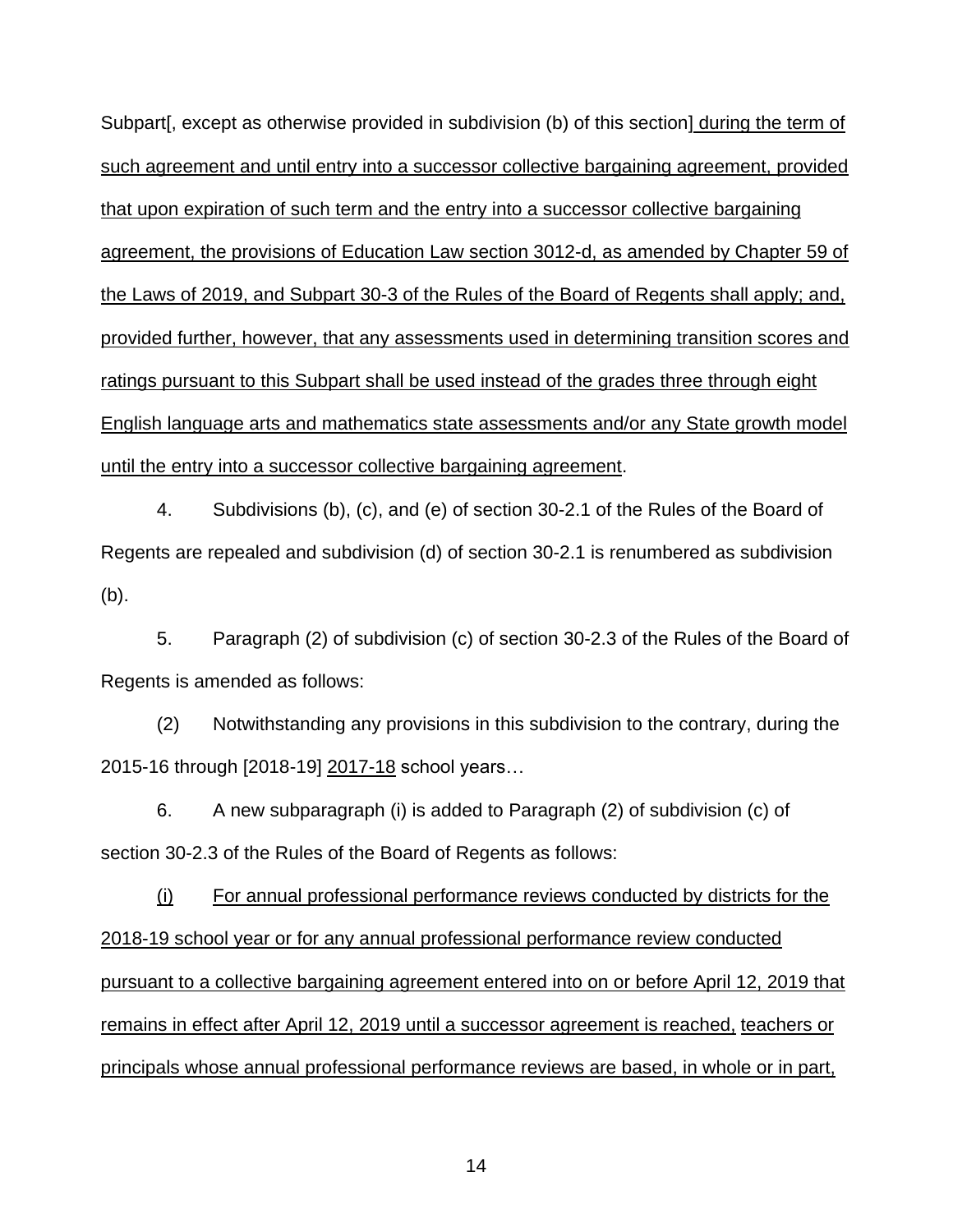on the results of the grades three through eight English language arts or mathematics State assessments and/or State-provided growth scores on Regents examinations shall be provided with their annual professional performance review transition scores and ratings computed pursuant to section 30-3.17 of this Subpart as soon as practicable but in no case later than September 1st of the school year next following the school year for which the teacher or principal's performance is being measured.

7. The title of section 30-2.17 of the Rules of the Board of Regents is amended as follows:

#### Section 30-2.17

Annual professional performance review ratings [for the 2015-2016 through the 2018-2019 school years] for annual professional performance reviews conducted pursuant to Education Law section 3012-d and this Subpart prior to the 2019-20 school year or for any annual professional performance review conducted pursuant to a collective bargaining agreement entered into on or before April 12, 2019 that remains in effect after April 12, 2019 until a successor agreement is reached, during a transition to higher learning standards.

8. Subdivision (b) of section 30-2.17 of the Rules of the Board of Regents is amended as follows:

(b) Notwithstanding any other provision of this Subpart to the contrary, the commissioner shall establish procedures in guidance for determining transition scores and ratings for teachers and principals whose annual professional performance reviews conducted pursuant to Education Law section 3012-d and this Subpart [for the 2015-2016 through the 2018-2019 school years] are based, in whole or in part, on State assessments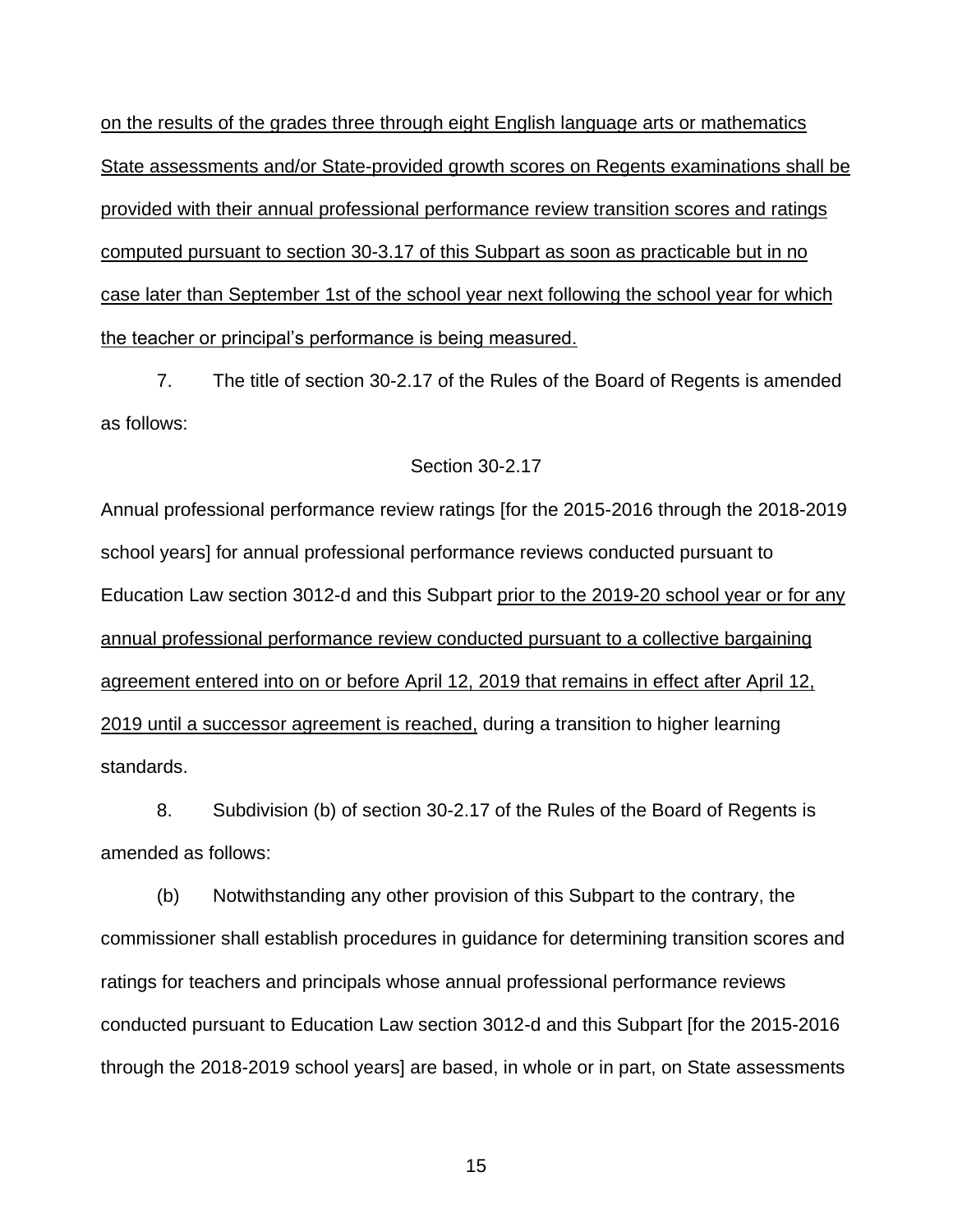and/or State-provided growth scores on Regents examinations[, while the State completes the transition to higher learning standards through new State assessments aligned to higher learning standards, and a revised State-provided growth model] pursuant to a collective bargaining agreement entered into on or before April 12, 2019 that remains in effect after April 12, 2019 until a successor agreement is reached.

9. Paragraphs (1) and (2) of subdivision (b) of section 30-2.17 of the Rules of the Board of Regents are repealed and paragraph (3) is renumbered as paragraph (1).

10. Subparagraph (ii) of the newly renumbered paragraph (1) of subdivision (b) of section 30-2.17 of the Rules of the Board of Regents is amended as follows:

(ii) [for the 2016-2017 through 2018-2019 school years,] in instances where no scores/ratings in the subcomponents of the student performance category can be generated, notwithstanding any other provision of this Subpart to the contrary, a SLO shall be developed by the district/BOCES consistent with guidelines prescribed by the commissioner using assessments approved by the department that are not State assessments.

11. Subdivision (d) of section 30-2.17 of the Rules of the Board of Regents is amended as follows:

For purposes of public reporting of aggregate data and disclosure to parents pursuant to paragraph b of subdivision 10 of section 3012-c of the Education Law as made applicable to this Subpart, the original composite rating pursuant to section 3012-d of the Education Law and this Subpart shall be reported with (i) the overall transition rating and (ii) an explanation of such overall transition rating[.] ; provided, however, for annual professional performance reviews conducted for the 2018-19 school year and thereafter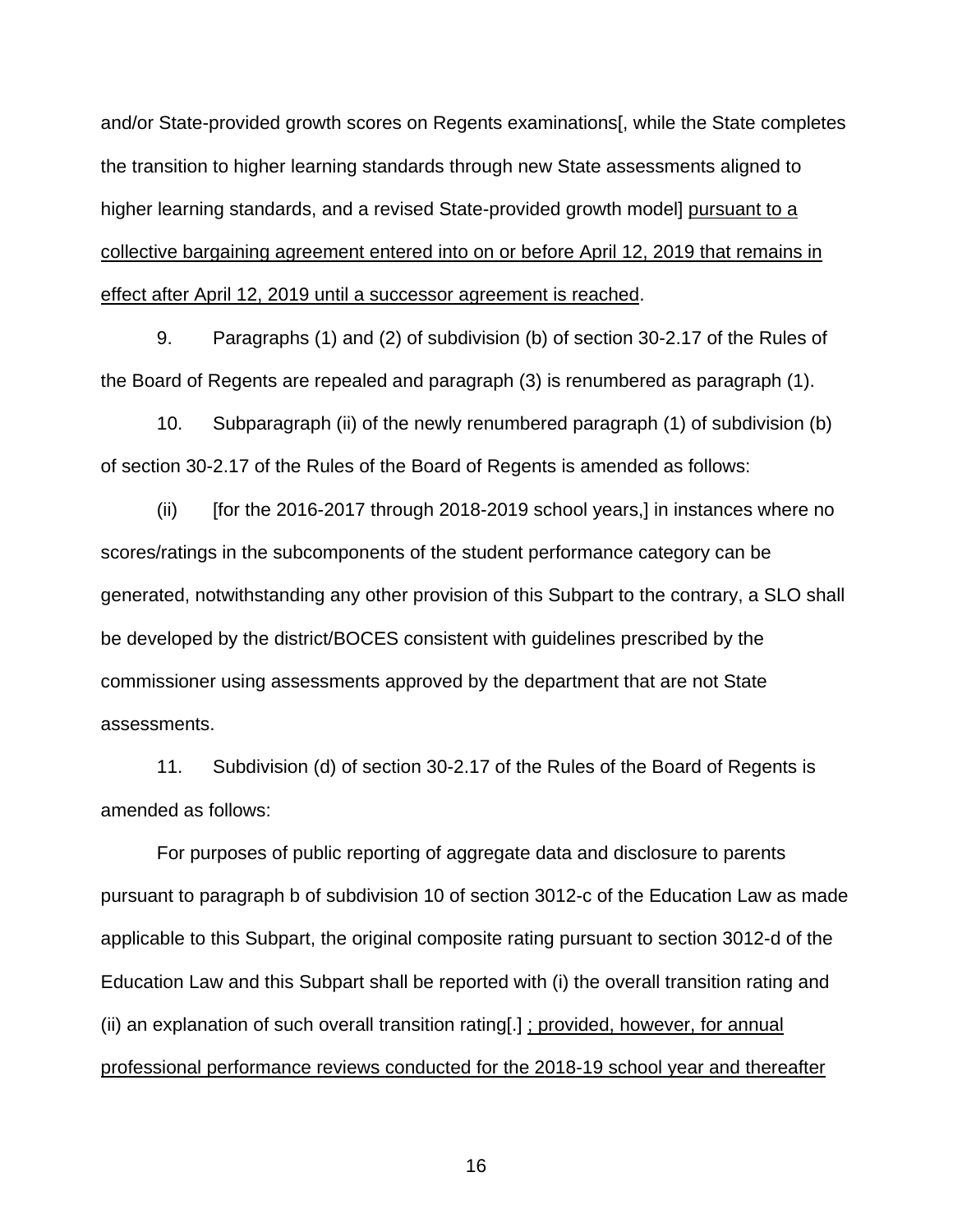pursuant to a collective bargaining agreement entered into on or before April 12, 2019 that remains in effect after April 12, 2019 until a successor agreement is reached, only the transition rating shall be reported.

12. A new subdivision (e) is added to section 30-2.17 of the Rules of the Board of Regents as follows:

(e) Notwithstanding any other provision of this section to the contrary, for annual professional performance reviews conducted for the 2018-19 school year and thereafter pursuant to a collective bargaining agreement entered into on or before April 12, 2019 that remains in effect after April 12, 2019 until a successor agreement is reached, any assessments used in determining transition scores and ratings pursuant to this Subpart shall be used instead of the grades three through eight English language arts and mathematics state assessments and/or any State growth model until the entry into a successor collective bargaining agreement.

13. A new Subpart 30-3 of the Rules of the Board of Regents shall be added to read as follows:

#### Subpart 30-3

# ANNUAL TEACHER AND PRINCIPAL EVALUATIONS FOR THE 2019-20 SCHOOL YEAR AND THEREAFTER

§30-3.1 Applicability.

(a) For classroom teacher and building principal evaluations conducted by districts pursuant to a collective bargaining agreement entered into after April 12, 2019 for the 2019-2020 school year and each school year thereafter, the governing body of each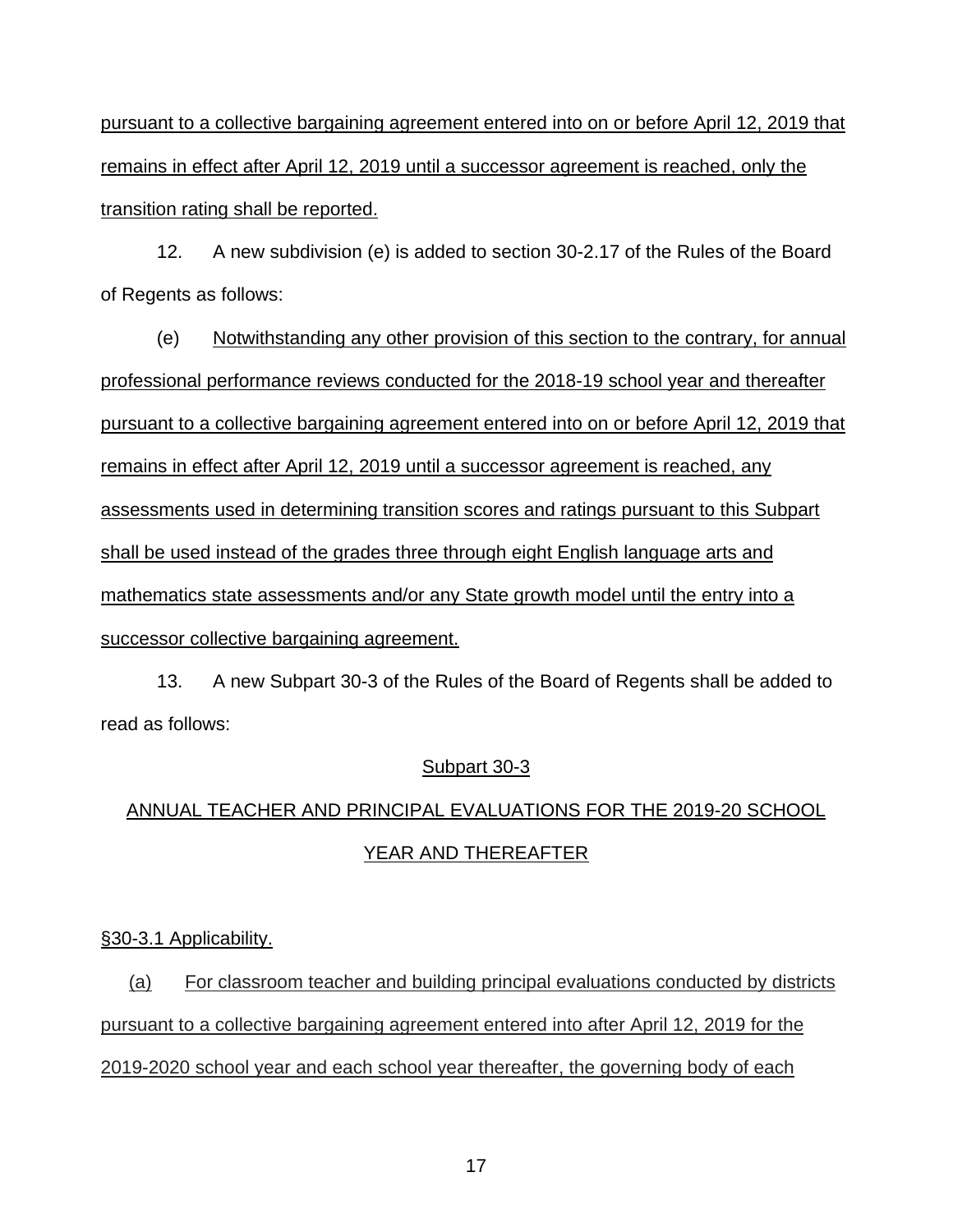district shall ensure that such evaluations are conducted in accordance with the requirements of Education Law section 3012-d, as amended by Chapter 59 of the Laws of 2019 and this Subpart.

(b) The requirements of Education Law section 3012-d as enacted by Chapter 56 of the Laws of 2015 and Subpart 30-2 of this Part shall continue to apply to annual professional performance reviews conducted prior to the 2019-2020 school year or for any annual professional performance review conducted on or after the 2019-2020 school year pursuant to a collective bargaining agreement entered into on or before April 12, 2019 that remains in effect after April 12, 2019 until a successor agreement is reached.

(c) In accordance with Education Law section 3012-d(1), annual professional performance reviews of classroom teachers and building principals shall be a significant factor for employment decisions, including but not limited to, promotion, retention, tenure determination, termination, and supplemental compensation. Such evaluations shall also be a significant factor in teacher and principal development, including but not limited to coaching, induction support, and differentiated professional development. Nothing herein shall be construed to affect the unfettered statutory right of a district to terminate a probationary (non-tenured) teacher or principal for any statutorily and constitutionally permissible reasons, including the performance of a classroom teacher or building principal evaluated pursuant to the requirements of this Subpart.

§30-3.2 Definitions.

As used in this Subpart: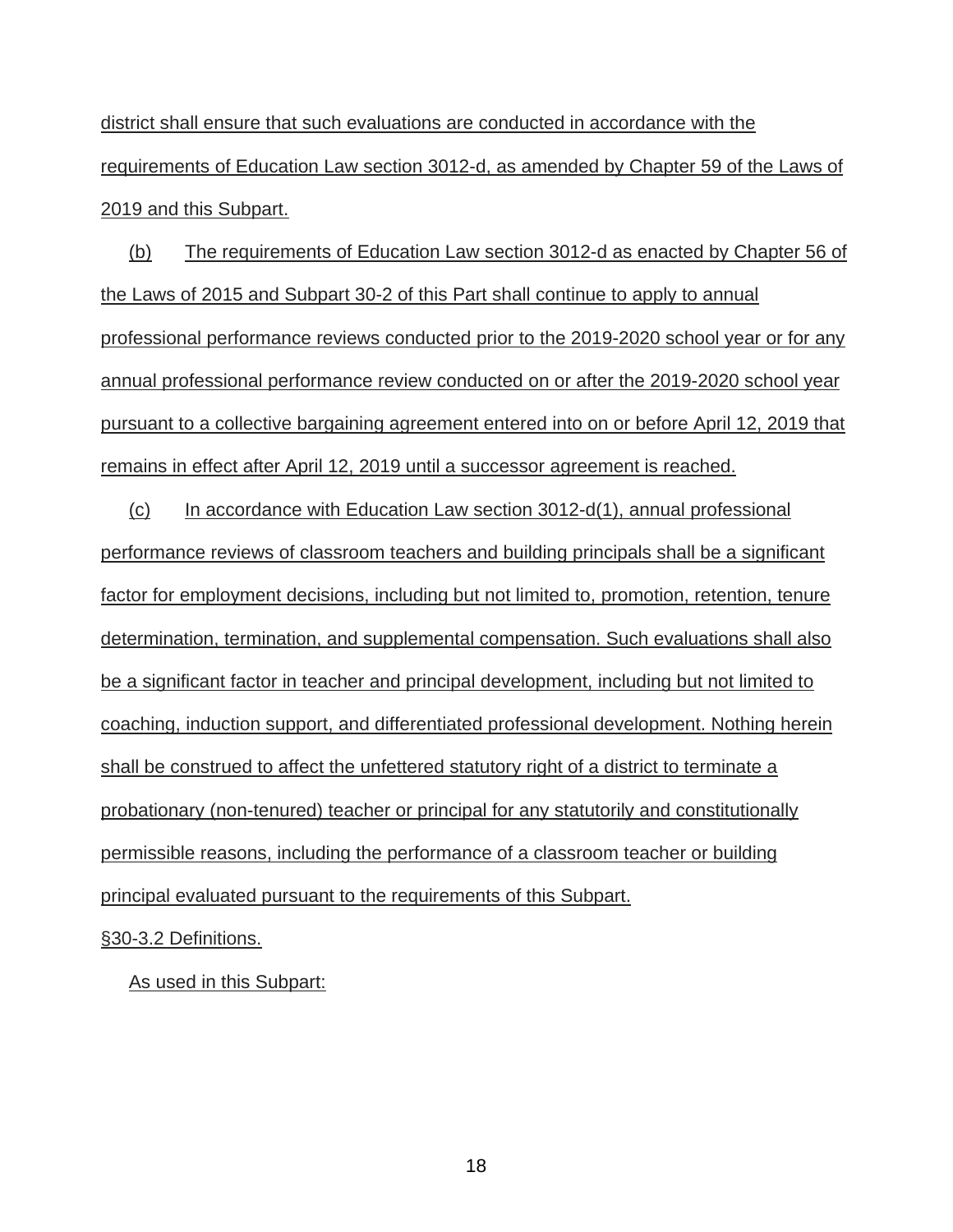(a) *Approved teacher* or *principal practice rubric* shall mean a rubric approved by the commissioner for inclusion on the State Education Department's list of approved rubrics in teacher or principal evaluations.

(b) *Approved student assessment* shall mean a student assessment approved by the commissioner for inclusion in the State Education Department's lists of approved student assessments to measure student growth for use in the mandatory subcomponent and/or for use in the optional subcomponent of the student performance category.

(1) *Approved assessments in grades kindergarten through grade two*. Traditional standardized assessments in grades kindergarten through grade two shall not be on the approved list. However, an assessment that is not a traditional standardized assessment shall be considered an approved student assessment if the superintendent, district superintendent, or chancellor of a district that chooses to use such assessment certifies in its annual professional performance review plan that the assessment is not a traditional standardized assessment, and that the assessment meets the minimum requirements prescribed by the commissioner in guidance.

(c) *Building principal* or *principal* shall mean a building principal or an administrator in charge of an instructional program of a board of cooperative educational services.

(d) *Classroom teacher* or *teacher* shall mean a teacher in the classroom teaching service as that term is defined in section 80-1.1 of this Title who is a teacher of record as defined in this section, except evening school teachers of adults enrolled in nonacademic, vocational subjects, and supplemental school personnel as defined in section 80-5.6 of this Title.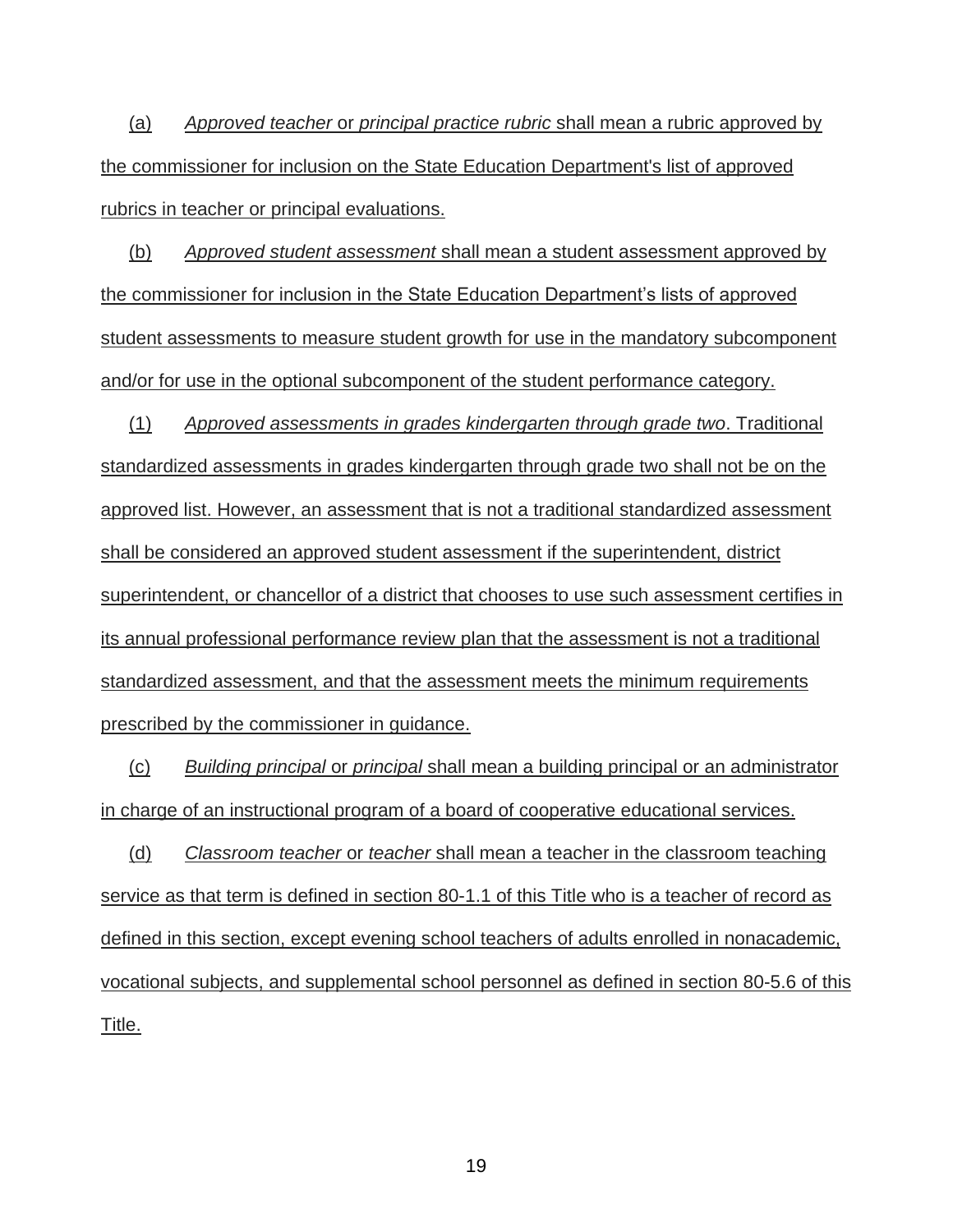(e) *Developing* means an overall rating of developing received by a teacher or building principal, based on the ratings an educator received in the student performance category and observation/school visit category pursuant to the matrix prescribed in section 30-3.6 of this Subpart.

(f) *District* means school district and/or board of cooperative educational services, unless otherwise provided in this Subpart.

(g) *Effective* means an overall rating of effective received by a teacher or building principal, based on the ratings an educator received in the student performance category and observation/school visit category pursuant to the matrix prescribed in section 30-3.6 of this Subpart.

(h) *Evaluator* shall mean any individual who conducts an evaluation of a classroom teacher or building principal under this Subpart.

(i) *Highly effective* means an overall rating of highly effective received by a teacher or building principal, based on the ratings an educator received in the student performance category and observation/school visit category pursuant to the matrix prescribed in section 30-3.6 of this Subpart.

(j) *Ineffective* means an overall rating of ineffective received by a teacher or building principal, based on the ratings an educator received in the student performance category and observation/school visit category pursuant to the matrix prescribed in section 30-3.6 of this Subpart.

(k) *Lead evaluator* shall mean the primary individual responsible for conducting and completing an evaluation of a classroom teacher or building principal under this Subpart. To the extent practicable, the building principal, or their designee, shall be the lead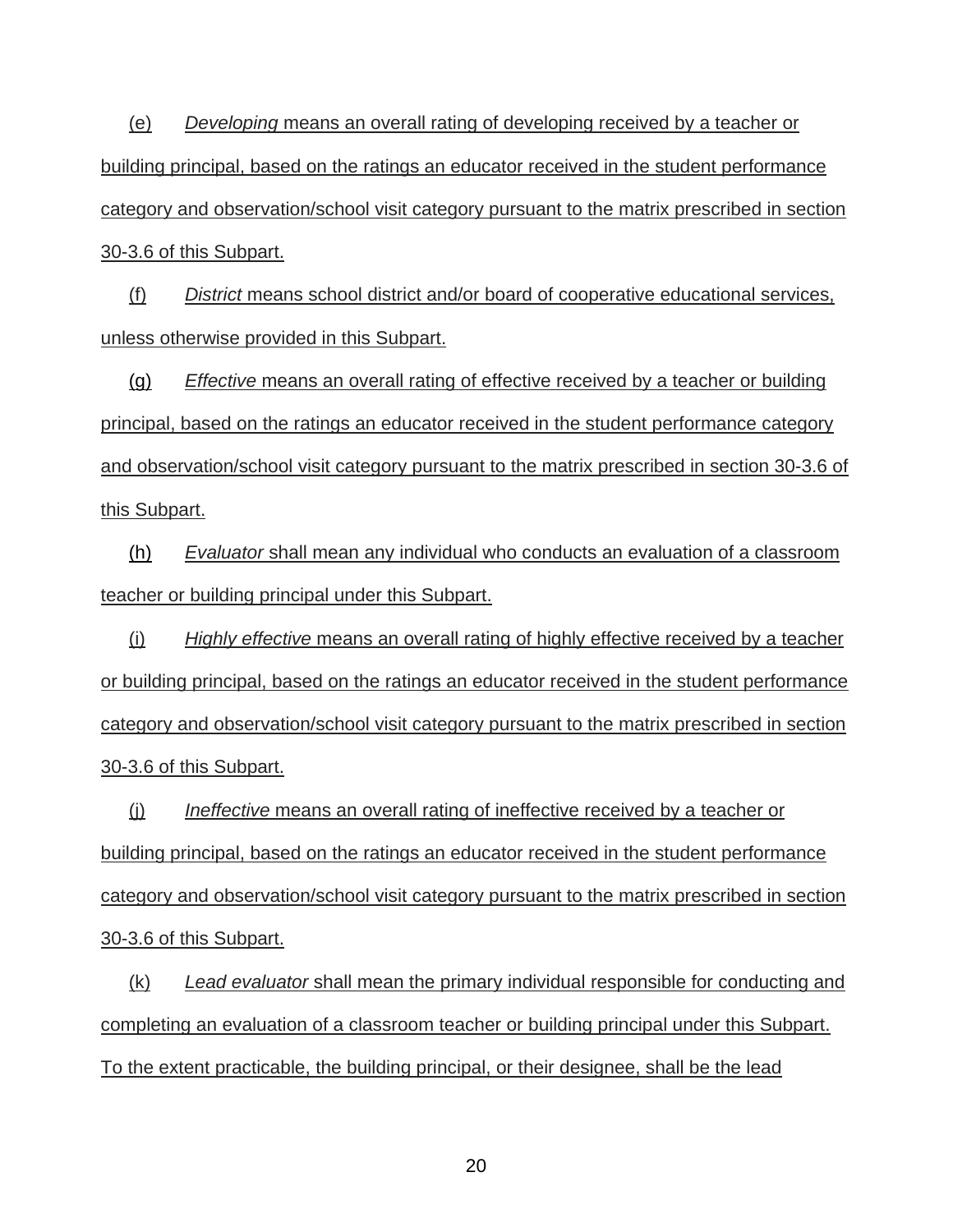evaluator of a classroom teacher in this Subpart. To the extent practicable, the lead evaluator of a principal should be the superintendent or BOCES district superintendent or his/her designee.

(l) *Leadership standards* shall mean:

(1) for annual professional performance reviews conducted prior to the 2022-23 school year, the Educational Leadership Policy Standards: ISLLC 2008 as adopted by the National Policy Board for Educational Administration (Council of Chief State School Officers, Washington DC, One Massachusetts Avenue, NW, Suite 700, Washington, DC 20001-1431; available at the Office of Counsel, State Education Department, State Education Building, Room 148, 89 Washington Avenue, Albany, NY 12234). The Leadership Standards provide that an education leader promotes the success of every student by:

(i) facilitating the development, articulation, implementation, and stewardship of a vision of learning that is shared and supported by the school community;

(ii) advocating, nurturing and sustaining a school culture and instructional program conducive to student learning and staff professional growth;

(iii) ensuring management of the organization, operations and resources for a safe, efficient, and effective learning environment;

(iv) collaborating with families and community members, responding to diverse community interests and needs, and mobilizing community resources;

(v) acting with integrity, fairness, and in an ethical manner; and

(vi) understanding, responding to, and influencing the larger political, social,

economic, legal, and cultural context;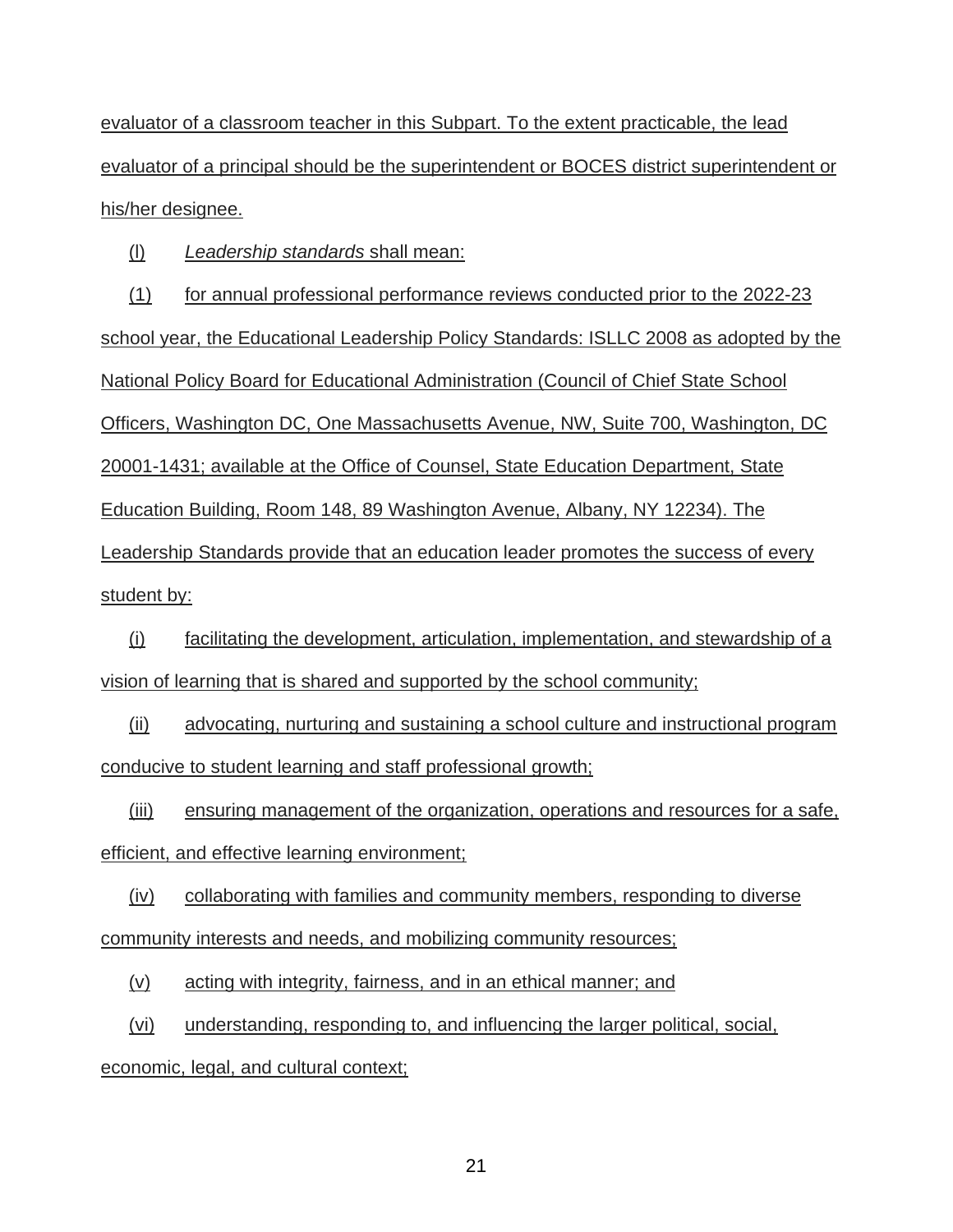(2) for annual professional performance reviews conducted commencing in the 2022-23 school year, the Professional Standards for Educational Leaders: PSEL 2015 as adopted by the National Policy Board for Educational Administration (1904 Association Drive, Reston, VA 20191 -- available at the Office of Counsel, State Education Department, State Education Building, Room 148, 89 Washington Avenue, Albany, NY 12234), as modified by the Board of Regents. The New York State Leadership Standards provide that an education leader shall:

(i) develop, advocate, and enact a shared mission, vision, and core values of highquality education and academic success and well-being of each student;

(ii) act ethically and professionally and according to professional norms to promote each student's academic success and well-being;

(iii) strive for equity of educational opportunity and culturally responsive practices to promote each student's academic success and well-being;

(iv) develop and support intellectually rigorous, culturally relevant, and coherent systems of curriculum, instruction, and assessment to promote the academic success and well-being of all students;

(v) cultivate an inclusive, caring, and supportive school community that promotes the academic success and well-being of all students;

(vi) develop the professional capacity, cultural competence, and practice of school personnel to promote the love of learning, academic success, and well-being of all students;

(vii) foster a professional community of teachers and other professional staff to promote each student's academic success and well-being;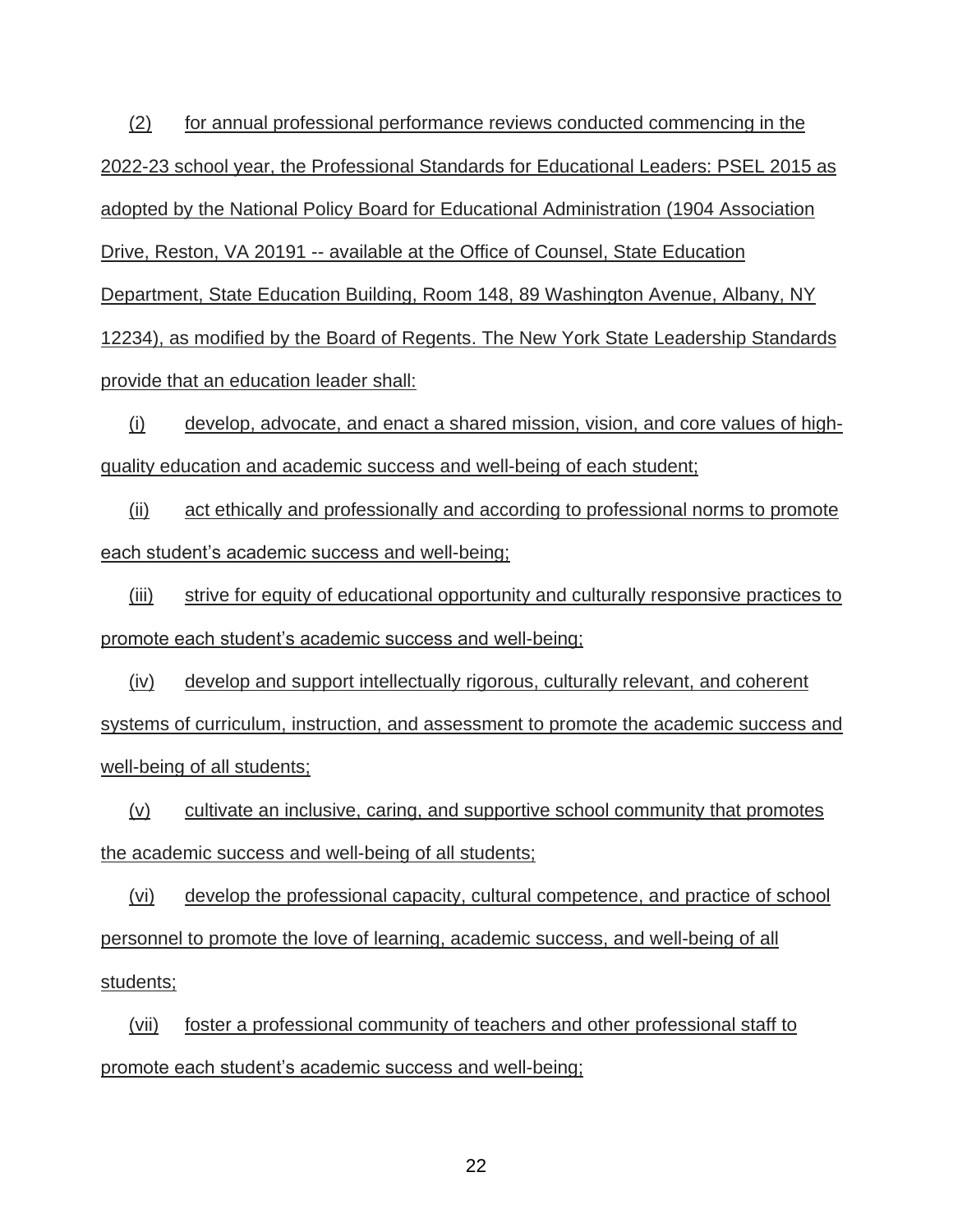(viii) engage families and the community in meaningful, reciprocal, and mutually beneficial ways to promote each student's academic success and well-being;

(ix) manage school operations and resources to promote each student's academic success and well-being; and

(x) act as agents of continuous improvement to promote each student's academic success and well-being.

Provided, however, that nothing shall be construed to abrogate any conflicting provisions of any collective bargaining agreement in effect on and after December 1, 2022 that requires the use of the ISLLC: 2008 standards until entry into a successor collective bargaining agreement.

(m) *School building* shall mean a school or program identified by its Basic Educational Data System (BEDS) code, as determined by the commissioner.

(n) *State-designed supplemental assessment* shall mean a selection of state tests or assessments developed or designed by the department, or that the department purchased or acquired from:

- (1) another state;
- (2) an institution of higher education; or

(3) a commercial or not-for-profit entity, provided that such entity must be objective and may not have a conflict of interest or appearance of a conflict of interest; and tests or assessments that have been previously designed or acquired by local districts, but only if the department significantly modifies growth targets or scoring bands for such tests or assessments or otherwise adapts the test or assessment to the department's requirements.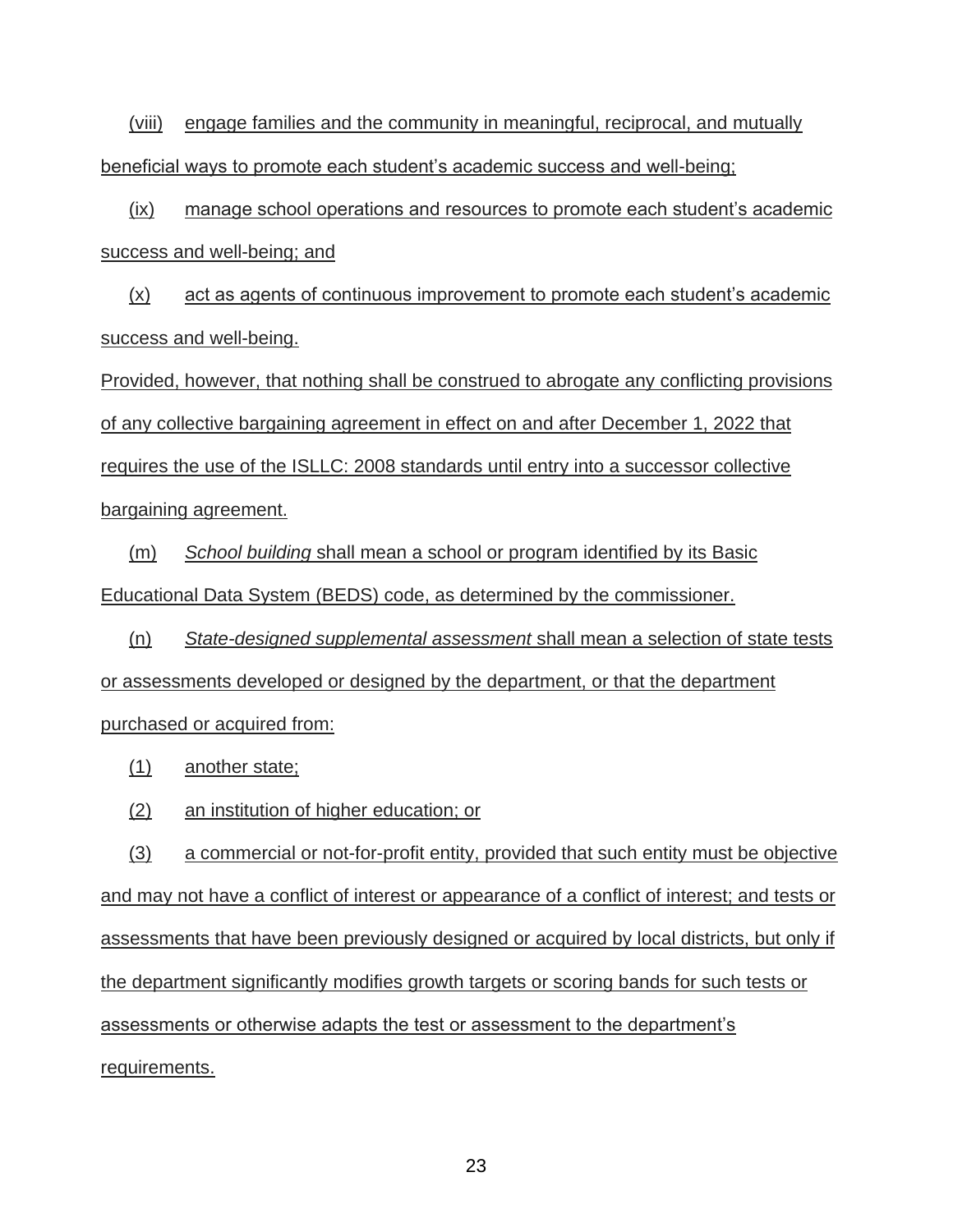(o) *Student growth* means the change in student achievement for an individual student between two or more points in time.

(p) *Student learning objective(s)* (SLOs) are academic goals for an educator's students that are set at the start of a course, except in rare circumstances as defined by the commissioner; provided, however, that the selection and use of the assessment for the SLO shall be subject to collective bargaining. SLOs must be specific and measurable, based on available prior student learning data, and aligned to the New York State learning standards, as well as to any other school and district priorities. An educator's scores are based upon the degree to which their goals were attained.

(q) *Superintendent* shall mean the chief school officer of a district or the district superintendent of a board of cooperative educational services, provided that in the case of the City School District of the City of New York, *superintendent* shall mean the Chancellor of the City School District of the City of New York or his or her designee.

(r) *Teacher(s) of record* shall be defined in a manner prescribed by the commissioner.

(s) *Teaching Standards* are enumerated below:

(1) the teacher acquires knowledge of each student, and demonstrates knowledge of student development and learning to promote achievement for all students;

(2) the teacher knows the content they are responsible for teaching, and plans instruction that ensures growth and achievement for all students;

(3) the teacher implements instruction that engages and challenges all students to meet or exceed the learning standards;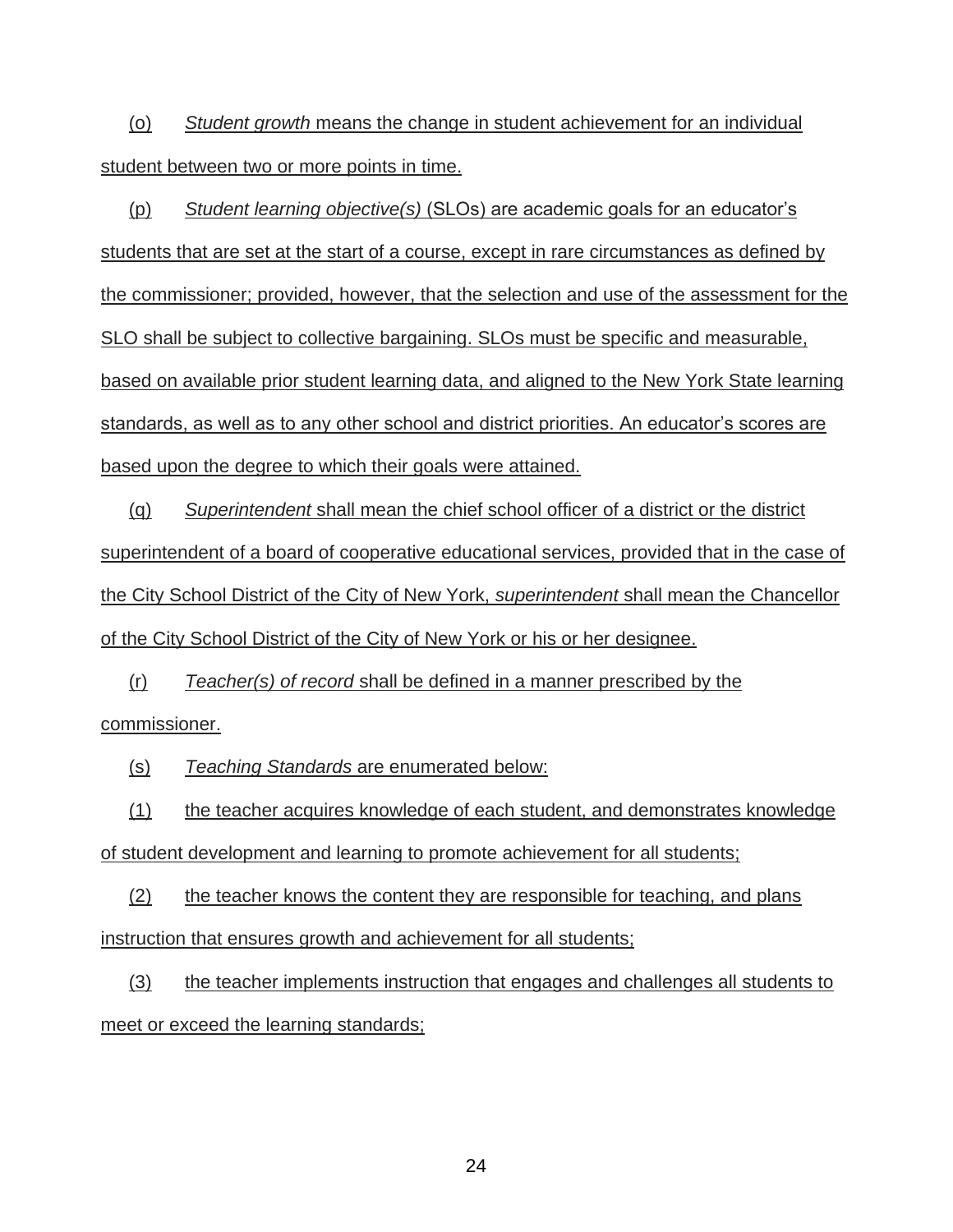(4) the teacher works with all students to create a dynamic learning environment that supports achievement and growth;

(5) the teacher uses multiple measures to assess and document student growth, evaluate instructional effectiveness, and modify instruction;

(6) the teacher demonstrates professional responsibility and engages relevant stakeholders to maximize student growth, development, and learning; and

(7) the teacher sets informed goals and strives for continuous professional growth.

(t) *Testing standards* shall mean the Standards for Educational and Psychological Testing (American Psychological Association, National Council on Measurement in Education, and American Educational Research Association; available at the Office of Counsel, State Education Department, State Education Building, Room 148, 89 Washington Avenue, Albany, NY 12234).

(u) The *governing body of each district* shall mean the board of education of each district, provided that, in the case of the City School District of the City of New York, governing body shall mean the Chancellor of the City School District of the City of New York or, to the extent provided by law, the board of education of the City School District of the City of New York and, in the case of BOCES, governing body shall mean the board of cooperative educational services.

(v) *Traditional standardized assessment* shall mean a systematic method of gathering information from objectively scored items that allow the test taker to select one or more of the given options or choices as their response. Examples include multiplechoice, true-false, and matching items. Traditional standardized assessments are those that require the student (and not the examiner/assessor) to directly use a "bubble" answer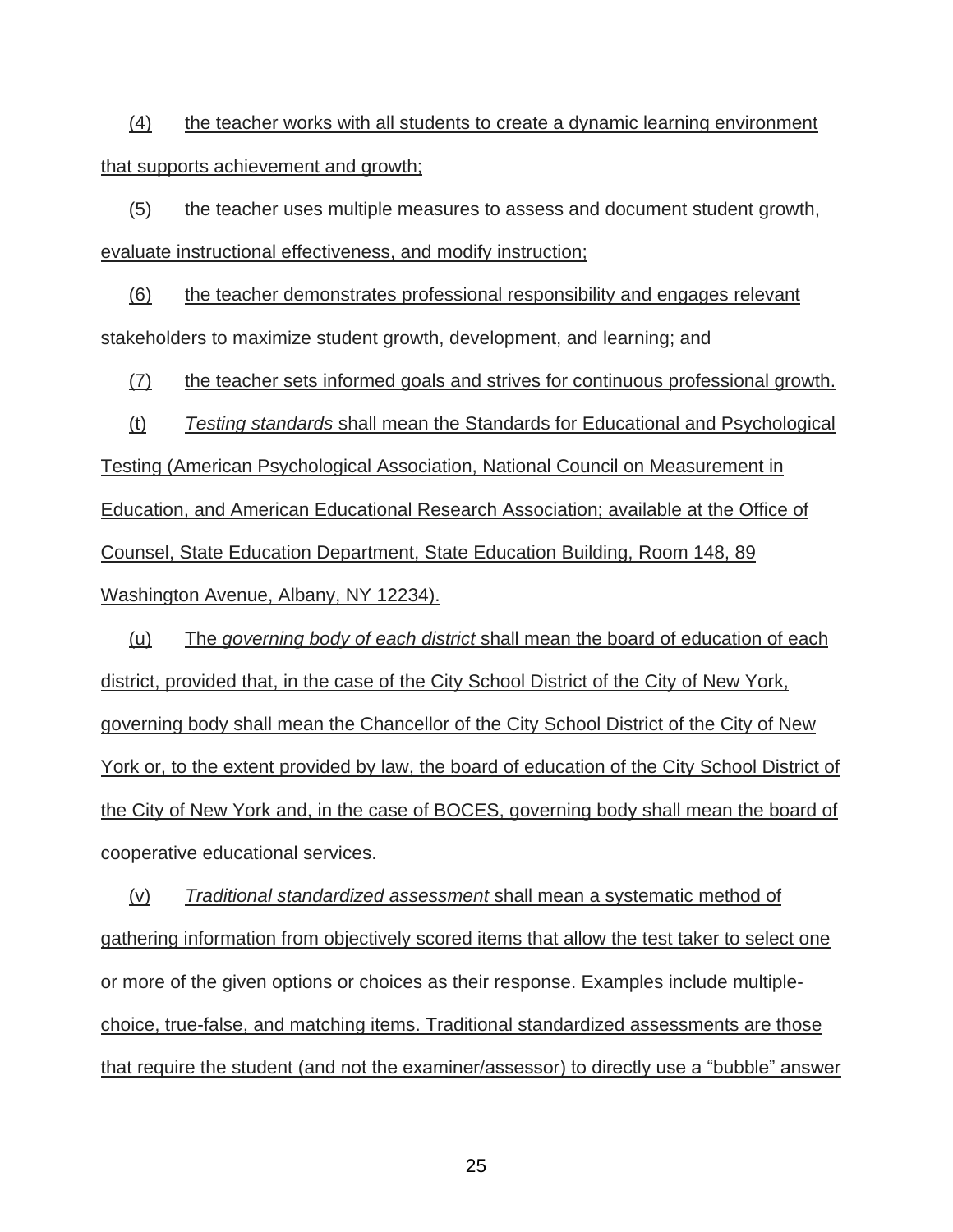sheet. Traditional standardized assessments do not include performance assessments or assessments in which students perform real-world tasks that demonstrate application of knowledge and skills; assessments that are otherwise required to be administered by Federal Law; and/or assessments used for diagnostic or formative purposes, including but not limited to assessments used for diagnostic screening required by Education Law section 3208(5).

§30-3.3 Requirements for annual professional performance review plans submitted under this Subpart.

(a) Applicability.

(1) The governing body of each district shall adopt a plan, in a form and timeline prescribed by the commissioner, for the annual professional performance review of all of the district's classroom teachers and building principals in accordance with the requirements of Education Law section 3012-d as amended by Chapter 59 of the Laws of 2019 and this Subpart and shall submit such plan to the commissioner for approval. The commissioner shall approve or reject the plan. The commissioner may reject a plan that does not rigorously adhere to the provisions of Education Law section 3012-d as amended by Chapter 59 of the Laws of 2019 and the requirements of this Subpart. Absent a finding by the commissioner of extraordinary circumstances, if any material changes are made to the plan, the district must submit the material changes by March 1st of each school year, on a form prescribed by the commissioner, to the commissioner for approval. The provisions of Education Law section 3012-c(2)(k) shall only apply to the extent provided in this paragraph.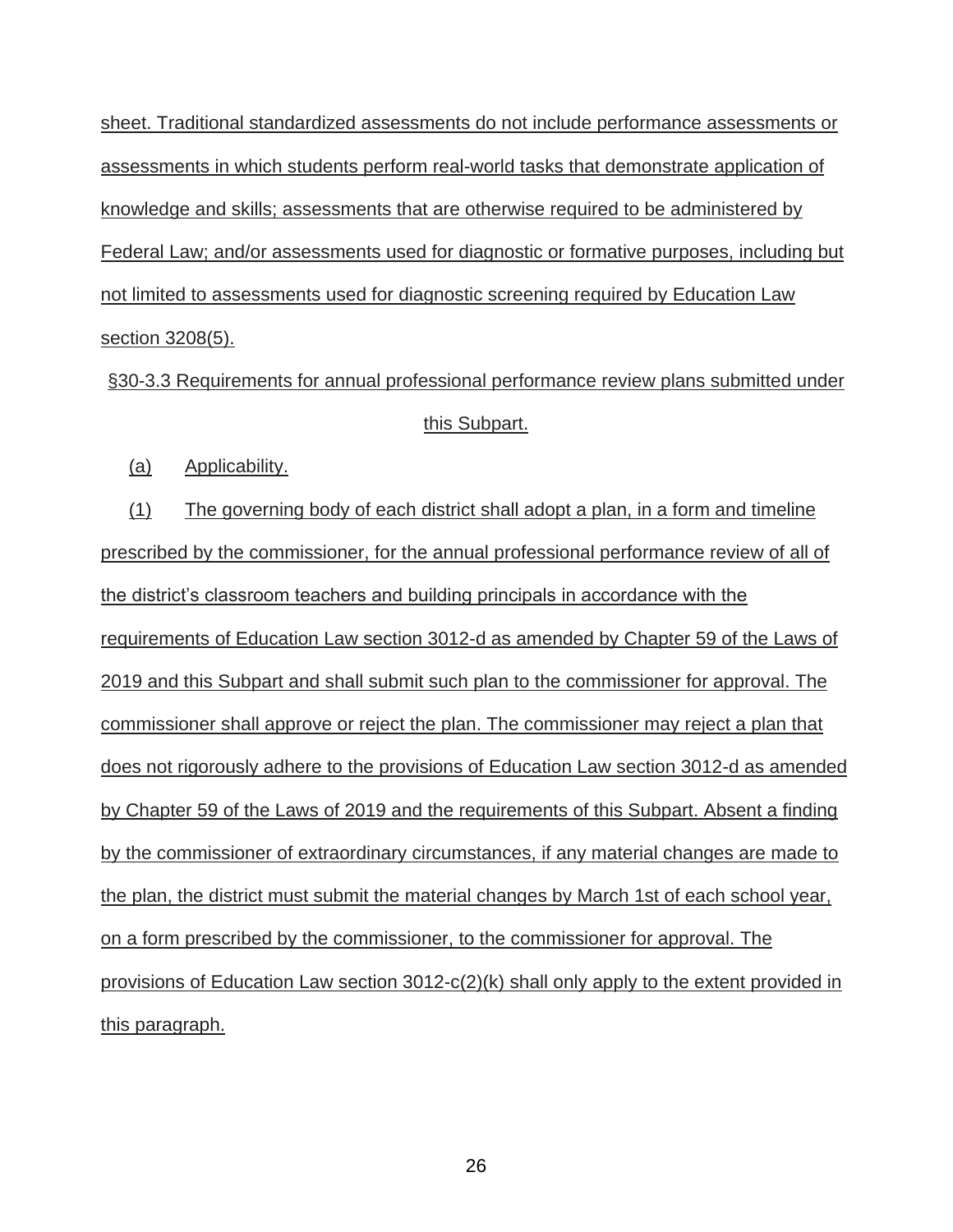(2) Such plan shall be filed in the district office, as applicable, and made available to the public on the district's web-site no later than September 10th of each school year, or within 10 days after the plan's approval by the commissioner, whichever shall later occur.

(3) Any plan submitted to the commissioner shall include a signed certification on a form prescribed by the commissioner, by the superintendent, district superintendent or chancellor, attesting that:

(i) the amount of time devoted to traditional standardized assessments that are not specifically required by State or Federal law for each classroom or program of the grade does not exceed, in the aggregate, one percent of the minimum in required annual instructional hours for such classroom or program of the grade; and

(ii) the amount of time devoted to test preparation under standardized testing conditions for each grade does not exceed, in the aggregate, two percent of the minimum required annual instructional hours for such grade. Time devoted to teacher administered classroom quizzes or exams, portfolio reviews, or performance assessments shall not be counted towards the limits established by this subdivision. In addition, formative and diagnostic assessments shall not be counted towards the limits established by this subdivision and nothing in this subdivision shall be construed to supersede the requirements of a section 504 plan of a qualified student with a disability or Federal law relating to English language learners or the individualized education program of a student with a disability.

(b) Content of the plan.

The annual professional performance review plan shall: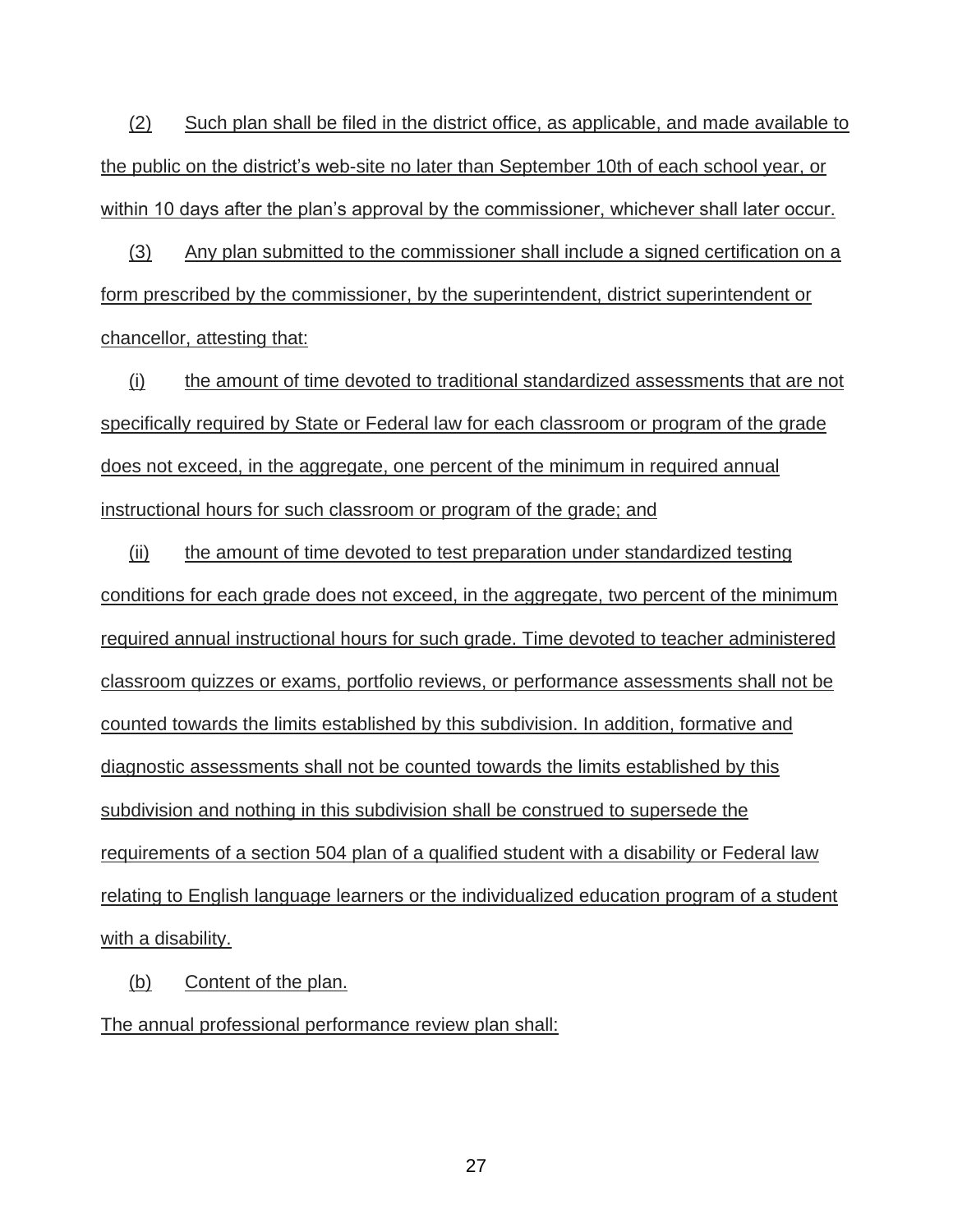(1) describe the district's process for ensuring that the department receives accurate teacher and student data, including enrollment and attendance data and any other student, teacher, school, course and teacher/student linkage data necessary to comply with this Subpart, in a format and timeline prescribed by the commissioner. This process shall also provide an opportunity for every classroom teacher and building principal to verify the subjects and/or student rosters assigned to them;

(2) describe how the district will report to the department the individual scores and ratings for each subcomponent and category and overall rating for each classroom teacher and building principal in the district, in a format and timeline prescribed by the commissioner;

(3) describe the assessment development, security, and scoring processes utilized by the district. Such processes shall ensure that any assessments and/or measures used to evaluate teachers and principals under this section are not disseminated to students before administration and that teachers and principals do not have a vested interest in the outcome of the assessments they score;

(4) describe the details of the district's evaluation system, which shall include, but not be limited to, whether the district chose to use each of the optional subcomponents in the student performance and observation/school visit categories and the assessments and/or measures, if any, that are used in each subcomponent of the student performance category and the observation/school visit category and the name of the approved teacher and/or principal practice rubrics that the district uses or evidence that a variance has been granted by the commissioner from this requirement;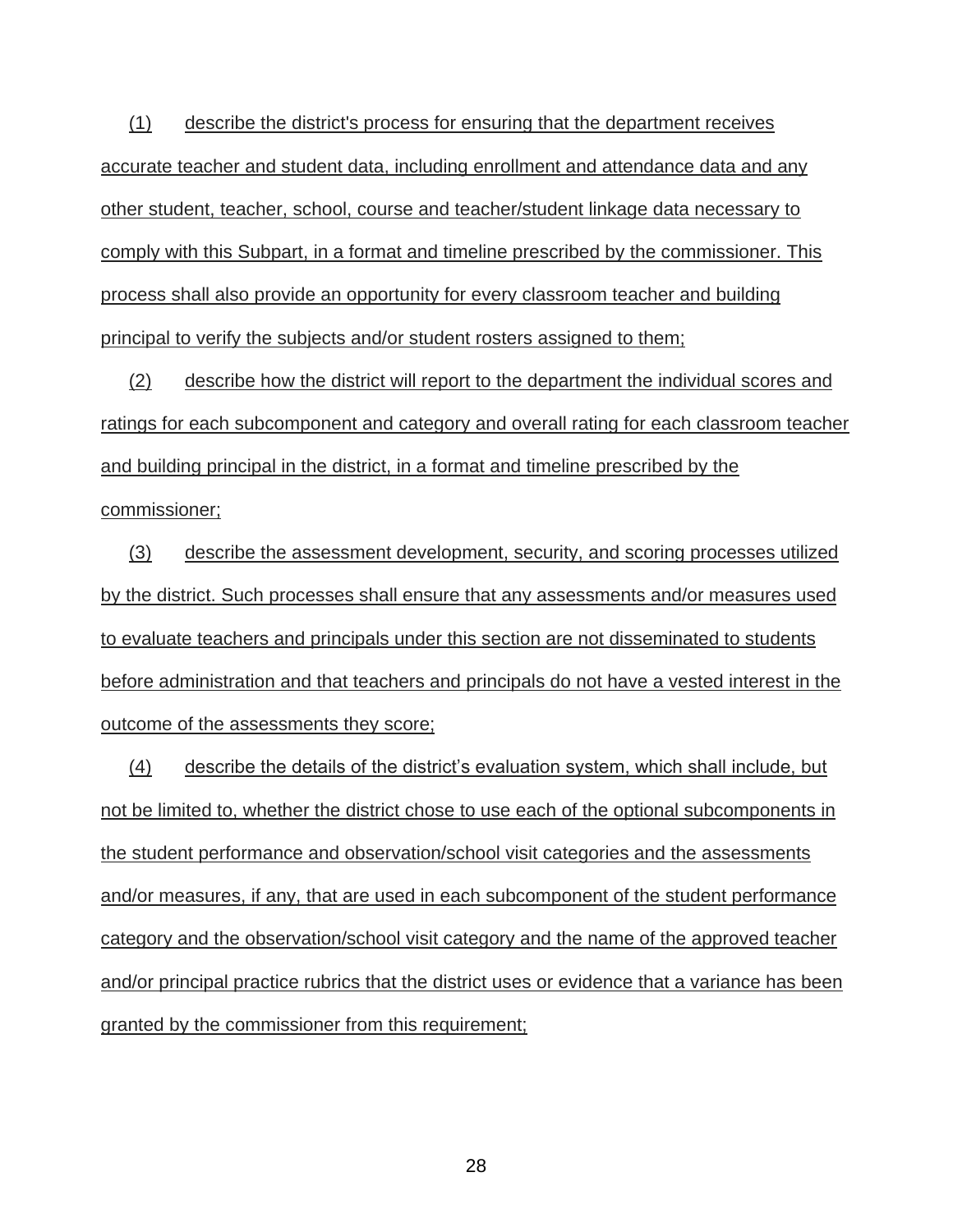(5) describe how the district will provide timely and constructive feedback to classroom teachers and building principals on their annual professional performance review;

(6) describe the appeal procedures that the district is using pursuant to section 30- 3.12 of this Subpart; and

(7) include any certifications required under this Subpart.

(c) Timeline for completing evaluations.

(1) The entire annual professional performance review shall be completed and provided to the teacher or the principal as soon as practicable but in no case later than September 1st of the school year next following the school year for which the teacher or principal's performance is measured absent a finding by the commissioner of extraordinary circumstances. The teacher's and principal's score and rating on the observation/school visit category and in the student performance category, if available, shall be computed and provided to the teacher or principal, in writing, by no later than the last day of the school year for which the teacher or principal is being measured, but in no case later than September 1st of the school year next following the school year for which the teacher or principal's performance is measured.

(2) Nothing in this subdivision shall be construed to authorize a teacher or principal to commence the appeal process prior to receipt of their overall rating. Districts shall ensure that there is a complete evaluation for all classroom teachers and building principals, which shall include scores and ratings on the subcomponent(s) of the student performance category and the observation/school visit category and the combined category scores and ratings, determined in accordance with the applicable provisions of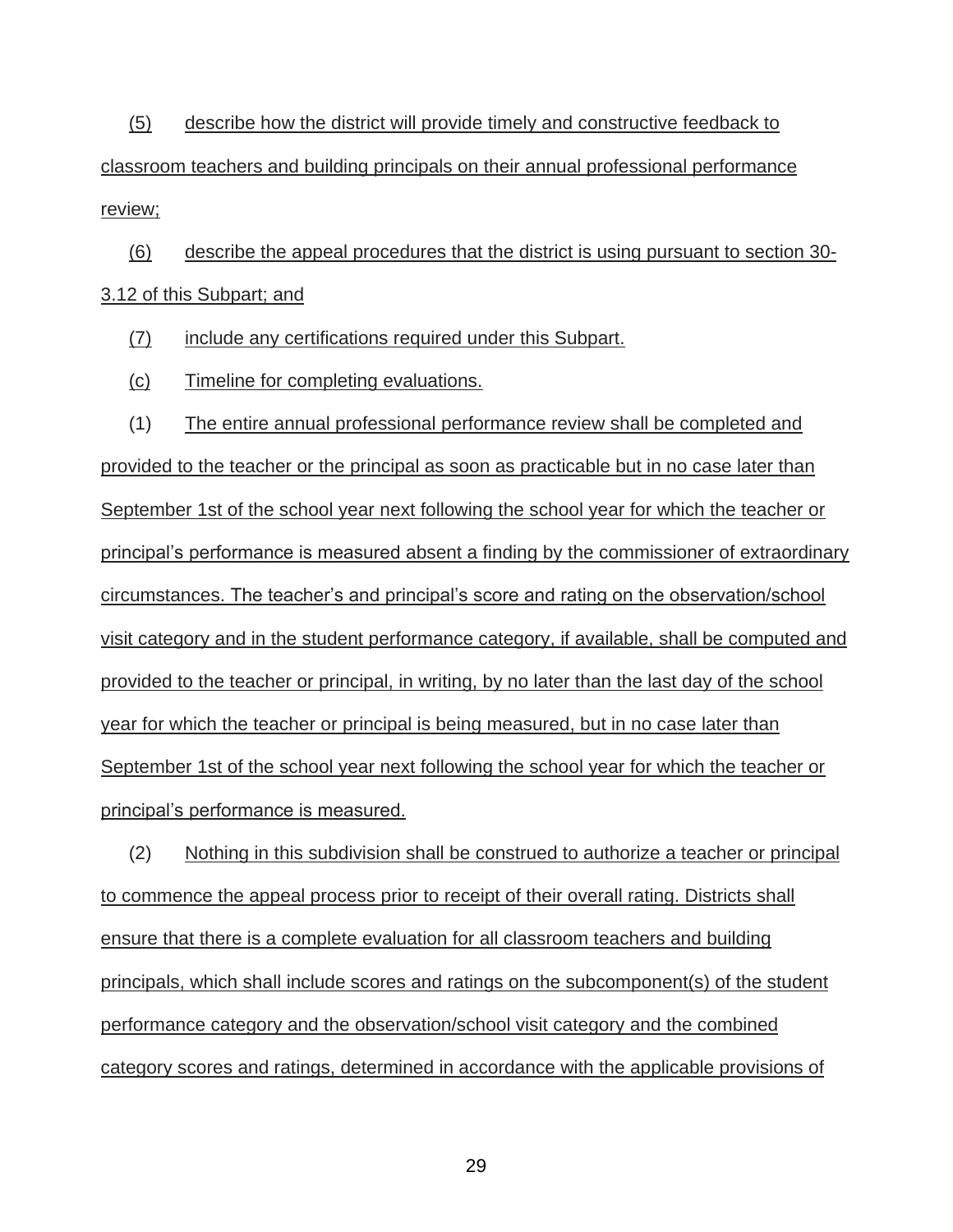Education Law section 3012-d as amended by Chapter 59 of the Laws of 2019 and this Subpart, for the school year for which the teacher's or principal's performance is measured.

30-3.4 Standards and criteria for conducting annual professional performance reviews of classroom teachers under Education Law section 3012-d.

(a) Annual professional performance reviews conducted under this section shall differentiate teacher effectiveness resulting in a teacher being rated highly effective, effective, developing or ineffective based on multiple measures in two categories: the student performance category and the teacher observation category.

(b) Student performance category.

The student performance category shall have one required subcomponent and one optional subcomponent as follows:

(1) Required first subcomponent.

(i) Each teacher shall have a student learning objective (SLO) using a form prescribed by the commissioner, consistent with the SLO process determined or developed by the commissioner, that results in a student growth score based on a Statecreated or -administered assessment or other approved student assessment. The SLO process determined by the commissioner shall include a minimum growth target of one year of expected growth. Such targets may take the following characteristics into account: poverty, students with disabilities, English language learner status, and prior academic history; provided, however, that the selection and use of the assessment for the SLO shall be subject to collective bargaining. SLOs shall include the following SLO elements, as defined by the commissioner in guidance: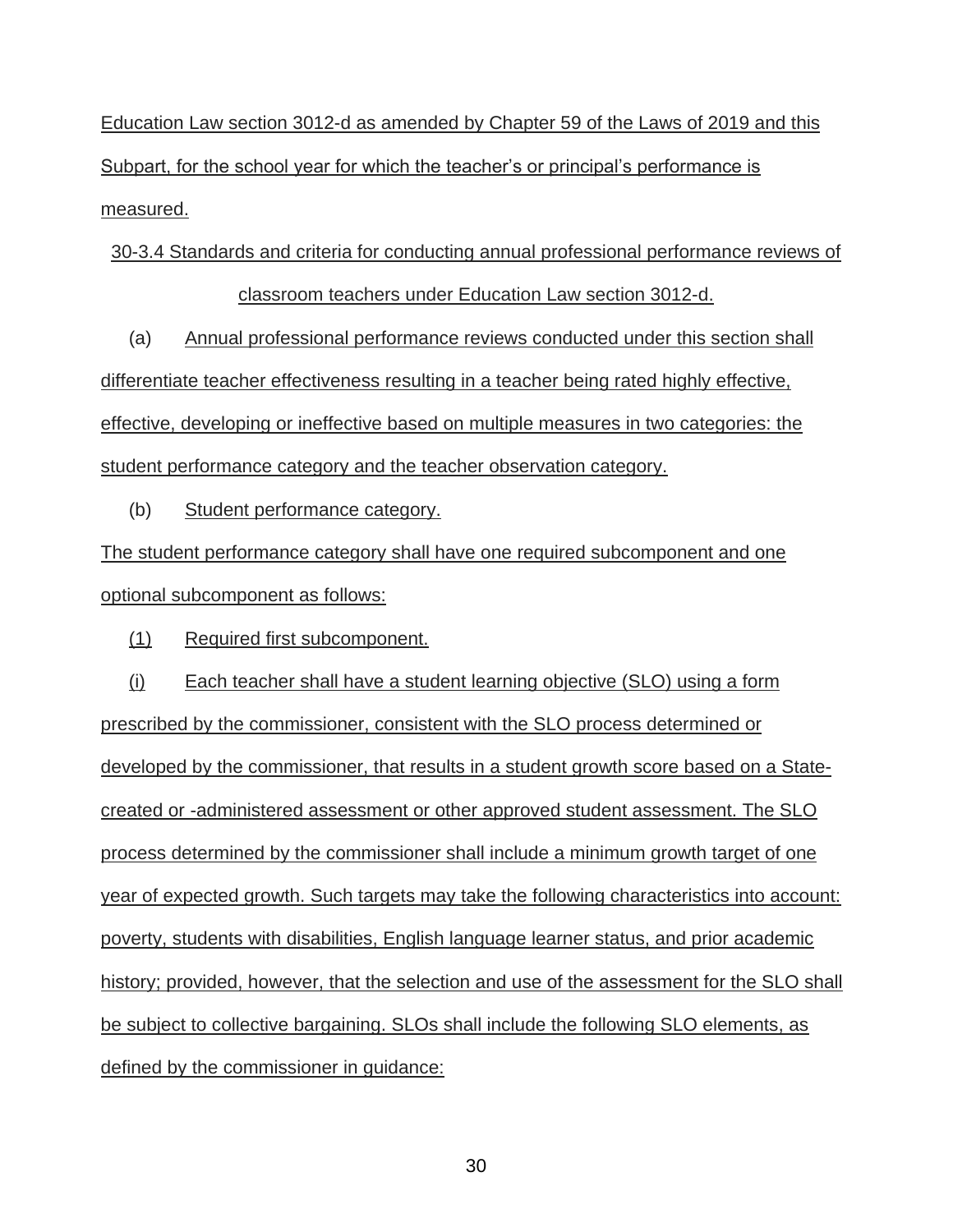- *(a)* student population;
- *(b)* learning content;
- *(c)* interval of instructional time;
- *(d)* evidence;
- *(e)* baseline;
- *(f)* target;

*(g)* criteria for rating a teacher highly effective, effective, developing or ineffective (HEDI); and

*(h)* rationale.

(ii) Districts shall collectively bargain the selection and use of a State-created or administered assessment or other approved student assessment as the underlying evidence for a teacher's SLO. Such SLO may be either teacher- and course-specific or based on school-, program-, district-, or BOCES-wide group, team, or linked results.

(2) Optional second subcomponent.

(i) A district may collectively bargain a second measure that shall be applied in a consistent manner, to the extent practicable, across the district based on a State-created or administered assessment or State-designed supplemental assessment. Such second measure shall be either:

*(a)* A second SLO, provided that this SLO is different than that used in the required subcomponent of the teacher's evaluation;

*(b)* a growth score based on a statistical growth model, where available, for either a State-created or -administered assessment or a State-designed supplemental

assessment;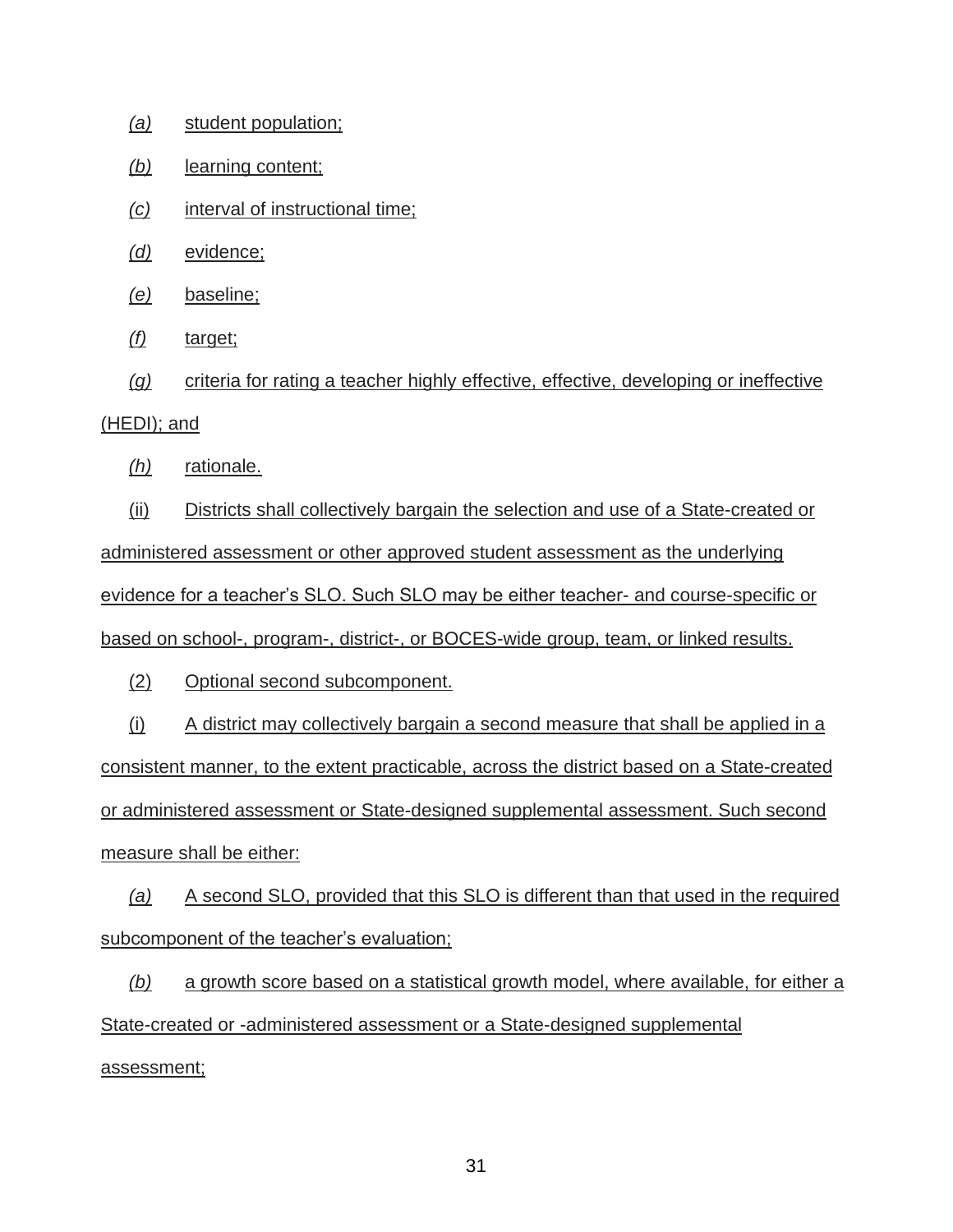*(c)* a measure of student growth, other than an SLO, based on State-created or administered assessments or State-designed supplemental assessments;

*(d)* a performance index based on State-created or administered assessments or approved student assessments;

*(e)* an achievement benchmark on State-created or administered assessments or approved student assessments; or

*(f)* any other collectively bargained measure of student growth or achievement included in the district's evaluation plan as approved by the commissioner.

(ii) Where appropriate, growth or achievement targets may consider the following student-level characteristics: poverty, English language learner status, disability status, and/or prior academic history.

(iii) The district shall measure student growth or achievement in the optional subcomponent using the same measure(s) for all classroom teachers in a course and/or grade level in a district.

(3) Weighting of subcomponents within student performance category.

(i) If a district does not locally select to use the optional second student

performance subcomponent, then the required subcomponent shall be weighted at 100 percent.

(ii) If the optional second student performance subcomponent is selected, then the weighting of the required and optional subcomponents shall be determined locally, subject to approval by the commissioner in the submitted evaluation plan.

Each measure used in the student performance category (i.e., required SLOs, collectively bargained second student performance measures) must result in a score between 0 and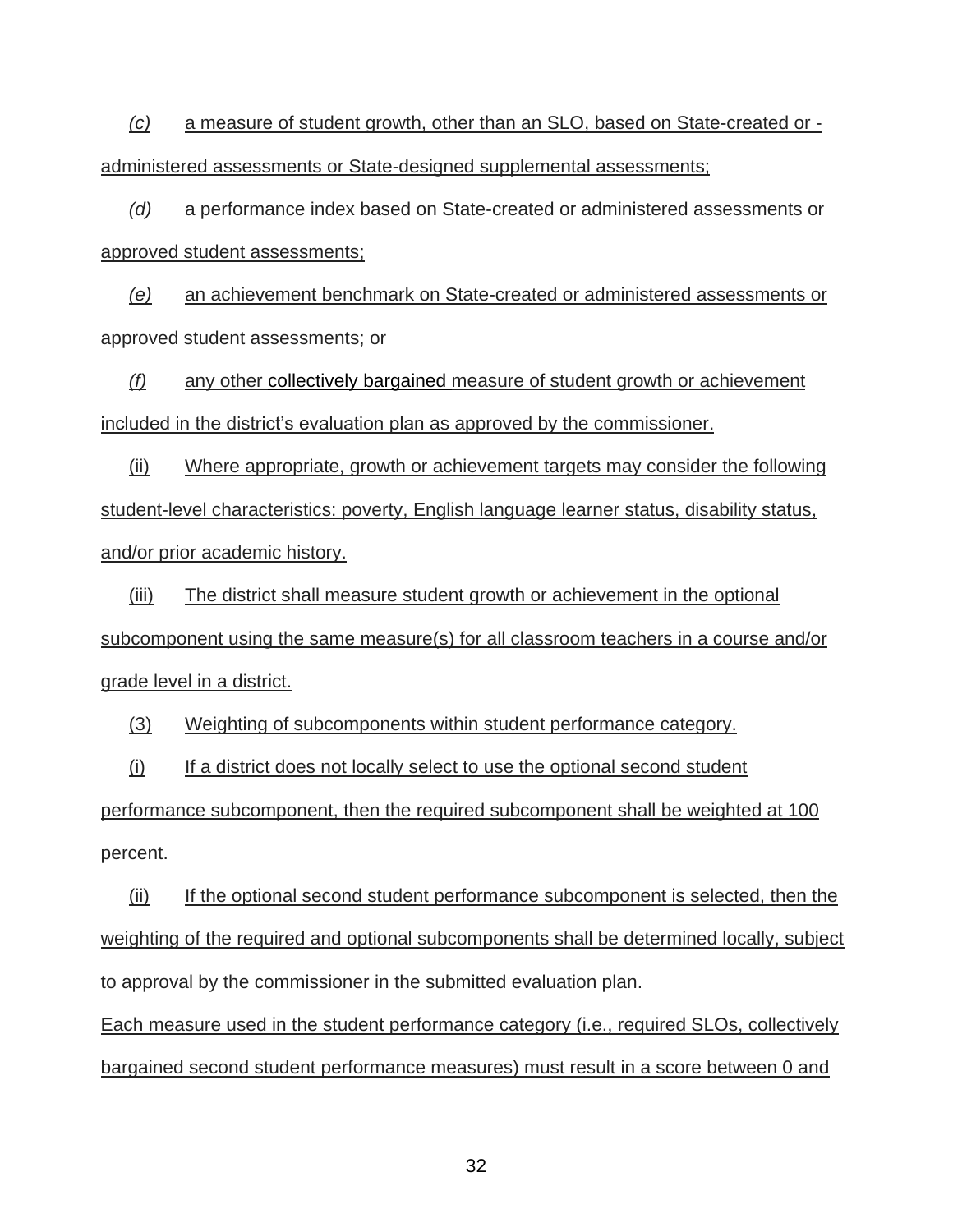20. Except as otherwise provided in subparagraph (iii) of this paragraph, districts shall calculate scores for SLOs in accordance with the minimum percentages prescribed in the table below; provided, however, that for teachers with courses with small "n" sizes as defined by the commissioner in guidance, districts shall calculate scores for SLOs using a methodology prescribed by the commissioner in guidance and for teachers in the City School District of the City of New York, districts shall calculate scores for SLOs using the methodology approved by the commissioner in its APPR plan. For all other measures that are not SLOs, scores of 0-20 shall be computed pursuant to a process described in the district's annual professional performance review plan as approved by the commissioner.

| <b>SLOs</b>                               |                      |  |  |  |
|-------------------------------------------|----------------------|--|--|--|
| <b>Percent of Students Meeting Target</b> | <b>Scoring Range</b> |  |  |  |
| $0 - 4%$                                  | $\overline{0}$       |  |  |  |
| $5 - 8%$                                  | <u>1</u>             |  |  |  |
| $9 - 12%$                                 |                      |  |  |  |
| 13-16%                                    | $\frac{2}{3}$        |  |  |  |
| 17-20%                                    |                      |  |  |  |
| 21-24%                                    | $\frac{4}{5}$        |  |  |  |
| 25-28%                                    |                      |  |  |  |
| 29-33%                                    | $\frac{6}{7}$        |  |  |  |
| 34-38%                                    |                      |  |  |  |
| 39-43%                                    | $\frac{8}{9}$        |  |  |  |
| 44-48%                                    | 10                   |  |  |  |
| 49-54%                                    | <u>11</u>            |  |  |  |
| 55-59%                                    | 12                   |  |  |  |
| 60-66%                                    | 13                   |  |  |  |
| 67-74%                                    | 14                   |  |  |  |
| <u>75-79%</u>                             | 15                   |  |  |  |
| 80-84%                                    | 16                   |  |  |  |
| 85-89%                                    | 17                   |  |  |  |
| 90-92%                                    | 18                   |  |  |  |
| 93-96%                                    | <u>19</u>            |  |  |  |
| 97-100%                                   | 20                   |  |  |  |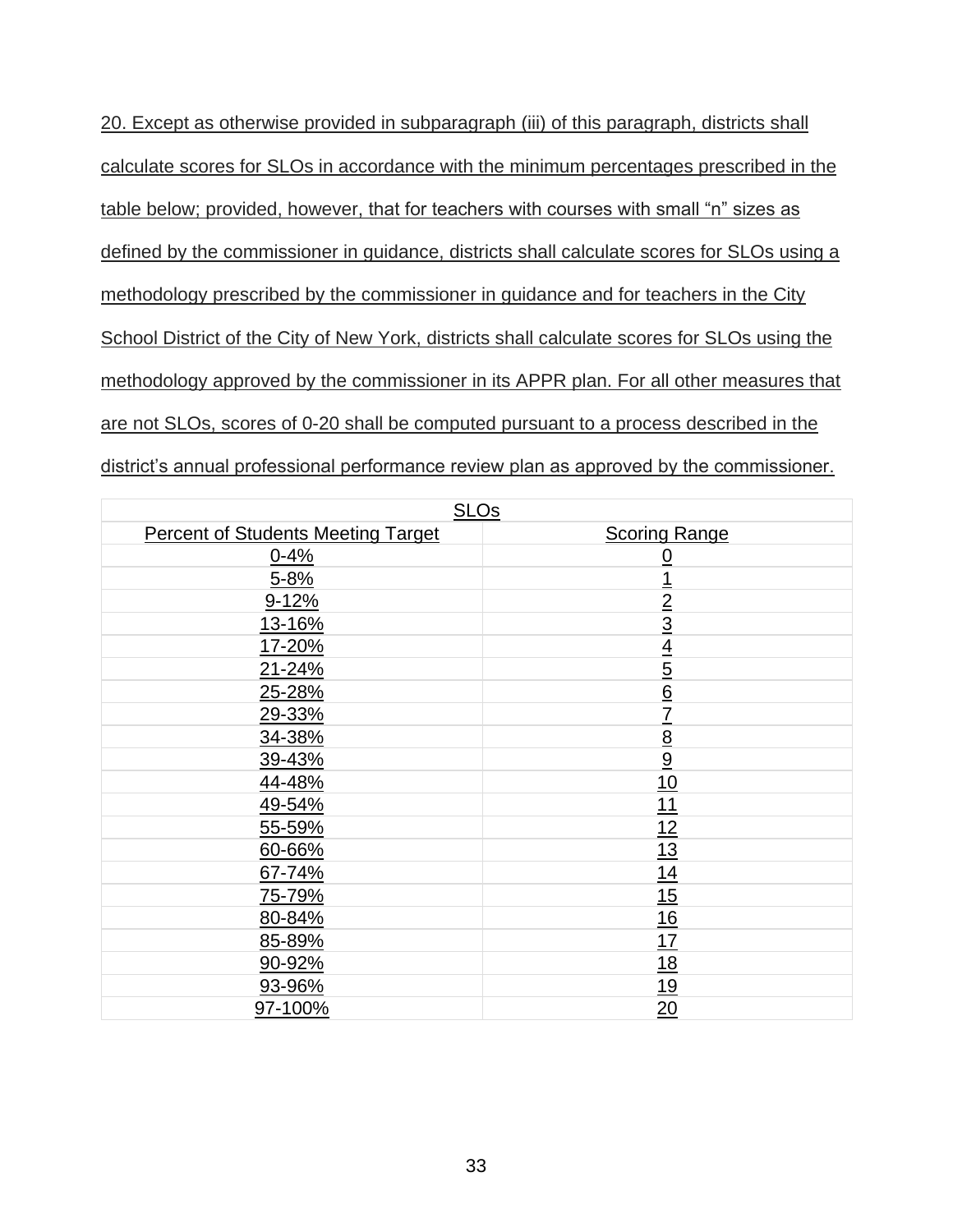# (iii) For the City School District of the City of New York, scores for SLOs that are

# based on the percentage of students meeting a target shall be calculated in accordance

#### with the minimum percentages below:

| <b>SLOs</b>                               |                                                                       |
|-------------------------------------------|-----------------------------------------------------------------------|
| <b>Percent of Students Meeting Target</b> | <b>Scoring Range</b>                                                  |
| $0 - 9%$                                  | $\overline{0}$                                                        |
| 10-19%                                    |                                                                       |
| 20-29%                                    |                                                                       |
| 30-39%                                    |                                                                       |
| 40-49%                                    |                                                                       |
| 50-59%                                    | $\frac{1}{2}$ $\frac{2}{3}$ $\frac{3}{4}$ $\frac{4}{5}$ $\frac{6}{6}$ |
| 60-62%                                    |                                                                       |
| 63-65%                                    | $\overline{1}$                                                        |
| 66-68%                                    | $\frac{8}{9}$                                                         |
| 69-71%                                    |                                                                       |
| 72-74%                                    | 10                                                                    |
| 75-77%                                    | 11                                                                    |
| 78-80%                                    | 12                                                                    |
| 81-83%                                    | 13                                                                    |
| 84-86%                                    | 14                                                                    |
| 87-89%                                    | 15                                                                    |
| 90-91%                                    | 16                                                                    |
| 92-93%                                    | 17                                                                    |
| 94-95%                                    | <u>18</u>                                                             |
| 96-97%                                    | <u>19</u>                                                             |
| 98-100%                                   | 20                                                                    |

Any other district may submit a variance request to the department pursuant to section 30-

3.16 of this Subpart to use the scoring ranges described in this subparagraph.

(4) Overall rating on student performance category.

# (i) Multiple student performance measures shall be combined using a weighted

# average pursuant to paragraph (3) of subdivision (b) of this section to produce an overall

#### student performance category score of 0 to 20. Except as otherwise provided in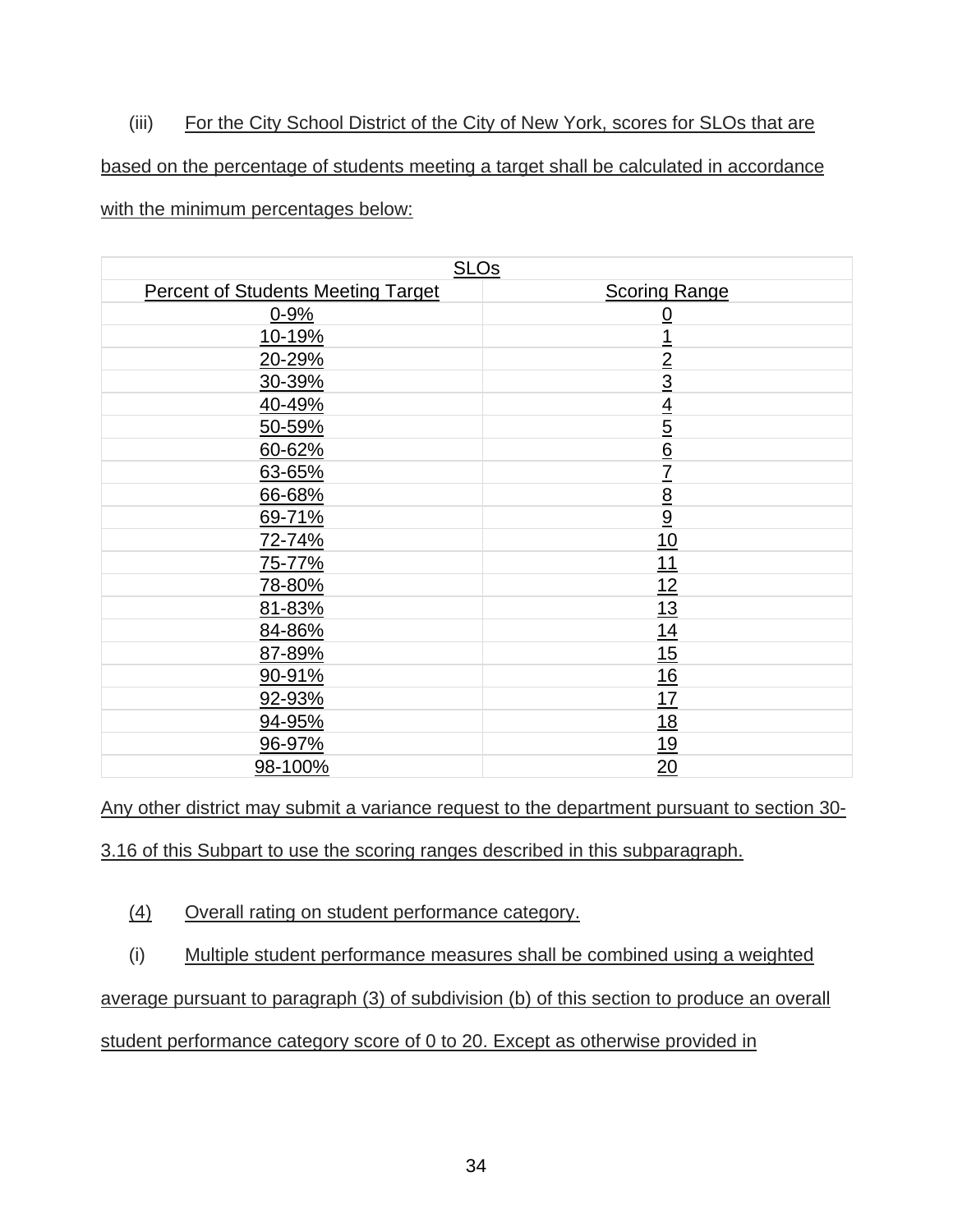# subparagraph (ii) of this paragraph, based on such score, an overall student performance

### category rating shall be derived from the table below:

| Minimum | Maximum |
|---------|---------|
|         |         |
|         |         |
|         |         |
|         |         |

# (ii) For the City School District of the City of New York, an overall student

performance category rating shall be derived from the table below:

| Minimum | Maximum |
|---------|---------|
| $\sim$  |         |
|         |         |
|         |         |
|         |         |

Any other district may submit a variance request to the department pursuant to section 30-

3.16 of this Subpart to use the table above to compute the overall student performance

rating category rating.

(c) Teacher observation category. The observation category for teachers shall be based on at least two observations, one of which must be unannounced.

(1) Two required subcomponents.

(i) At least one observation shall be conducted by a principal or other trained

# administrator; and

(ii) At least a second observation shall be conducted by one or more impartial independent trained evaluator(s) selected and trained by the district or in cases where a hardship waiver is granted by the department pursuant to clause (a) of this subparagraph, a second observation shall be conducted by one or more evaluators selected and trained by the district, who are different than the evaluator(s) who conducted the evaluation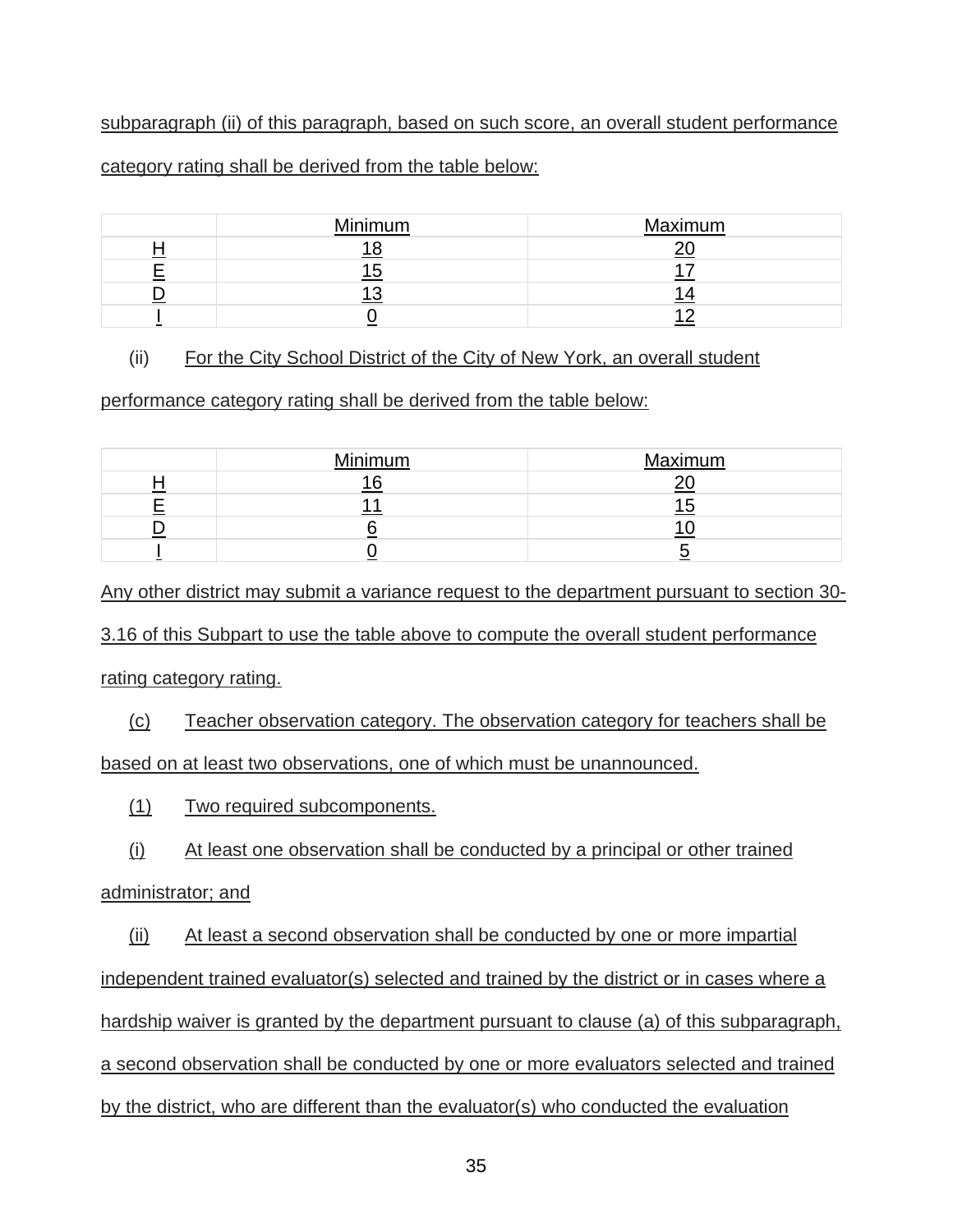pursuant to subparagraph (i) of this paragraph; or in cases where a hardship waiver is granted by the department pursuant to clause (b) of this subparagraph, a second observation shall be conducted as prescribed in clause (b) of this subparagraph. An independent trained evaluator may be employed within the district but may not be assigned to the same school building as the teacher being evaluated.

*(a)* a rural school district, as defined by the commissioner in guidance, or a school district with only one registered school pursuant to section 100.18 of the commissioner's regulations may apply to the department for a hardship waiver on an annual basis, in a timeframe and manner prescribed by the commissioner, if due to the size and limited resources of the school district, it is unable to obtain an independent evaluator within a reasonable proximity without an undue burden to the school district;

*(b)* a school district may apply to the department for a hardship waiver on an annual basis, in a timeframe and manner prescribed by the commissioner, if the school district believes that compliance with this requirement would create an undue burden on the school district in one or more of the following areas: compliance with the independent evaluator requirement would result in financial hardship; the district lacks professionally trained staff to comply with the independent evaluator requirement; the district has a large number of teachers; and/or compliance with the independent evaluator requirement could impact safety and management of a building. A hardship waiver granted by the department under this clause shall excuse, but not prohibit, school districts from conducting observations by impartial independent trained evaluators for teachers who received a rating of highly effective, effective, or developing in the preceding school year (*e.g.*, school districts would be excused, but not prohibited, from conducting observations by impartial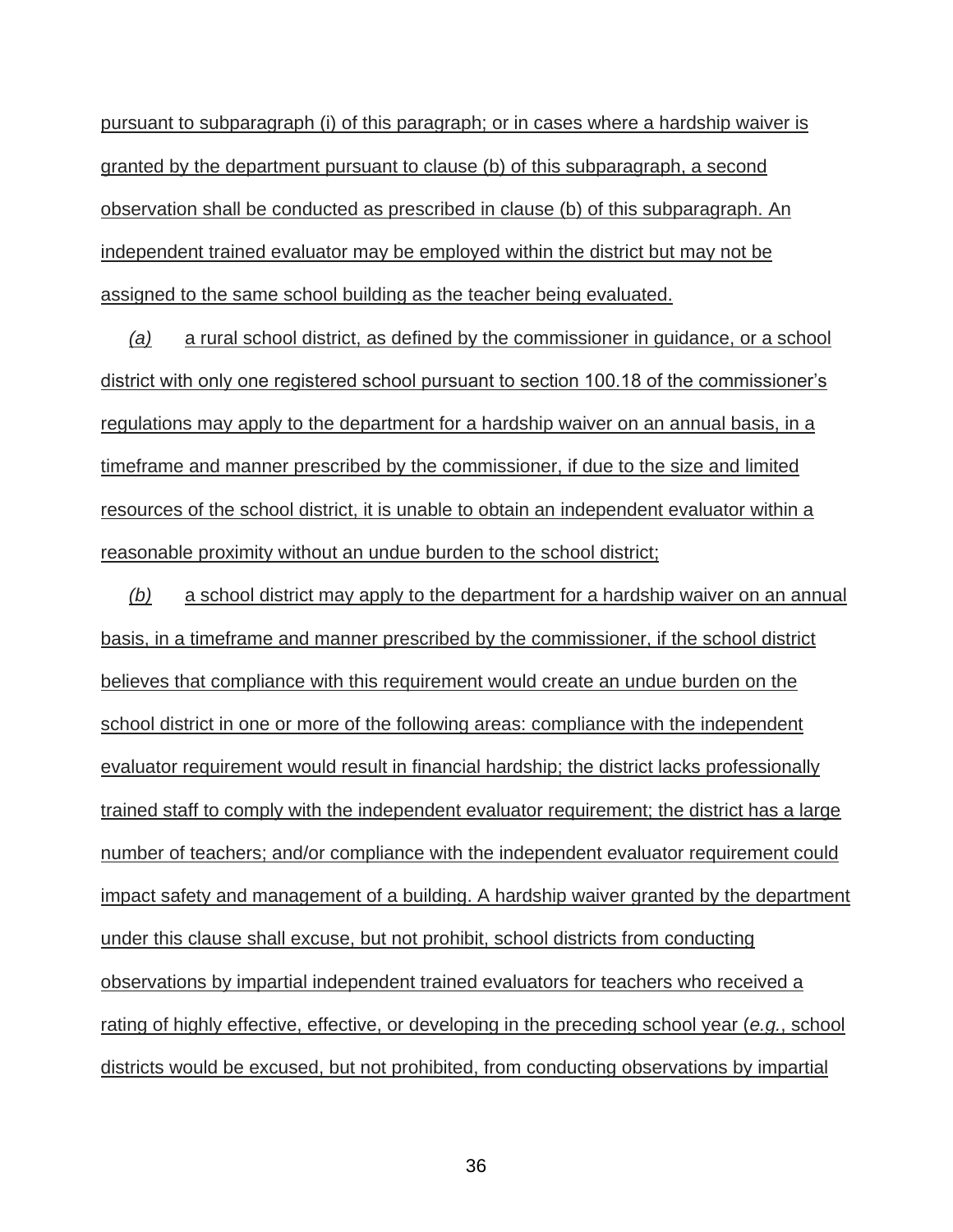independent trained evaluators for the 2019-2020 school year for teachers who receive a rating of highly effective, effective, or developing for the 2018-2019 school year; school districts would be required to conduct observations by impartial independent trained evaluators for the 2019-2020 school year for, at a minimum, teachers who receive a rating of ineffective for the 2018-2019 school year). For teachers who are excused from the impartial independent trained evaluator requirement pursuant to a hardship waiver granted by the department under this clause, school districts shall conduct a second observation, provided that such second observation may be conducted by the building principal/supervisor or any individual selected and trained by the school district. The two observations for such teachers could be performed by the same individual. As part of its hardship waiver request, a school district shall submit a plan for conducting observations by the building principal or other individual selected and trained by the school district in lieu of the impartial independent trained evaluator subcomponent. For the other teachers in the district who must still receive a second observation by an impartial, independent trained evaluator (teachers who, at a minimum, received an ineffective rating in the preceding school year), the district must submit a plan for conducting such observations. Once a hardship waiver is approved by the department, it shall be considered part of the school district's annual professional performance review plan for such school year.

(2) Optional third subcomponent. The observation category may include a third optional subcomponent based on classroom observations conducted by a trained peer teacher rated effective or highly effective on their overall rating in the prior school year from the same school or from another school in the district.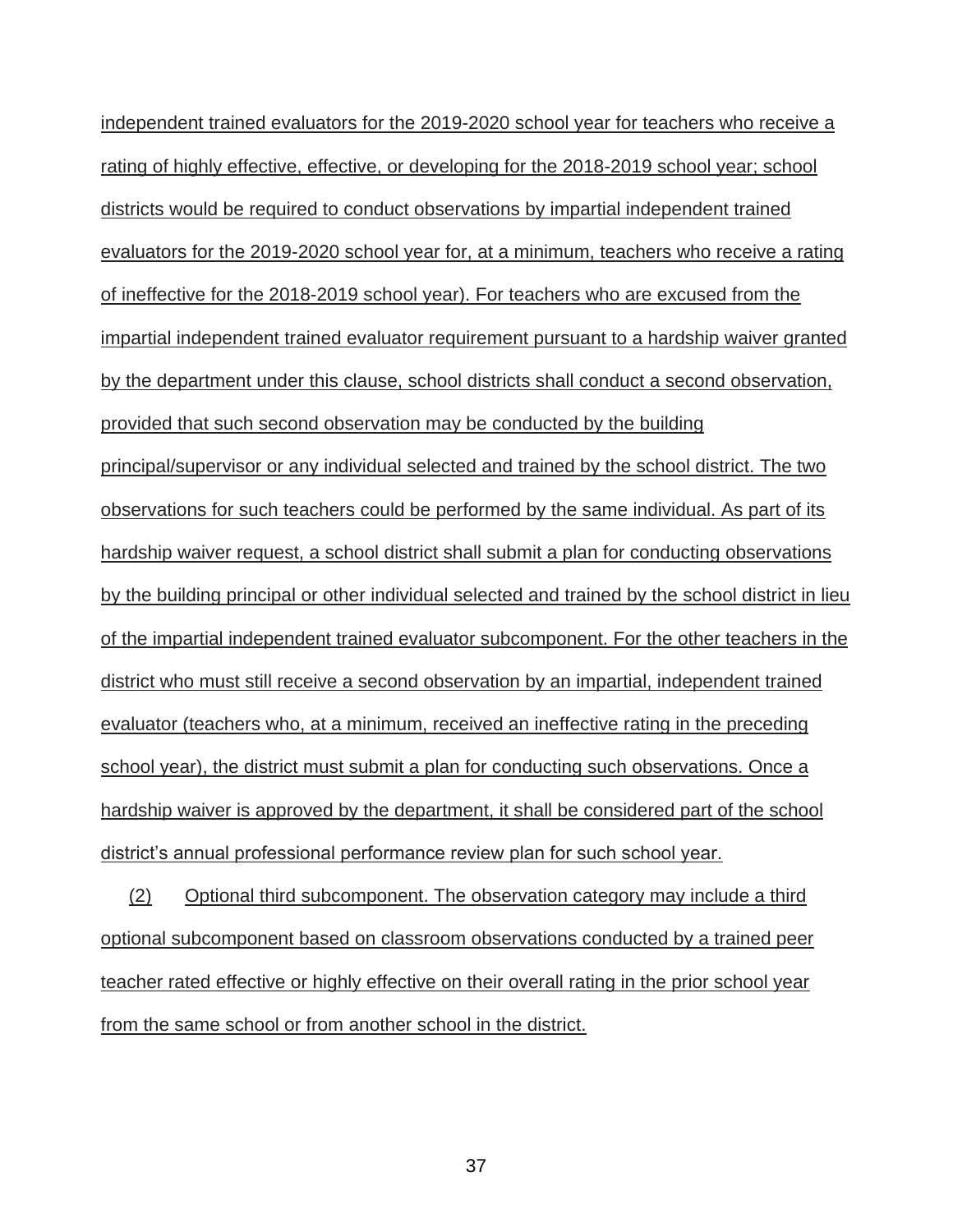(3) Frequency and duration of observations. The frequency and duration of observations shall be determined locally.

(4) All observations must be conducted using a teacher practice rubric approved by the commissioner pursuant to a request for qualification (RFQ) process, unless the district has an approved variance from the commissioner.

(i) Variance for existing rubrics. A variance may be granted to a district that seeks to use a rubric that is either a close adaptation of a rubric on the approved list, or a rubric that was self-developed or developed by a third-party, upon a finding by the commissioner that the rubric meets the criteria described in the request for qualification and the district has demonstrated that it has made a significant investment in the rubric and has a history of use that would justify continuing the use of that rubric.

(ii) Variance for use of new innovative rubrics. A variance may be granted to a district that seeks to use a newly developed rubric, upon a finding by the commissioner that the rubric meets the criteria described in the RFQ, has demonstrated how it will ensure inter-rater reliability and the rubric's ability to provide differentiated results over time.

(5) All observations for a teacher for the school year must use the same approved rubric; provided that districts may locally determine whether to use different rubrics for teachers who teach different grades and/or subjects during the school year.

(6) At least one of the required observations must be unannounced.

(7) Observations may occur either live or via recorded video, as determined locally.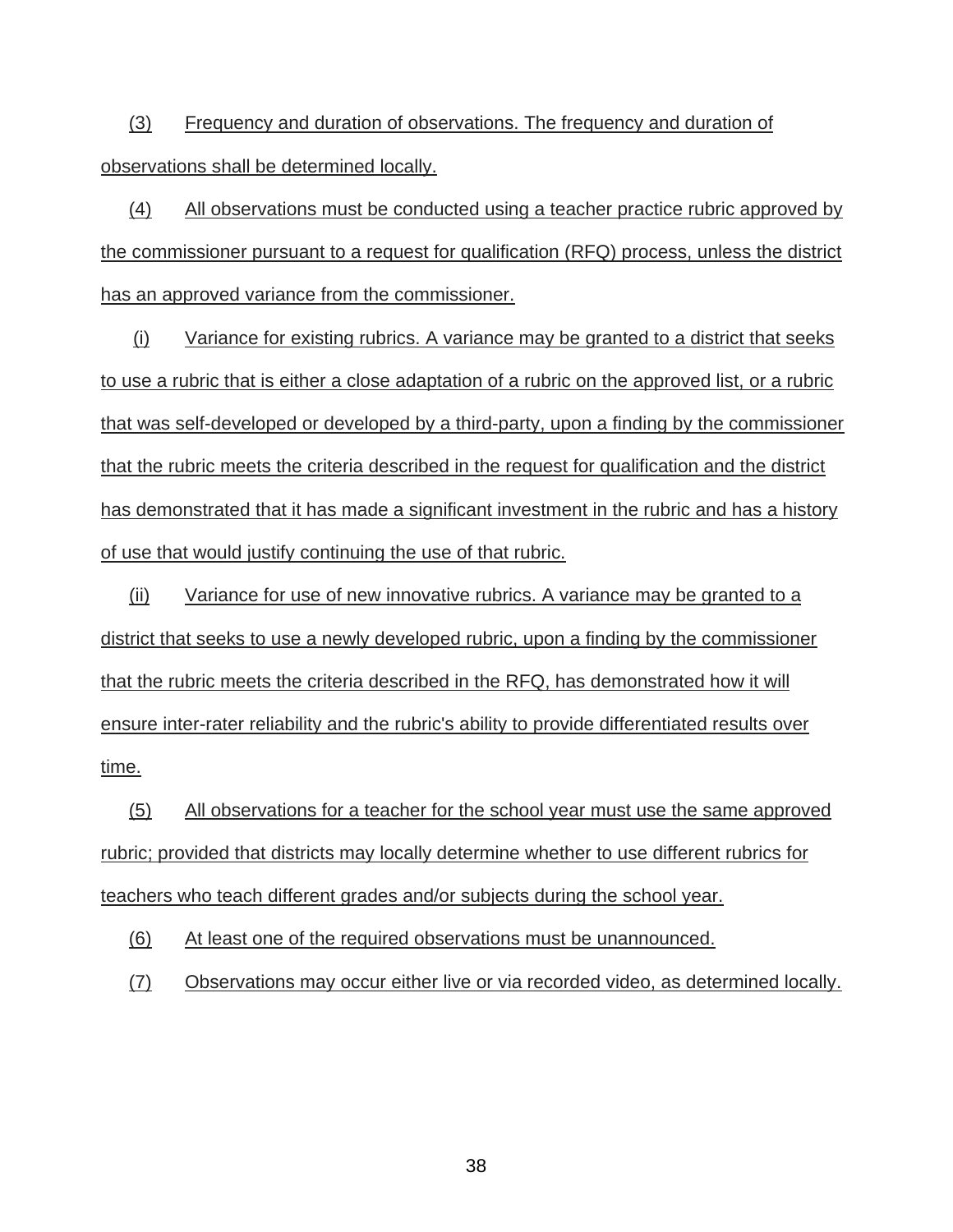(8) Nothing in this Subpart shall be construed to limit the discretion of a board of education, superintendent or a principal or other trained administrator to conduct observations in addition to those required by this section for non-evaluative purposes.

(9) The evaluator may select a limited number of rubric subcomponents for focus within a particular observation, so long as all observable subcomponents are addressed across the total number of annual observations.

(10) New York State teaching standards/domains that are part of the rubric but not observable during the classroom observation may be observed during any optional preobservation conference or post-observation review or other natural conversations between the teacher and the evaluator and incorporated into the observation score.

(11) Points shall not be allocated based on any artifacts, unless such artifact constitutes evidence of an otherwise observable rubric subcomponent (e.g., a lesson plan viewed during the course of the observation may constitute evidence of professional planning).

(12) Each subcomponent of the selected practice rubric shall be evaluated on a 1-4 scale based on a State-approved rubric aligned to the New York State teaching standards and an overall score for the observation subcomponents and category shall be generated between 1-4. Such subcomponent and category scores shall incorporate all evidence collected and observed over the course of the school year. Scores for each subcomponent of the observation category shall be combined using a weighted average pursuant to paragraph (13) of this subdivision, producing an overall observation category score between 1-4. In the event that a teacher earns a score of 1 on all rated components of the practice rubric across all observations, a score of 0 will be assigned.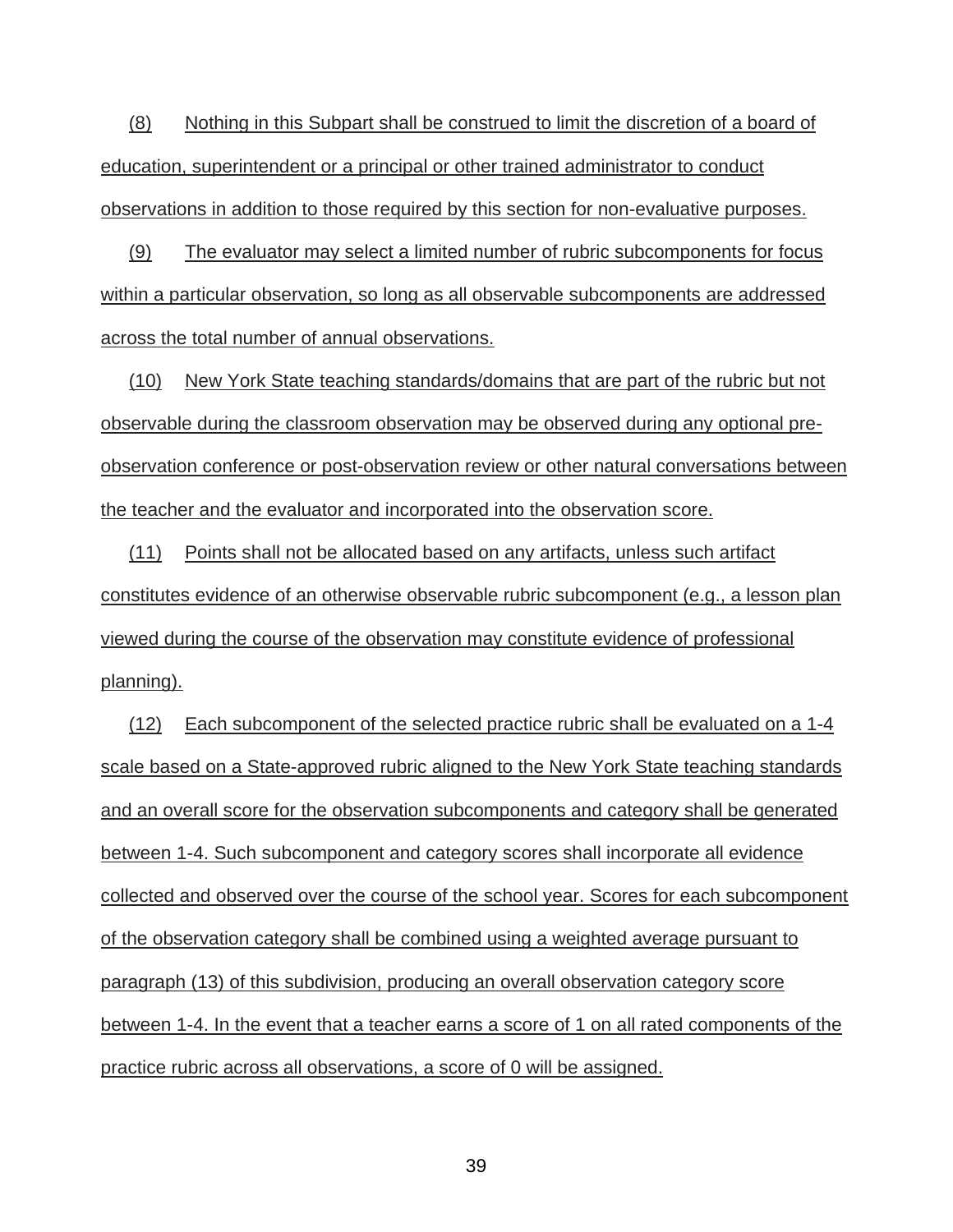(13) Weighting of subcomponents within teacher observation category. The weighting of the subcomponents within the teacher observation category shall be established locally within the following constraints:

(i) observations conducted by a principal or other trained administrator shall be weighted at a minimum of 80 percent;

(ii) observations conducted by independent impartial observer(s), or other evaluators selected by the district if a hardship waiver is granted, shall be weighted at a minimum of 10 percent;

(iii) if a district selects to use the optional third observation subcomponent, then the weighting assigned to the optional observations conducted by peers shall be established locally within the constraints outlined in subparagraphs (i) and (ii) of this paragraph.

(14) Overall rating on the teacher observation category. The overall observation score calculated pursuant to this subdivision shall be converted into an overall rating, using cut scores determined locally for each rating category; provided that such cut scores shall be consistent with the permissible ranges identified below:

|                | <b>Overall Observation Category Score and Rating</b> |              |  |
|----------------|------------------------------------------------------|--------------|--|
|                | Maximum<br>Minimum                                   |              |  |
| 旦              | 3.5 to 3.75                                          | 4.U          |  |
| E              | 2.5 to 2.75                                          | 3.49 to 3.74 |  |
| $\overline{D}$ | 1.5 to 1.75                                          | 2.49 to 2.74 |  |
|                |                                                      | 1.49 to 1.74 |  |

30-3.5 Standards and criteria for conducting annual professional performance reviews of

## building principals under Education Law section 3012-d.

(a) Ratings.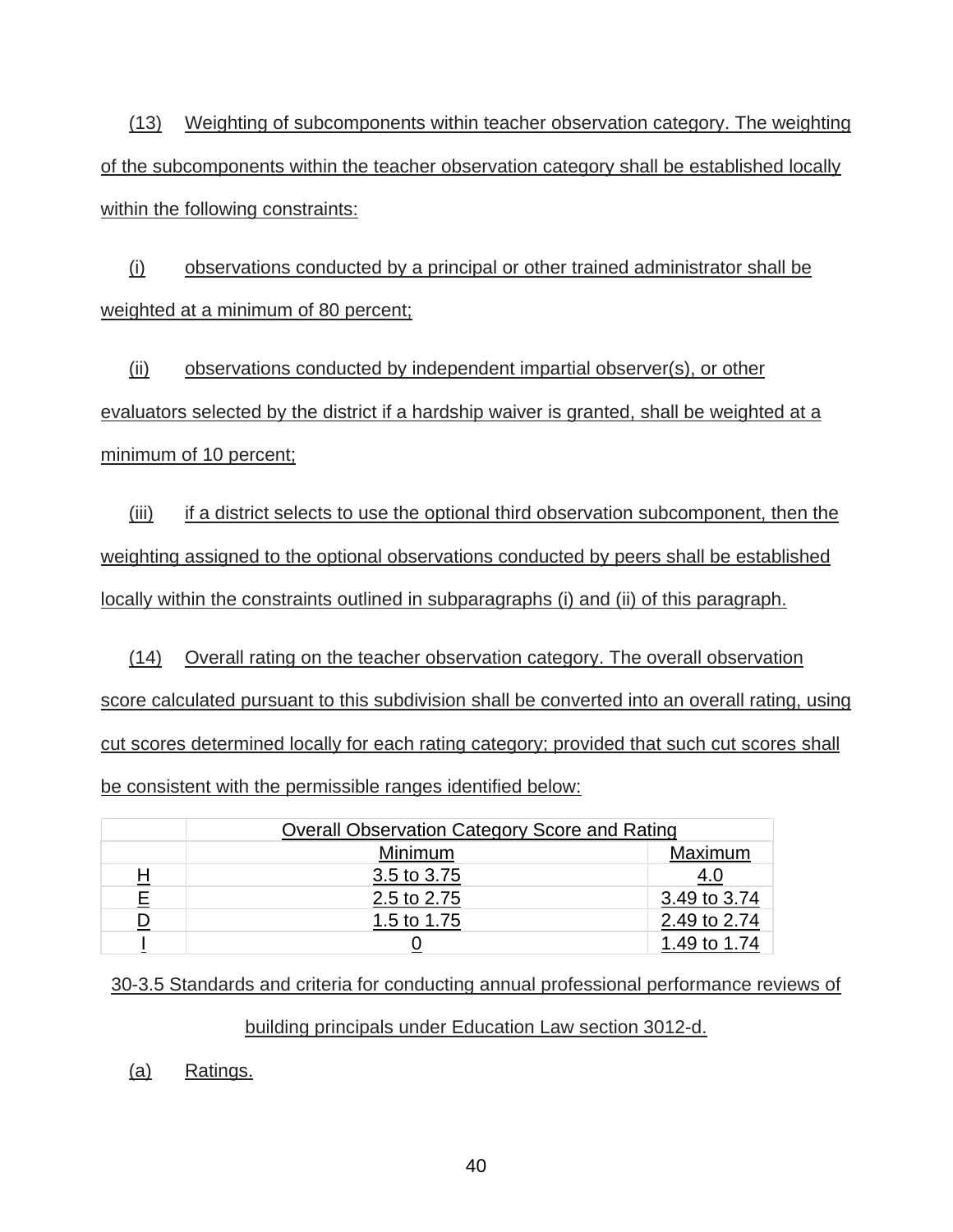Annual professional performance reviews conducted under this section shall differentiate principal effectiveness resulting in a principal being rated highly effective, effective, developing or ineffective based on multiple measures in the following two categories: the student performance category and the school visit category.

(b) Student performance category.

Such category shall have at least one required subcomponent and an optional second subcomponent as follows:

(1) Required first subcomponent. A district may select, or if applicable, collectively bargain one or more measures for the required student performance category that shall be applied in a consistent manner, to the extent practicable, across the district. Such measure shall be based on one or more of the following:

(i) A student learning objective (SLO), on a form prescribed by the commissioner, consistent with the SLO process determined or developed by the commissioner, that results in a student growth score based on a State-created or –administered assessment or other State-approved student assessment. Such SLO may be either principal- and building- or program-specific or based on district-, or BOCES-wide group, team, or linked results. The SLO process determined by the commissioner shall include a minimum growth target of one year of expected growth, as determined by the superintendent or their designee. Such targets, as determined by the superintendent or their designee, may take the following characteristics into account: poverty, students with disabilities, English language learner status and prior academic history. SLOs shall include the following elements, as defined by the commissioner in guidance:

*(a)* student population;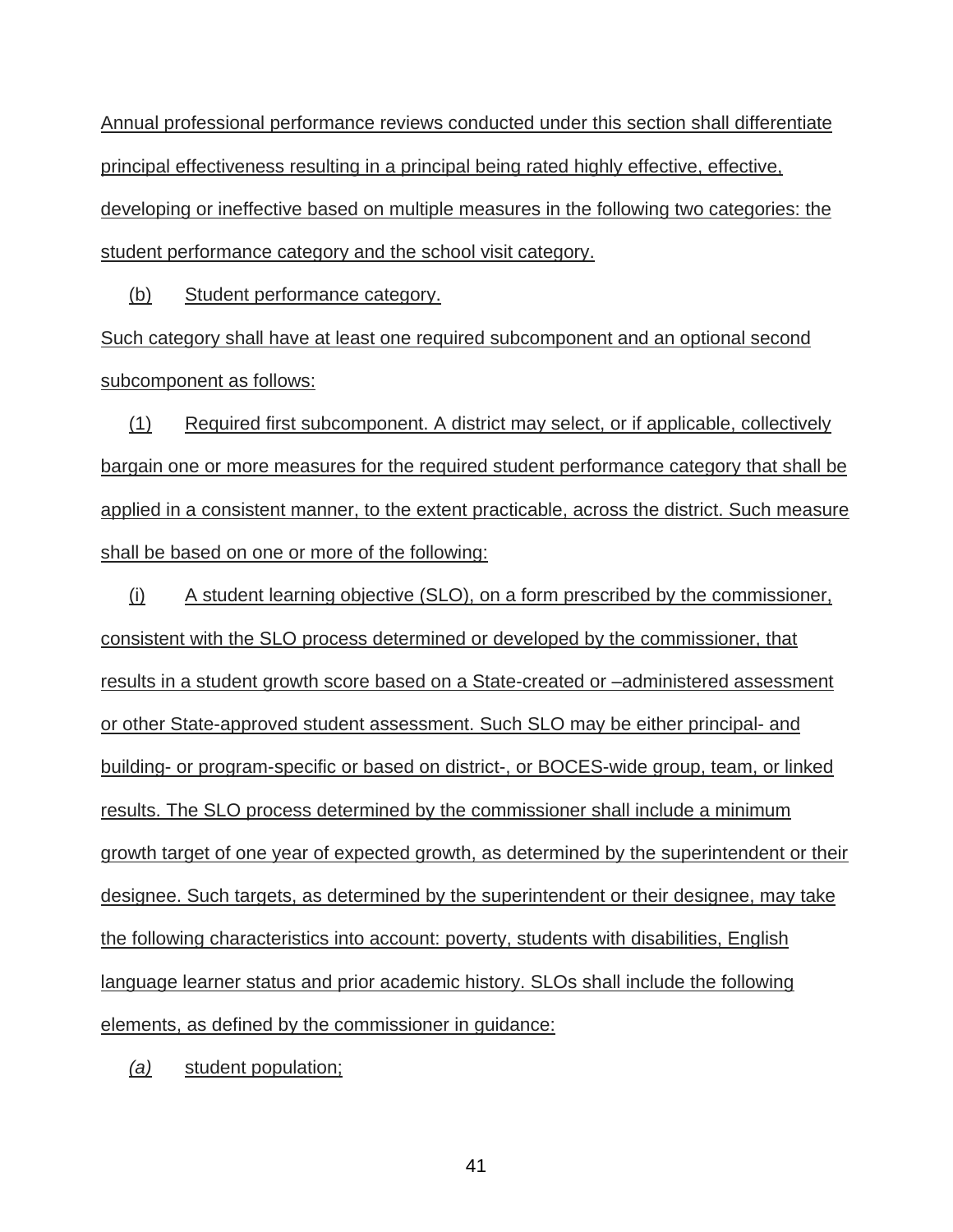- *(b)* learning content;
- *(c)* interval of instructional time;
- *(d)* evidence;
- *(e)* baseline;
- *(f)* target;

*(g)* criteria for rating a principal highly effective, effective, developing or ineffective (HEDI); and

- *(h)* rationale.
- (ii) An input model where the principal's student performance rating shall be

determined based on evidence of principal practice that promotes student growth related to the Leadership Standards. If a district uses the input model, the district's evaluation plan as approved by the commissioner shall include, but not be limited to:

*(a)* a description of the areas of principal practice that will be evaluated;

*(b)* a description of how the selected areas of principal practice promote student growth;

*(c)* a description of the evidence of student growth and principal practice that will be collected; and

*(d)* a description of how the district will use the evidence to differentiate effectiveness resulting in a score from 0 to 20 and ratings of Highly Effective, Effective, Developing, or Ineffective.

(2) Optional second subcomponent. A district may select, or if applicable, collectively bargain one or more other measures for the student performance category that shall be applied in a consistent manner, to the extent practicable, across the district based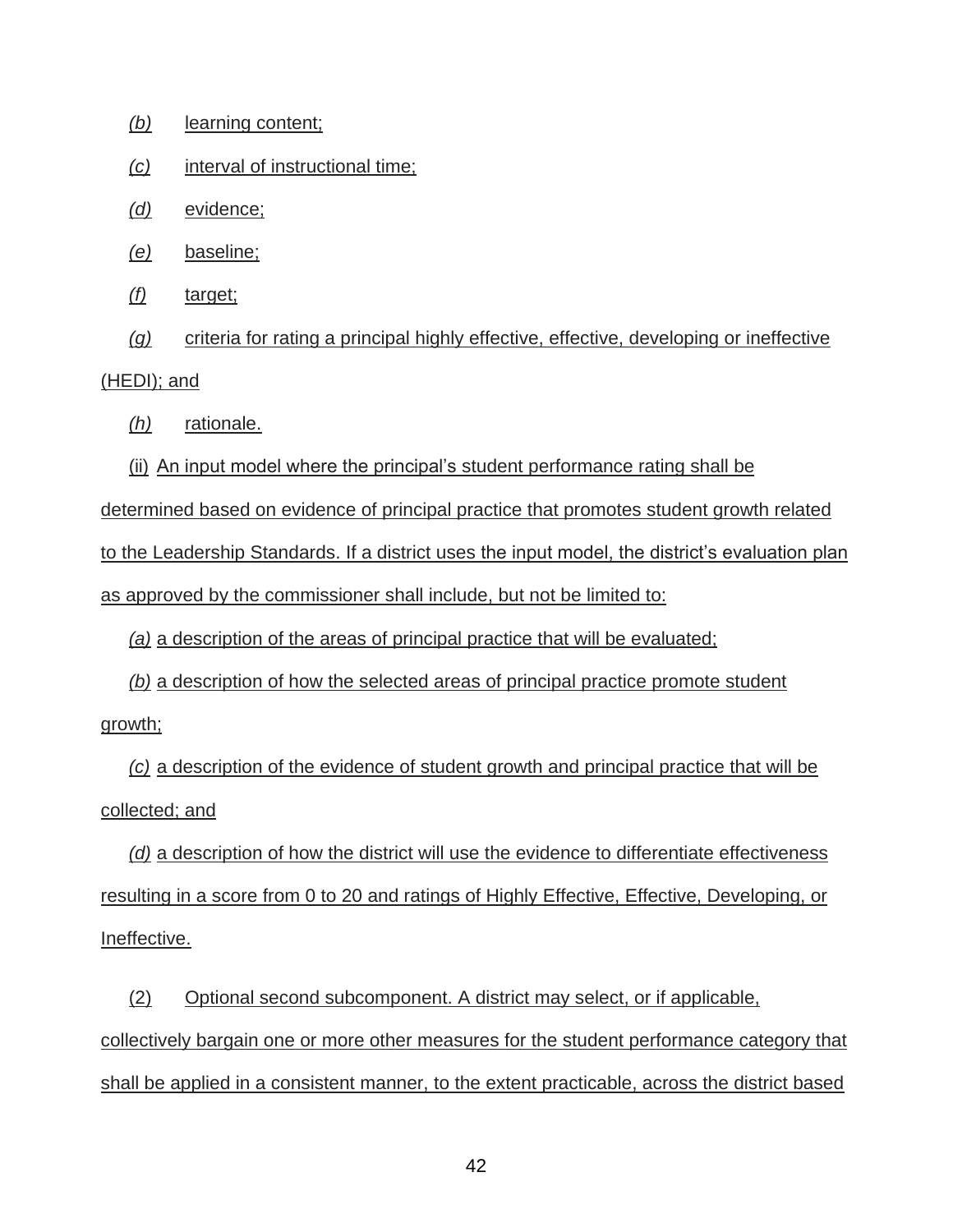on a State-created or administered assessment or State-designed supplemental assessment. Such second measure shall be either:

(i) a second SLO, provided that this SLO is different than that used in the required subcomponent of the principal's evaluation;

(ii) a growth score based on a statistical growth model, where available, for either a State-created or administered assessment or a State-designed supplemental assessment;

(iii) a measure of student growth, other than an SLO, based on State-created or administered assessments or State-designed supplemental assessments;

(iv) a performance index based on State-created or administered assessments or approved student assessments;

(v) an achievement benchmark on State-created or administered assessments or approved student assessments;

(vi) four, five, or six year high school graduation rates;

(vii) an input model based on evidence of principal practice that promotes student achievement or growth related to the Leadership Standards; or

(viii) any other collectively bargained measure of student growth or achievement as described in the district's evaluation plan, subject to approval by the commissioner.

(3) Where appropriate, growth or achievement targets may consider the following student-level characteristics: poverty, English language learner status, disability status, and/or prior academic history.

(4) The district shall measure student growth or achievement in the optional subcomponent using the same measure(s) for all building principals within the same building configuration or program.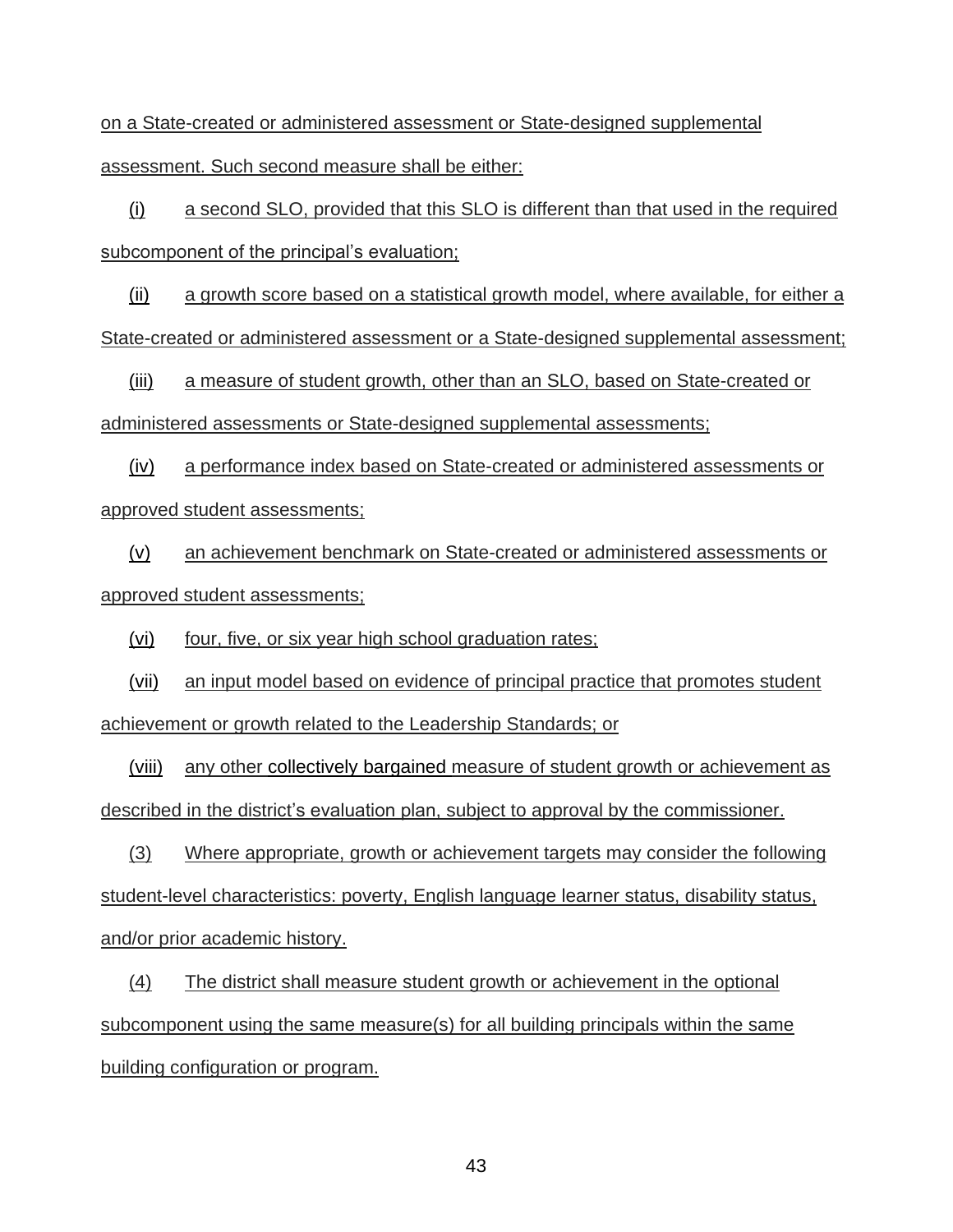(5) Weighting of subcomponents within student performance category.

(i) If a district does not locally select to use the optional second student

performance subcomponent, then the mandatory subcomponent shall be weighted at 100 percent.

(ii) If the optional second student performance subcomponent is selected, then the weighting of the required and optional subcomponents shall be determined locally, subject to approval by the commissioner in the submitted evaluation plan.

(iii) Each measure used in the student performance category (i.e., required SLOs, second student performance measures) must result in a score between 0 and 20. Except as otherwise provided in subparagraph (iv) of this paragraph, districts shall calculate growth scores for SLOs in accordance with the minimum percentages prescribed in the table below; provided, however, that for principals of a building or program with small "n" sizes as defined by the commissioner in guidance, districts shall calculate scores for SLOs using a methodology prescribed by the commissioner in guidance and for principals in the City School District of the City of New York, districts shall calculate scores for SLOs using the methodology approved by the commissioner in its APPR plan. For all other measures that are not SLOs, scores of 0-20 shall be computed pursuant to a process described in the district's evaluation plan as approved by the commissioner.

| <b>Percent of Students Meeting Target</b> | <b>Scoring Range</b> |
|-------------------------------------------|----------------------|
| $0 - 4%$                                  |                      |
| $5 - 8%$                                  |                      |
| $9 - 12%$                                 |                      |
| 13-16%                                    |                      |
| 17-20%                                    |                      |
| 21-24%                                    |                      |
| 25-28%                                    |                      |
| 29-33%                                    |                      |
| 34-38%                                    |                      |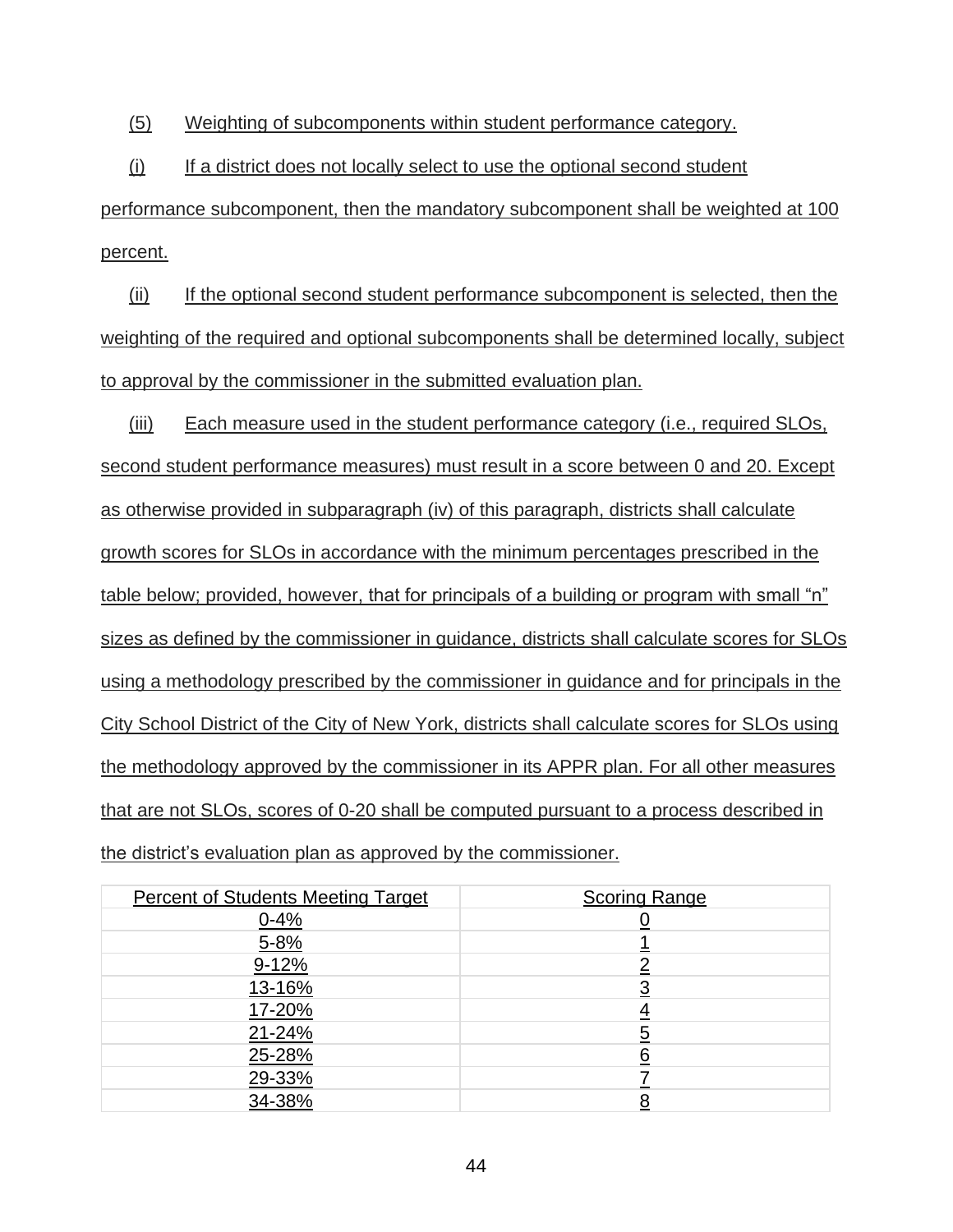| 39-43%  | $\overline{9}$ |
|---------|----------------|
| 44-48%  | <u> 10</u>     |
| 49-54%  | <u> 11</u>     |
| 55-59%  | 12             |
| 60-66%  | 13             |
| 67-74%  | 14             |
| 75-79%  | 15             |
| 80-84%  | 16             |
| 85-89%  | <u> 17</u>     |
| 90-92%  | <u>18</u>      |
| 93-96%  | <u> 19</u>     |
| 97-100% | 20             |

# (iv) For the City School District of the City of New York, scores for SLOs that are

## based on the percentage of students meeting a target shall be calculated in accordance

with the minimum percentages below:

| <b>SLOs</b>                               |                             |  |  |
|-------------------------------------------|-----------------------------|--|--|
| <b>Percent of Students Meeting Target</b> | <b>Scoring Range</b>        |  |  |
| $0 - 9%$                                  | <u>0</u>                    |  |  |
| 10-19%                                    | 1                           |  |  |
| 20-29%                                    | $\overline{2}$              |  |  |
| 30-39%                                    | $\overline{3}$              |  |  |
| 40-49%                                    |                             |  |  |
| 50-59%                                    | $\frac{4}{5}$ $\frac{6}{6}$ |  |  |
| 60-62%                                    |                             |  |  |
| 63-65%                                    | $\overline{1}$              |  |  |
| 66-68%                                    | $rac{8}{9}$                 |  |  |
| 69-71%                                    |                             |  |  |
| 72-74%                                    | 10                          |  |  |
| 75-77%                                    | 11                          |  |  |
| 78-80%                                    | 12                          |  |  |
| 81-83%                                    | 13                          |  |  |
| 84-86%                                    | 14                          |  |  |
| 87-89%                                    | 15                          |  |  |
| 90-91%                                    | 16                          |  |  |
| 92-93%                                    | 17                          |  |  |
| 94-95%                                    | 18                          |  |  |
| 96-97%                                    | 19                          |  |  |
| 98-100%                                   | 20                          |  |  |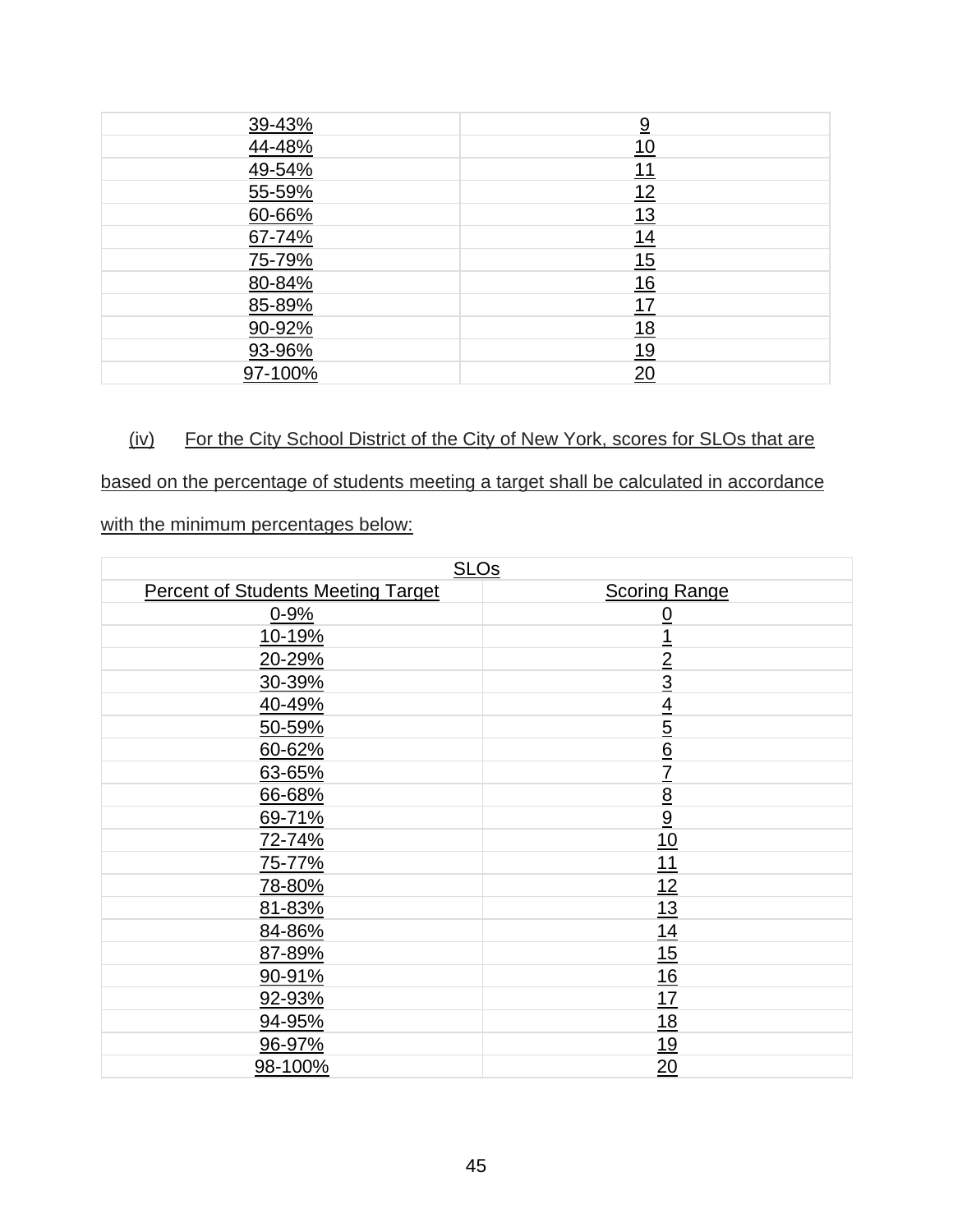Any other district may submit a variance request to the department pursuant to section 30- 3.16 of this Subpart to use the scoring ranges described in this subparagraph.

(v) Overall rating on student performance category. Multiple measures shall be

combined using a weighted average, to produce an overall student performance category

score of 0 to 20. Except as otherwise provided in subparagraph (vi) of this paragraph,

based on such score, an overall student performance category rating shall be derived from

## the table below:

| Minimum | Maximum |  |  |
|---------|---------|--|--|
|         |         |  |  |
|         |         |  |  |
|         |         |  |  |
|         |         |  |  |

(vi) For the City School District of the City of New York, an overall student

performance category rating shall be derived from the table below:

| Minimum | Maximum |  |
|---------|---------|--|
|         |         |  |
|         |         |  |
|         |         |  |
|         |         |  |

Any other district may submit a variance request to the department pursuant to section 30- 3.16 of this Subpart to use the table above to compute the overall student performance category rating.

(c) Principal school visit category. Principals' professional performance shall be evaluated based on a State-approved rubric using multiple sources of evidence collected and incorporated into the school visit protocol. Where appropriate, such evidence may be aligned to building or district goals; provided, however, that professional goal-setting may not be used as evidence of teacher or principal effectiveness. Such evidence shall reflect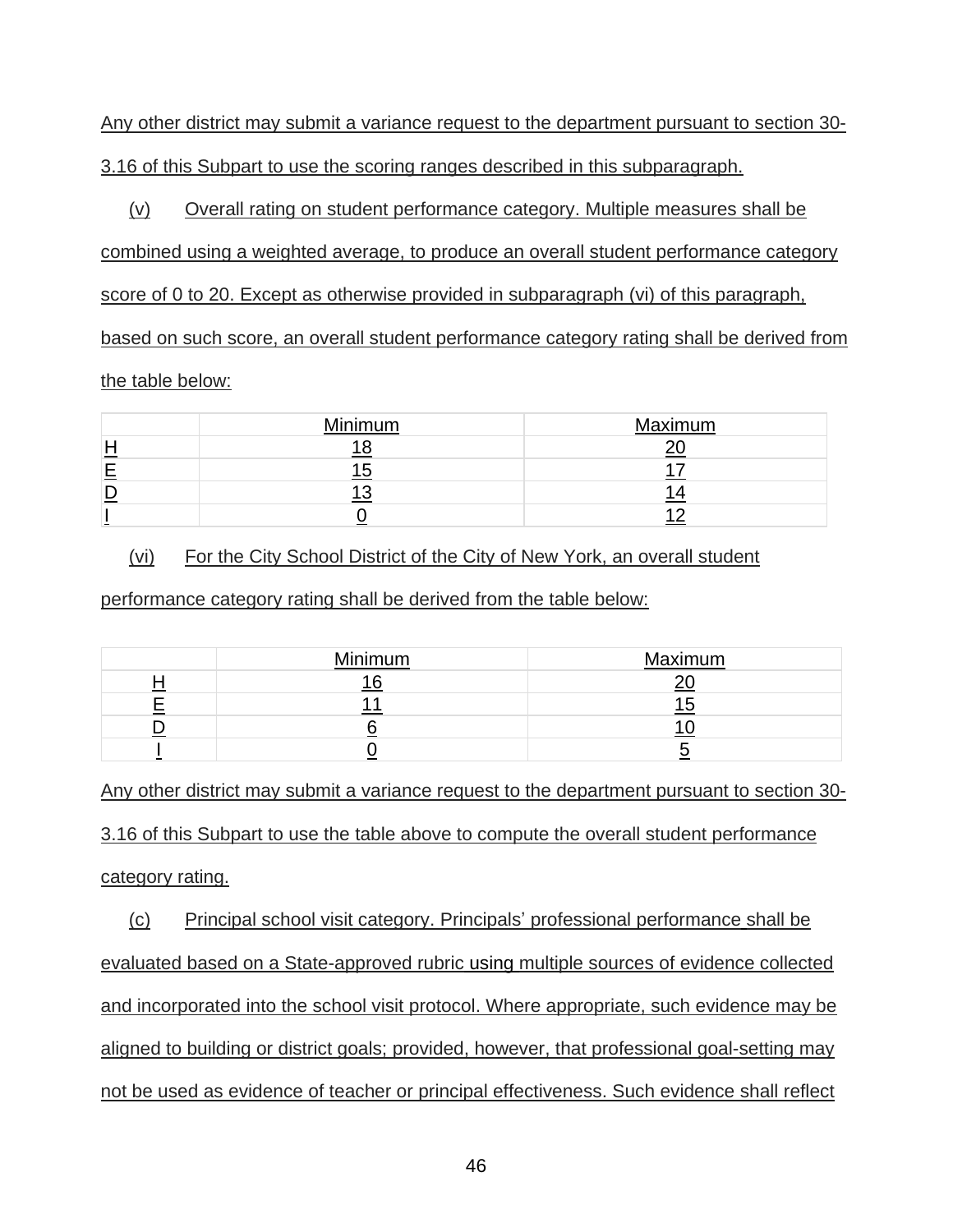school leadership practice aligned to the Leadership Standards and selected practice rubric.

(d) The school visit category for principals shall include up to three subcomponents; two of which are required and one of which is optional.

*(1)* Two required subcomponents. A district shall evaluate a principal based on at least:

(i) at least one school visit shall be based on a State-approved principal practice rubric conducted by the building principal's supervisor or other trained administrator; and

(ii) at least a second school visit shall be conducted by either one or more impartial independent trained evaluator(s) selected and trained by the district or in cases where a hardship waiver is granted by the department pursuant to clause (a) of this clause, a second school visit shall be conducted by one or more evaluators selected and trained by the district, who are different than the evaluator(s) who conducted the evaluation pursuant to clause (b) of this subparagraph. An independent trained evaluator may be employed within the district but may not be assigned to the same school building as the principal being evaluated.

(a) a rural school district, as defined by the commissioner in guidance, or a school district with only one registered school pursuant to section 100.18 of the commissioner's regulations may apply to the department for a hardship waiver on an annual basis, in a timeframe and manner prescribed by the commissioner, if due to the size and limited resources of the school district, it is unable to obtain an independent evaluator within a reasonable proximity without an undue burden to the school district;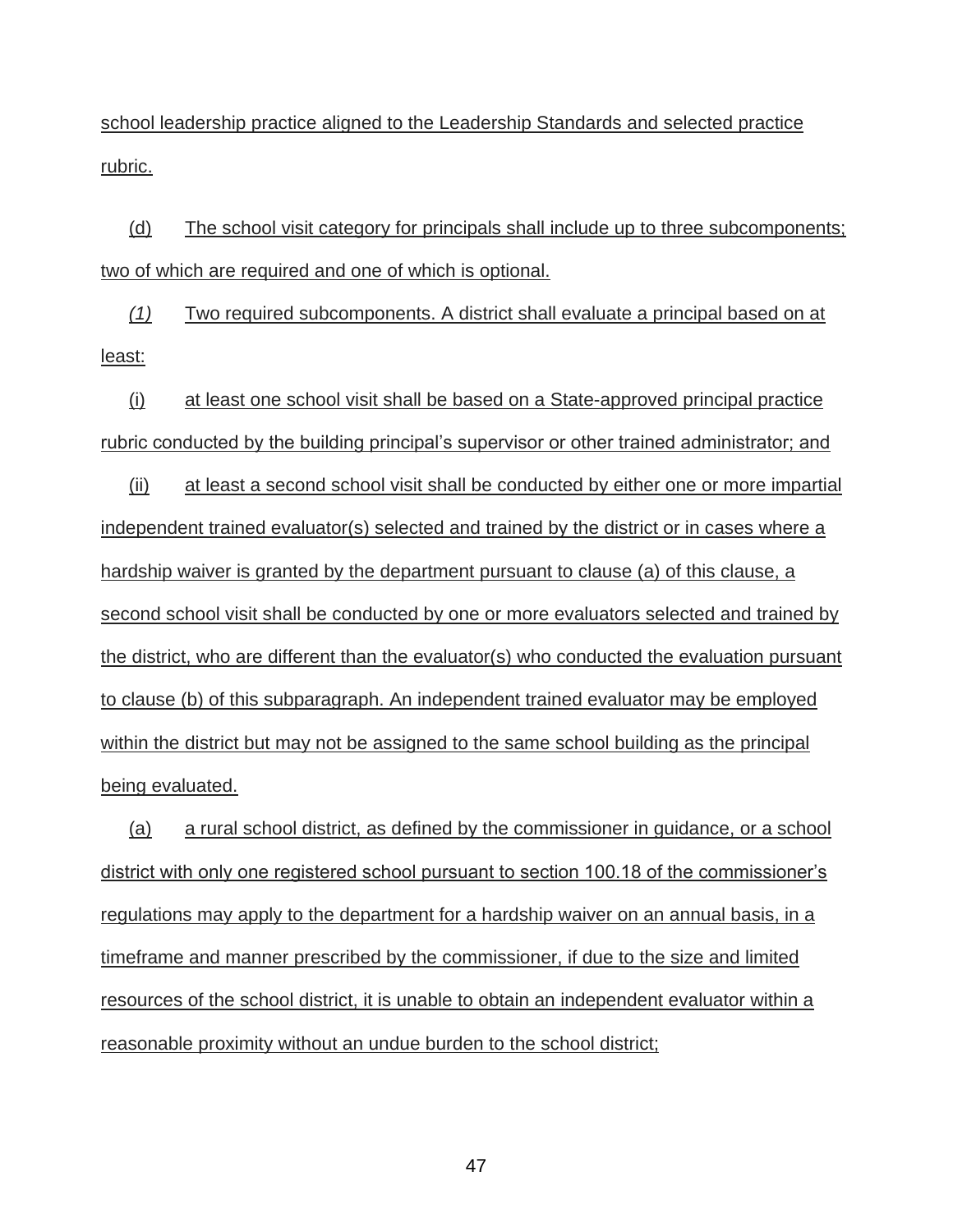(b) a school district may apply to the department for a hardship waiver on an annual basis, on a form and in a timeframe prescribed by the commissioner, if the school district believes that compliance with this requirement would create an undue burden on the district in one or more of the following areas: compliance with the independent evaluator requirement would result in financial hardship; the district lacks professionally trained staff to comply with the independent evaluator requirement; the district has a large number of principals; and/or compliance with the independent evaluator requirement could impact safety and management of a building. A hardship waiver granted by the department under this clause shall excuse, but not prohibit, school districts from conducting school visits by impartial independent trained evaluators for principals who received a rating of highly effective, effective, or developing in the preceding school year (*e.g.*, school districts would be excused, but not prohibited, from conducting school visits by impartial independent trained evaluators for the 2016-2017 school year for principals who receive a rating of highly effective, effective, or developing for the 2015-2016 school year; school districts would be required to conduct school visits by impartial independent trained evaluators for the 2016-2017 school year for, at a minimum, principals who receive a rating of ineffective for the 2015-2016 school year). For principals who are excused from the impartial independent trained evaluator requirement pursuant to a hardship waiver granted by the department under this clause, school districts shall conduct a second school visit, provided that such second school visit may be conducted by the principal's supervisor or any individual selected and trained by the school district. The two school visits for such principals could be performed by the same individual. As part of its hardship waiver request, a school district shall submit a plan for conducting school visits by the principal's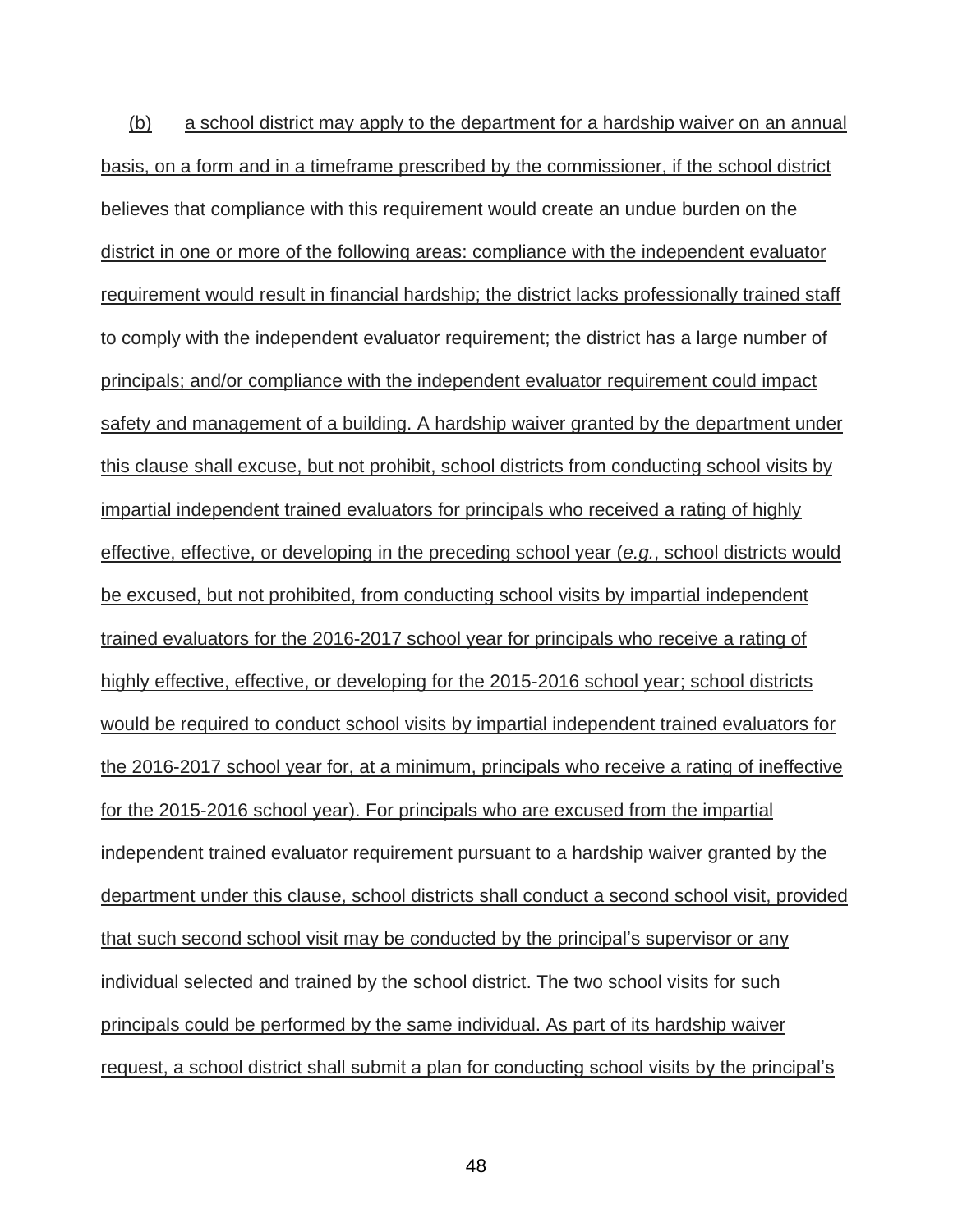supervisor or other individual selected and trained by the school district in lieu of the impartial independent trained evaluator subcomponent. For the other principals in the district who must still receive a second school visit by an impartial, independent trained evaluator (principals who, at a minimum, received an ineffective rating in the preceding school year), the district must submit a plan for conducting such school visits. Once a hardship waiver is approved by the department, it shall be considered part of the school district's annual professional performance review plan for such school year.

(2) Optional third subcomponent. The school visit category may also include a third optional subcomponent based on school visits conducted by a trained peer administrator rated effective or highly effective on their overall rating in the prior school year from the same or another school in the district.

(3) Frequency and duration of school visits. The frequency of school visits shall be established locally.

(4) All school visits must be conducted using a principal practice rubric approved by the commissioner pursuant to an RFQ process, unless the district has a currently approved variance from the commissioner.

(i) Variance for existing rubric. A variance may be granted to a district that seeks to use a rubric that is either a close adaptation of a rubric on the approved list, or a rubric that was self-developed or developed by a third-party, upon a finding by the commissioner that the rubric meets the criteria described in the RFQ, and the district has demonstrated that it has made a significant investment in the rubric and has a history of use that would justify continuing the use of that rubric.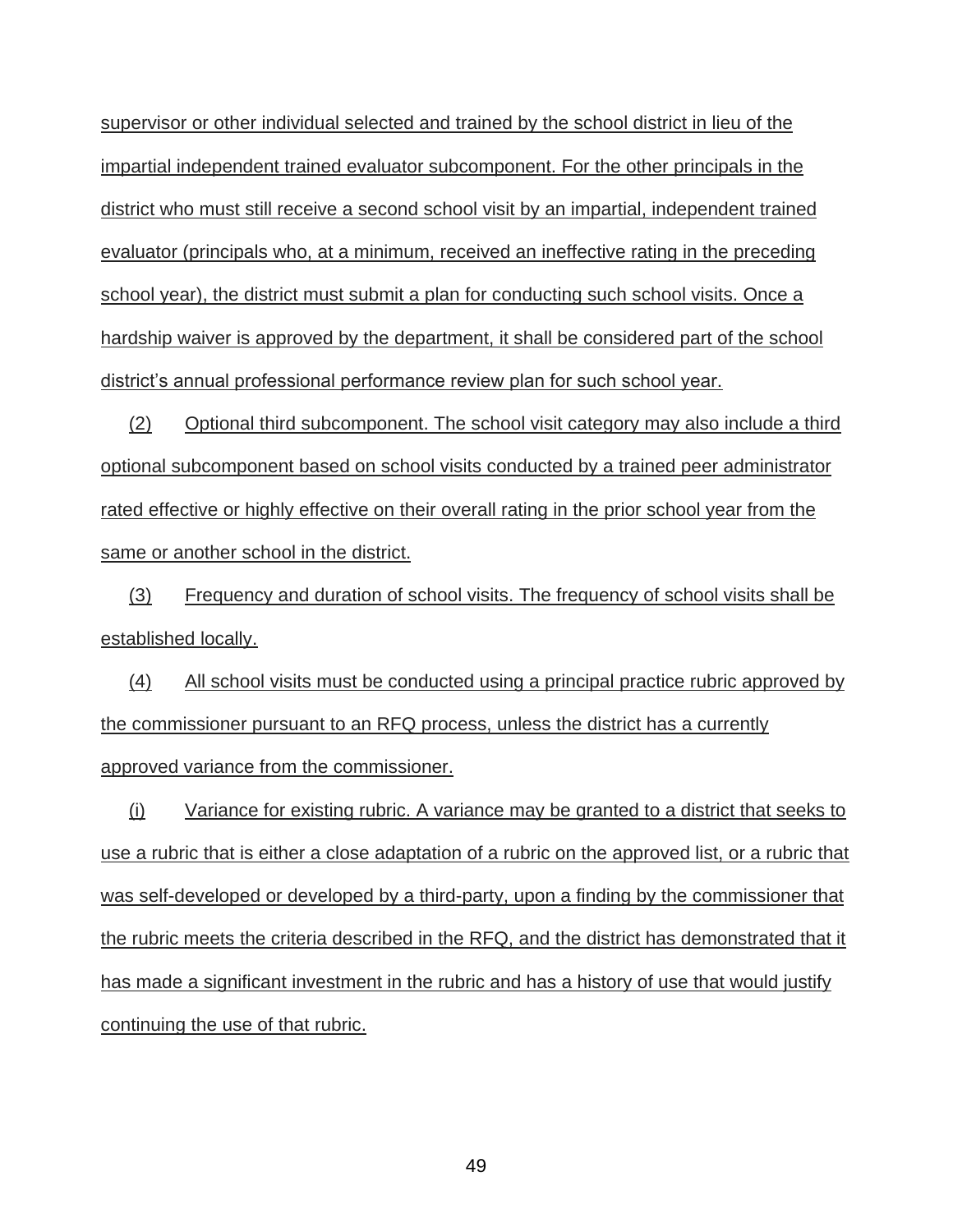(ii) Variance for use of new innovative rubrics. A variance may be granted to a district that seeks to use a newly developed rubric, upon a finding by the commissioner that the rubric meets the criteria described in the RFQ and the district has demonstrated how it will ensure inter-rater reliability and the rubric's ability to provide differentiated results over time.

(5) All school visits for a principal for the year must use the same approved rubric; provided that districts may locally determine whether to use different rubrics for a principal assigned to different grade level configurations or building types.

(6) At least one of the required school visits must be unannounced.

(7) School visits may not be conducted via video.

(8) Nothing in this Subpart shall be construed to limit the discretion of a board of education, superintendent, or other trained administrator from conducting school visits of a principal in addition to those required under this section for non-evaluative purposes.

(9) The evaluator may select a limited number of rubric subcomponents on which to focus in a particular school visit, so long as all observable rubric subcomponents are addressed across the total number of annual school visits.

(10) Leadership standards and their related functions that are part of the rubric but not observable during the course of the school visit may be observed through other natural conversations between the principal and the evaluator and incorporated into the school visit score.

(11) Points shall not be allocated based on any artifacts, unless such artifact constitutes evidence of a rubric subcomponent observed during a school visit. Points shall not be allocated based on professional goal-setting; however, organizational goal-setting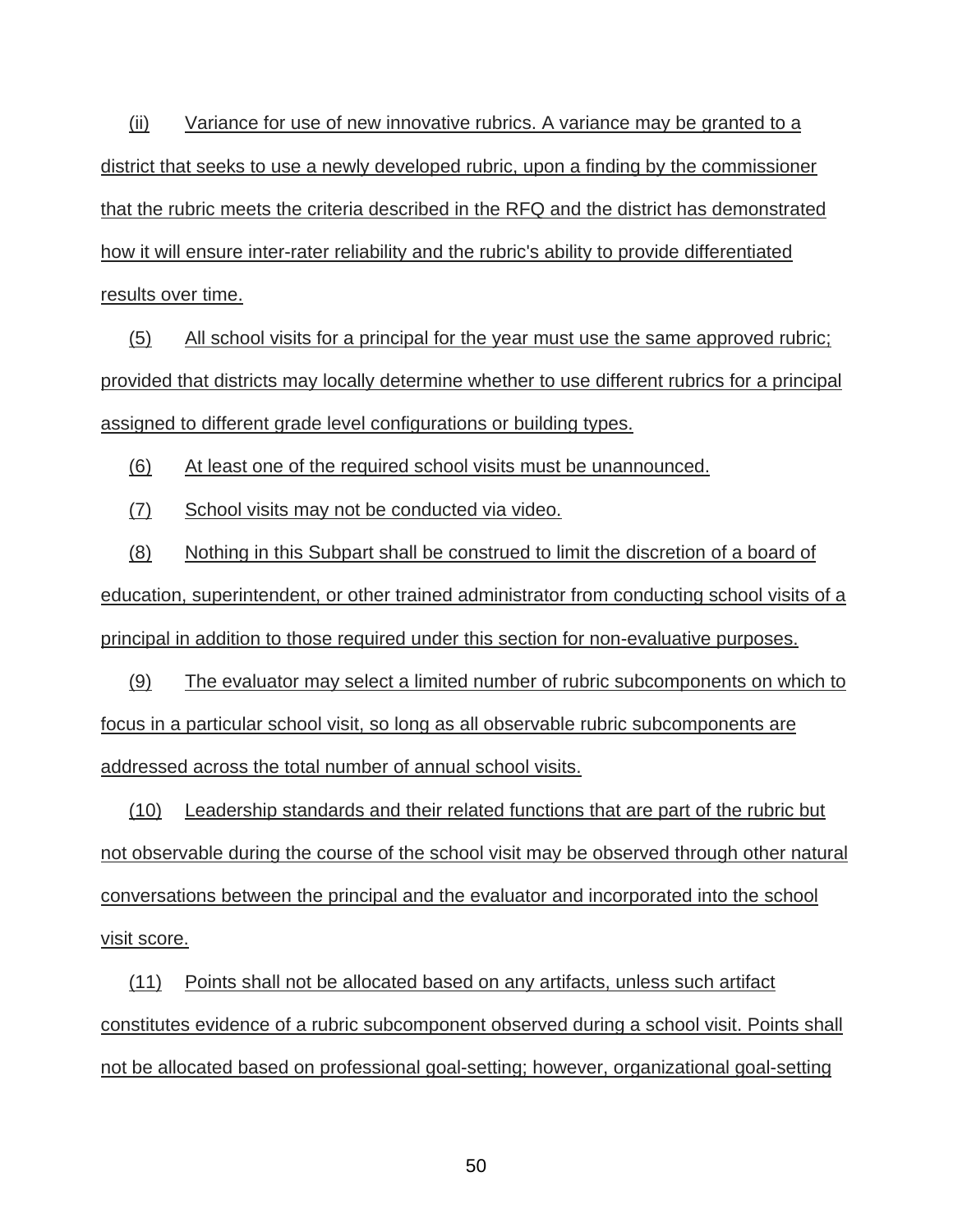may be used to the extent it is evidence from the school visit and related to a component of the principal practice rubric.

(12) Each subcomponent of the selected practice rubric shall be evaluated on a 1-4 scale based on a State-approved rubric aligned to the leadership standards and an overall score for the school visit subcomponents and category shall be generated between 1-4. Such subcomponent and category scores must incorporate all evidence collected and observed over the course of the school year. Scores for each subcomponent of the school visit category shall be combined using a weighted average, producing an overall school visit category score between 1-4. In the event that a principal earns a score of 1 on all rated components of the practice rubric across all school visits, a score of 0 will be assigned.

(13) Weighting of Subcomponents with Principal School Visit Category. The weighting of the subcomponents in the principal school visit category shall be established locally within the following constraints:

(i) school visits conducted by a superintendent or other trained administrator shall be weighted at a minimum of 80 percent;

(ii) school visits conducted by independent impartial trained evaluators or other evaluators selected by the district if a hardship waiver is granted, shall be weighted at a minimum of 10 percent;

(iii) if a district selects to use the optional third school visit subcomponent, then the weighting assigned to the optional school visits conducted by peers shall be established locally within the constraints outlined in clauses (a) and (b) of this subparagraph.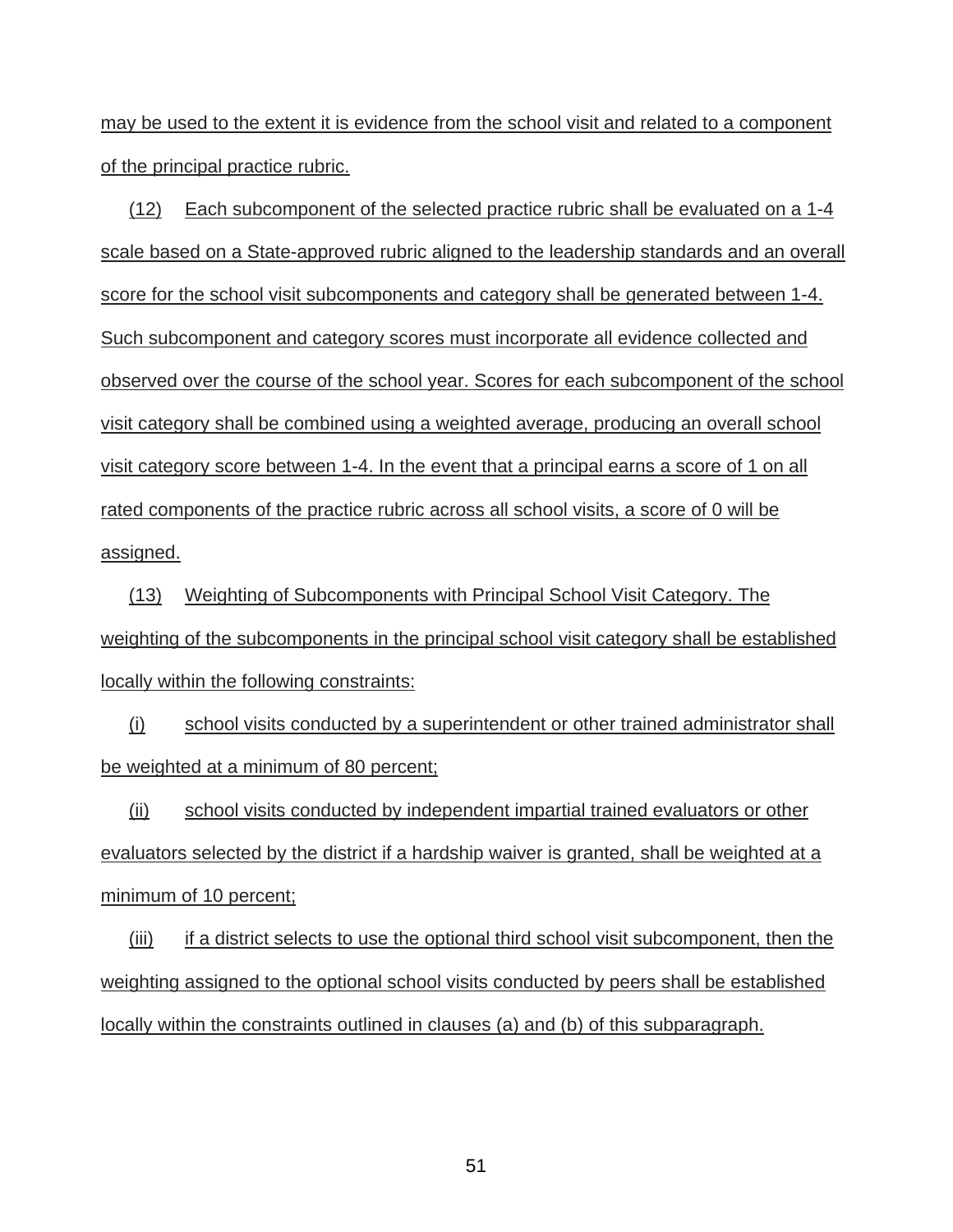(14) Overall rating on the principal school visit category. The overall principal school visit score shall be converted into an overall rating, using cut scores determined locally for each rating category; provided that such cut scores shall be consistent with the permissible ranges identified below:

|   | Overall School Visit Category Score and Rating |              |  |
|---|------------------------------------------------|--------------|--|
|   | Maximum<br>Minimum                             |              |  |
| 旦 | 3.5 to 3.75                                    | <u>4.0</u>   |  |
|   | 2.5 to 2.75                                    | 3.49 to 3.74 |  |
|   | 1.5 to 1.75                                    | 2.49 to 2.74 |  |
|   |                                                | 1.49 to 1.74 |  |

## §30-3.6 Rating determination.

## (a) The overall rating determination for a teacher or principal shall be determined

according to a methodology as follows:

| <b>Observation/School Visit</b> |                      |                         |           |            |             |
|---------------------------------|----------------------|-------------------------|-----------|------------|-------------|
|                                 |                      | <b>Highly Effective</b> | Effective | Developing | Ineffective |
|                                 |                      |                         | (E)       |            |             |
|                                 | Highly Effective (H) |                         |           |            |             |
| <b>Student</b>                  | Effective (E)        |                         |           |            |             |
| Performance                     | Developing (D)       |                         |           |            |             |
|                                 | Ineffective (I)      |                         |           |            |             |

(b) The district shall ensure that the process by which weights and scoring ranges

are assigned to subcomponents and categories is transparent and available to those being

rated before the beginning of each school year. Such process must ensure that it is

possible for a teacher or principal to obtain any number of points in the applicable scoring

ranges, including zero, in each subcomponent. In the event that a teacher/principal earns a

score of 1 on all rated components of the practice rubric across all observations, a score of

0 will be assigned. The superintendent, district superintendent or chancellor and the

representative of the collective bargaining unit (where one exists) shall certify in the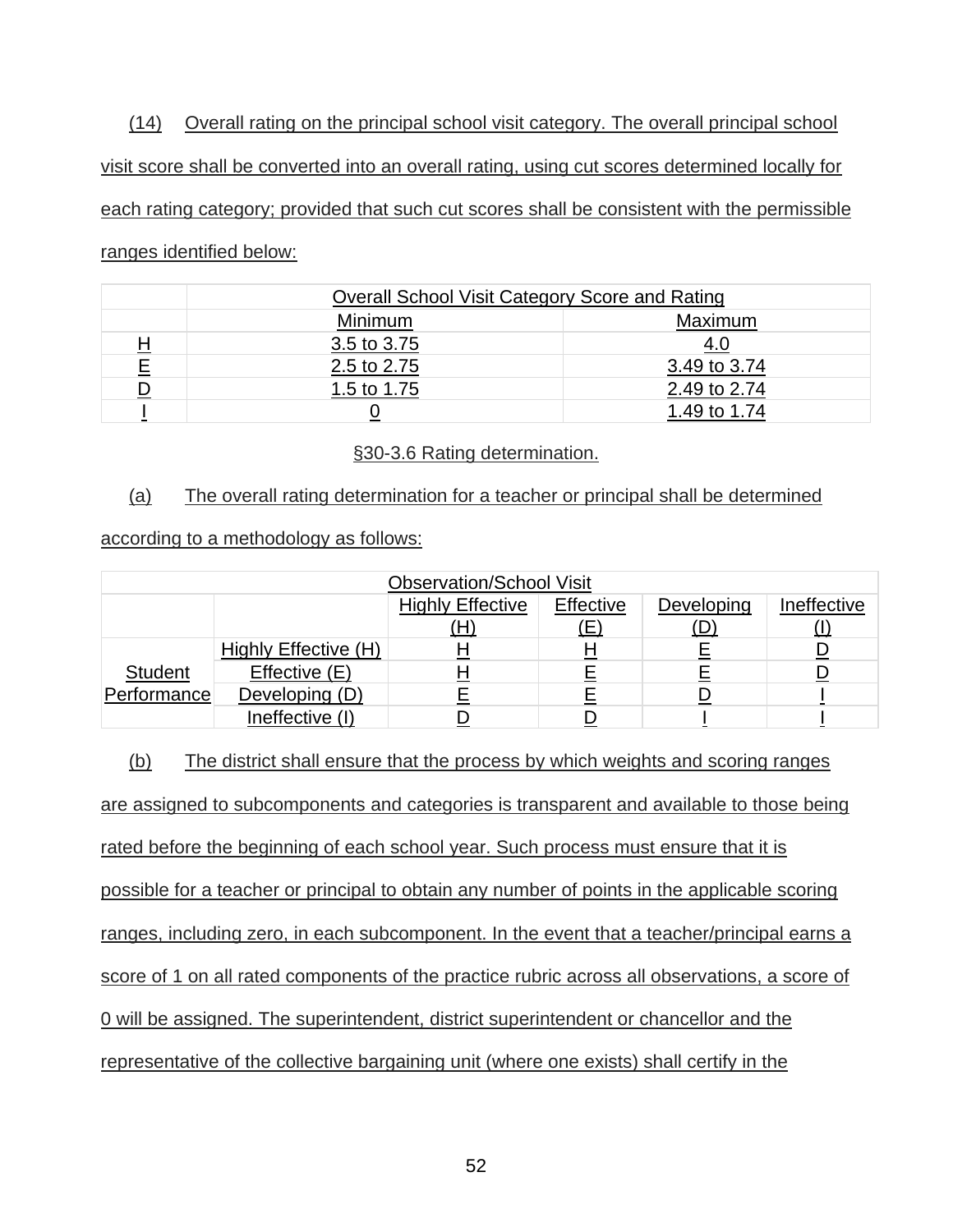district's plan that the evaluation process shall use the weights and scoring ranges provided by the commissioner.

## §30-3.7 Prohibited elements.

Pursuant to Education Law section 3012-d (6), the following elements shall no longer be eligible to be used in any evaluation subcomponent pursuant to this Subpart:

(a) evidence of student development and performance derived from lesson plans, other artifacts of teacher practice, and student portfolios, except for student portfolios measured by a State-approved rubric where permitted by the department;

(b) use of an instrument for parent or student feedback;

(c) use of professional goal-setting as evidence of teacher or principal

effectiveness;

(d) any district or regionally-developed assessment that has not been approved by the department; and

(e) any growth or achievement target that does not meet the minimum standards as set forth in regulations of the commissioner adopted hereunder.

§30-3.8 Approval process for student assessments.

(a) Approval of student assessments for the evaluation of classroom teachers and building principals.

An assessment provider who seeks to place an assessment on the list of approved student assessments under this section shall submit to the commissioner a written application in a form and within the time prescribed by the commissioner.

(b) The commissioner shall evaluate a student assessment(s) for inclusion on the department's list(s) of approved student assessments for use in the required and/or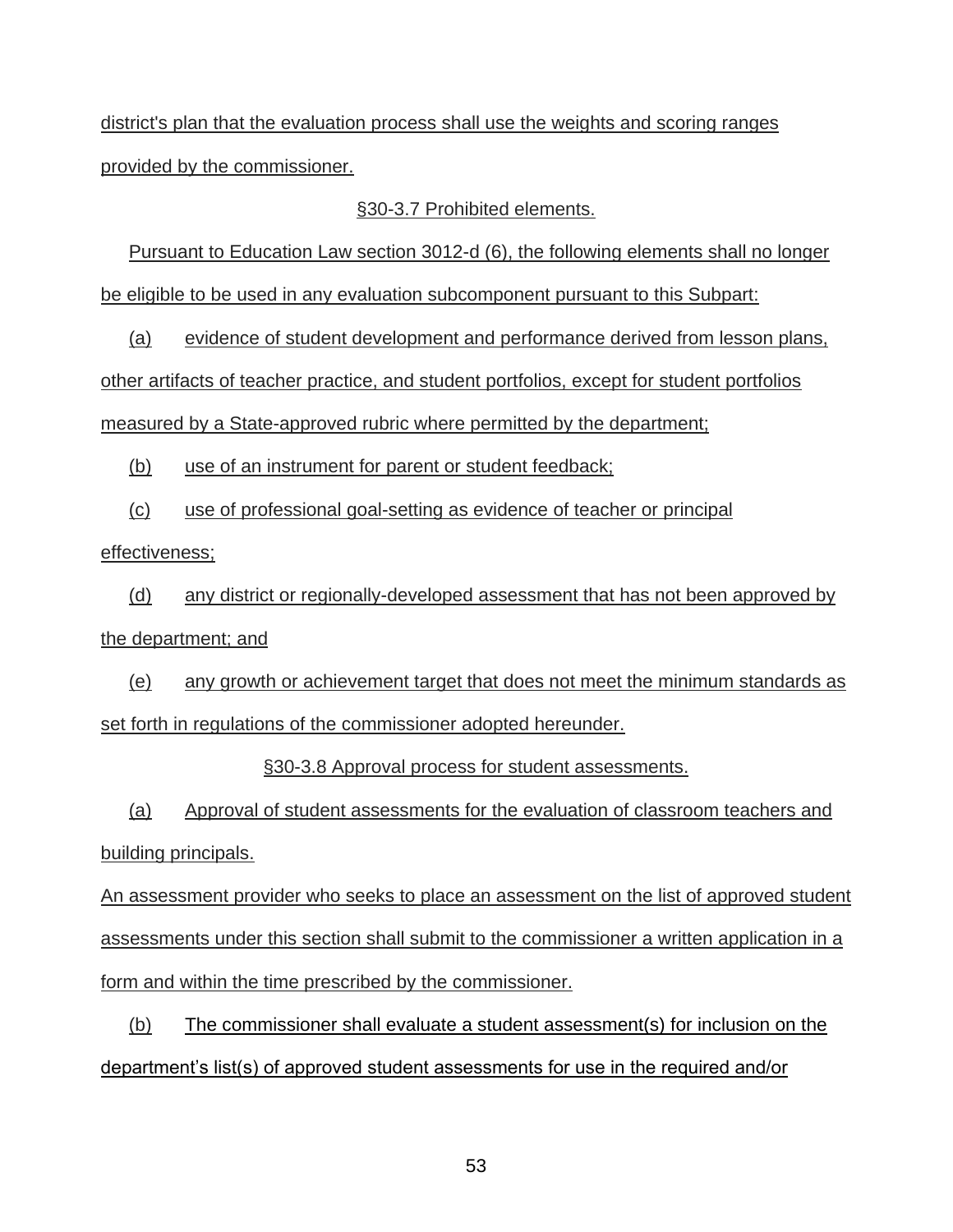optional subcomponents of the student performance category based on the criteria outlined in the RFQ or request for proposal (RFP); provided, however, that assessments utilized as an alternative assessment for calculating transition scores and ratings for educators whose original evaluations are based, in whole or in part, on the grades three through eight ELA and mathematics State assessments approved by the commissioner on or before April 12, 2019, shall be included on the Department's approved list.

(c) Termination of approval.

Approval shall be withdrawn for good cause, including, but not limited to, a determination by the commissioner that:

(1) the assessment does not comply with one or more of the criteria for approval set forth in Subpart or in the RFQ or RFP;

(2) the department determines that the assessment is not identifying meaningful and/or observable differences in performance levels across schools and classrooms; and/or

(3) high quality academic research calls into question the correlation between high performance on the assessment and positive student learning outcomes.

§30-3.9 Approval process for approved teacher and principal practice rubrics.

(a) A provider who seeks to place a teacher or principal practice rubric on the list of approved rubrics under this section shall submit to the commissioner a written application in a form and within the time prescribed by the commissioner.

(b) Teacher practice rubric.

The commissioner shall evaluate a rubric for inclusion on the department's list of approved practice rubrics for classroom teachers pursuant to a request for qualification (RFQ)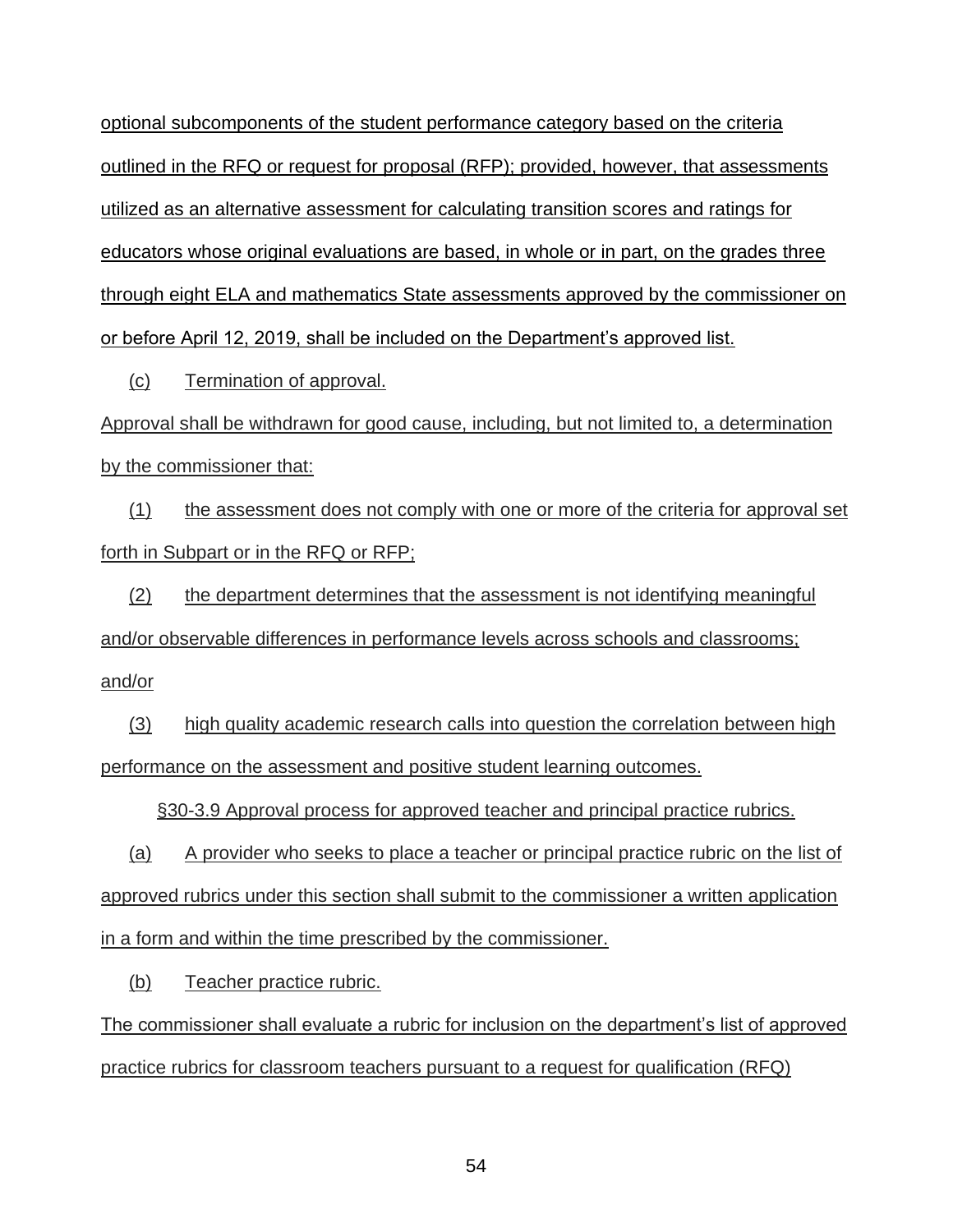process. Such proposals shall meet the criteria outlined by the commissioner in the RFQ process.

(c) Principal practice rubric.

The commissioner shall evaluate a rubric for inclusion on the department's list of approved practice rubrics for building principals pursuant to a request for qualification (RFQ) process. Such proposals shall meet the criteria outlined by the commissioner in the RFQ process.

(d) Termination of approval of a teacher or principal scoring rubric.

Approval for inclusion on the department's list of approved rubrics may be withdrawn for good cause, including, but not limited to, a determination by the commissioner that the rubric:

(1) does not comply with one or more of the criteria for approval set forth in this section or the criteria set forth in the request for qualification;

(2) the department determines that the practice rubric is not identifying meaningful and/or observable differences in performance levels across schools and classrooms; and/or

(3) high-quality academic research calls into question the correlation between high performance on this rubric and positive student learning outcomes.

(e) The department's lists of approved rubrics established pursuant to section 30-

2.7 of the Part shall continue in effect until superseded by a list generated from a new RFQ issued pursuant to this section or the list is abolished by the commissioner as unnecessary.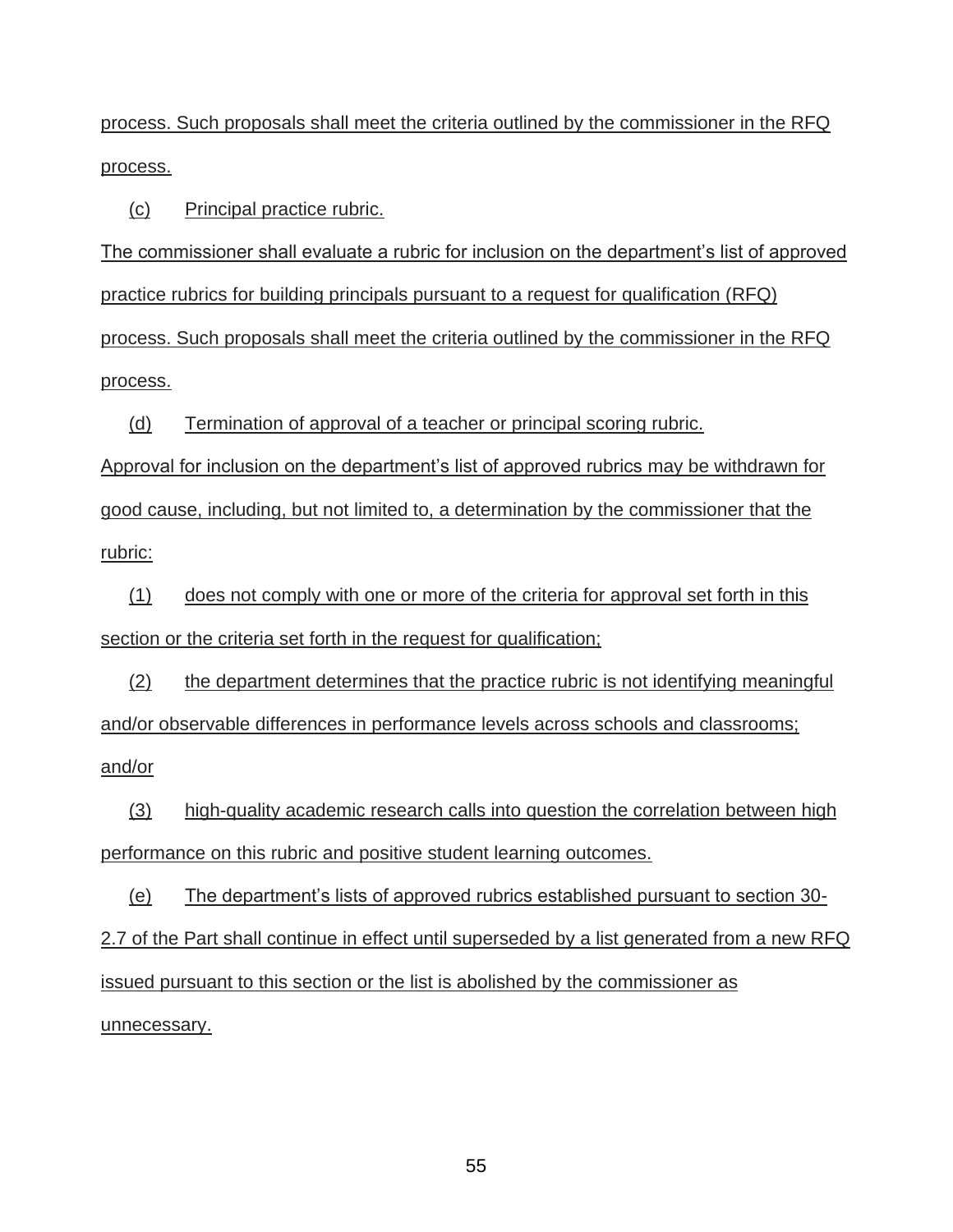#### §30-3.10 Training of evaluators and lead evaluators.

(a) The governing body of each district shall ensure that evaluators, including impartial and independent observers and peer observers, have appropriate training before conducting a teacher or principal's evaluation under this section. The governing body shall also ensure that any lead evaluator has been certified by such governing body as a qualified lead evaluator before conducting and/or completing a teacher's or principal's evaluation in accordance with the requirements of this Subpart, except as otherwise provided in this subdivision. Nothing herein shall be construed to prohibit a lead evaluator who is properly certified by the department as a school administrator or superintendent of schools from conducting classroom observations or school visits as part of an annual professional performance review under this Subpart prior to completion of the training required by this section provided such training is successfully completed prior to completion of the evaluation.

(b) To qualify for certification as a lead evaluator, individuals shall successfully complete a training course that meets the minimum requirements prescribed in this subdivision. The training course shall provide training on:

(1) the New York State teaching standards and their related elements and performance indicators and the leadership standards and their related functions, as applicable;

(2) evidence-based observation techniques that are grounded in research;

(3) application and use of any methodology as part of an SLO and any optional second measures of student performance used by the district to evaluate its teachers or principals;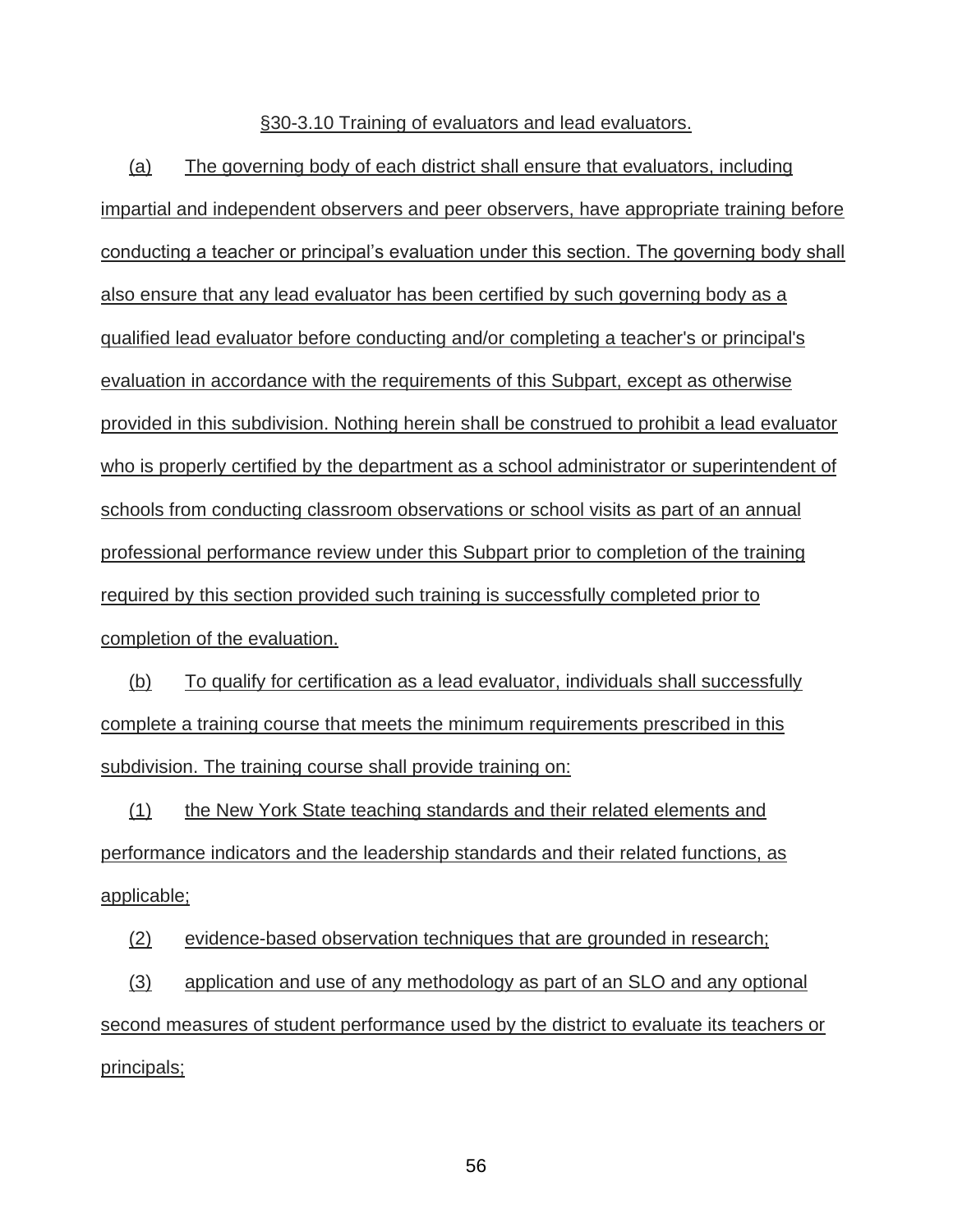(4) application and use of the State-approved teacher or principal rubric(s) selected by the district for use in evaluations, including training on the effective application of such rubrics to observe a teacher or principal's practice;

(5) application and use of any assessment tools that the district utilizes to evaluate its classroom teachers or building principals;

(6) application and use of any locally selected measures of student performance in the optional subcomponent of the student performance category used by the district to evaluate its teachers or principals;

(7) use of the statewide instructional reporting system;

(8) the scoring methodology utilized by the department and/or the district to evaluate a teacher or principal under this Subpart, including the weightings of each subcomponent within a category; how overall scores/ratings are generated for each subcomponent and category and application and use of the evaluation matrix(es) prescribed by the commissioner for the four designated rating categories used for the teacher's or principal's overall rating and their category ratings; and

(9) specific considerations in evaluating teachers and principals of English language learners and students with disabilities.

(c) Independent evaluators and peer evaluators shall receive training on the following elements:

(1) the New York State teaching standards and their related elements and performance indicators and the leadership standards and their related functions, as applicable;

(2) evidence-based observation techniques that are grounded in research; and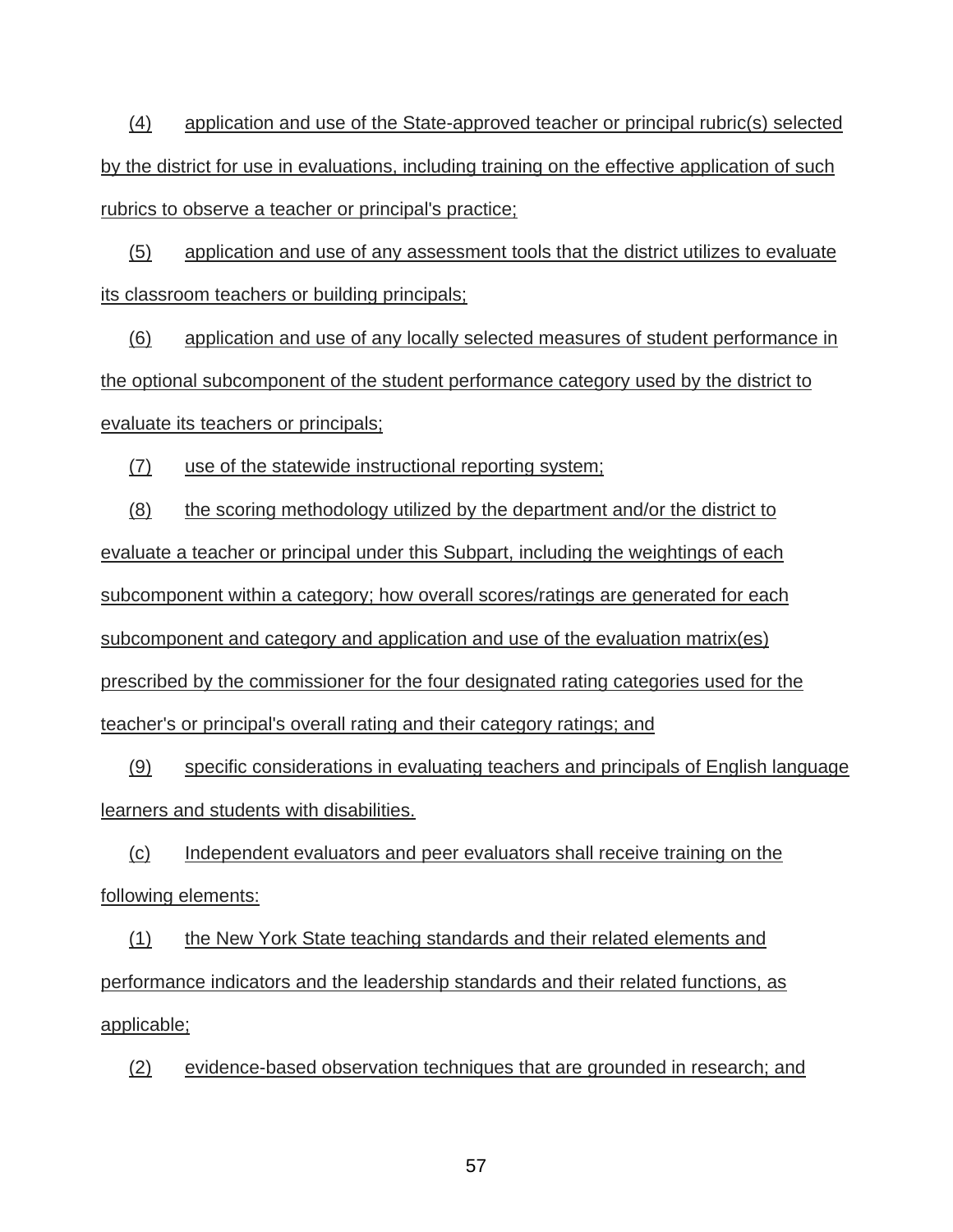(3) application and use of the State-approved teacher or principal rubric(s) selected by the district for use in evaluations, including training on the effective application of such rubrics to observe a teacher or principal's practice;

(d) Training shall be designed to certify lead evaluators.

Districts shall describe in their annual professional performance review plan the duration and nature of the training they provide to evaluators and lead evaluators and their process for certifying lead evaluators under this section.

(e) Districts shall also describe in their annual professional performance review plan their process for ensuring that all evaluators maintain inter-rater reliability over time (such as data analysis to detect disparities on the part of one or more evaluators; periodic comparisons of a lead evaluator's assessment with another evaluator's assessment of the same classroom teacher or building principal; annual calibration sessions across evaluators) and their process for periodically recertifying all lead evaluators.

(f) Any individual who fails to receive required training or achieve certification or recertification, as applicable, by a district pursuant to the requirements of this section shall not conduct or complete an evaluation under this Subpart.

§30-3.11 Teacher or principal improvement plans.

(a) Upon rating a teacher or a principal as developing or ineffective through an annual professional performance review conducted pursuant to Education Law section 3012-d as amended by Chapter 59 of the Laws of 2019 and this Subpart, a district shall formulate and commence implementation of a teacher or principal improvement plan for such teacher or principal by October 1st in the school year following the school year for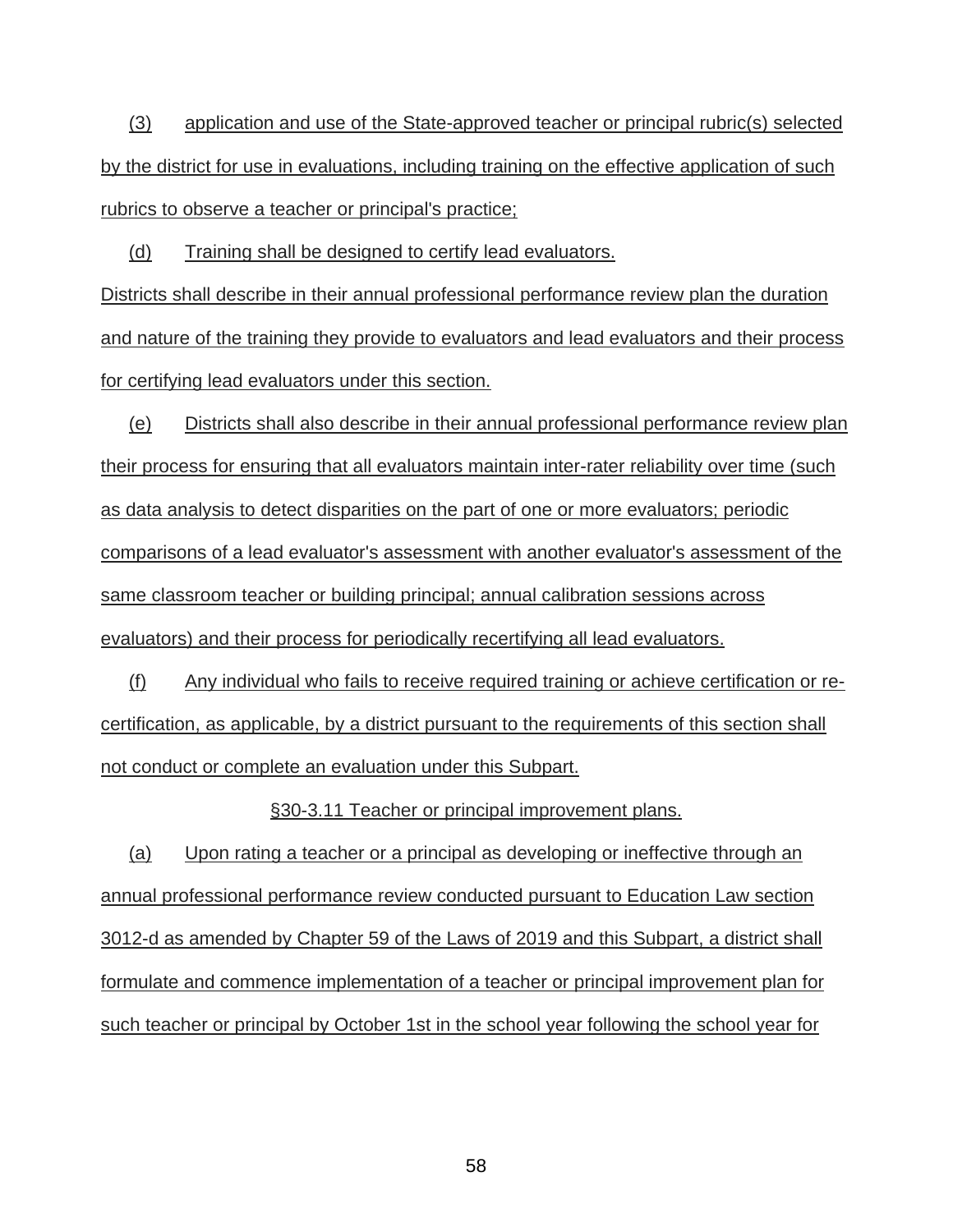which such teacher's or principal's performance is being measured or as soon as practicable thereafter.

(b) Such improvement plan shall be developed by the superintendent or their designee in the exercise of their pedagogical judgment, and subject to collective bargaining to the extent required under article 14 of the Civil Service Law, and shall include, but need not be limited to, identification of needed areas of improvement, a timeline for achieving improvement, the manner in which the improvement will be assessed, and, where appropriate, differentiated activities to support a teacher's or principal's improvement in those areas.

#### §30-3.12 Appeal procedures.

(a) An annual professional performance review plan under this Subpart shall describe the appeals procedure utilized by a district through which an evaluated teacher or principal may challenge their annual professional performance review. Pursuant to Education Law section 3012-d, as amended by Chapter 59 of the Laws of 2019, a teacher or principal may only challenge the following in an appeal:

(1) the substance of the annual professional performance review; which shall include the following:

(i) in the instance of a teacher or principal rated Ineffective on the student performance category but rated highly effective on the observation/school visit category based on an anomaly, as determined locally.

(2) the district's adherence to the standards and methodologies required for such reviews, pursuant to Education Law section 3012-d as amended by Chapter 59 of the Laws of 2019 and this Subpart;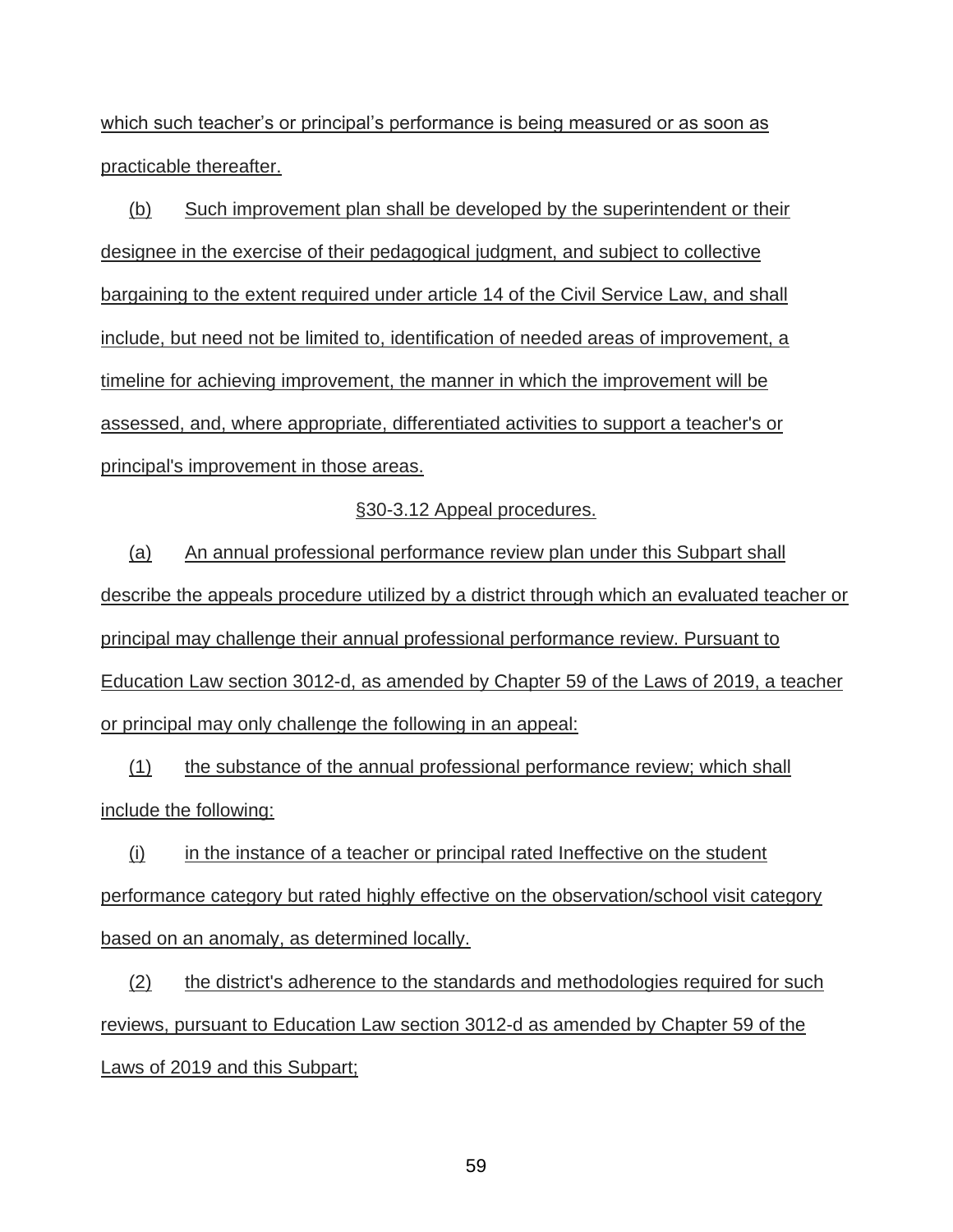(3) the adherence to the regulations of the commissioner and compliance with any applicable locally negotiated procedures, as required under Education Law section 3012-d and this Subpart; and

(4) district's issuance and/or implementation of the terms of the teacher or principal improvement plan under Education Law section 3012-d as amended by Chapter 59 of the Laws of 2019 and this Subpart.

(b) Appeal procedures shall provide for the timely and expeditious resolution of any appeal.

(c) An evaluation that is the subject of an appeal shall not be sought to be offered in evidence or placed in evidence in any proceeding conducted pursuant to Education Law sections 3020-a and 3020-b or any locally negotiated alternate disciplinary procedure until the appeal process is concluded.

(d) Nothing in this section shall be construed to alter or diminish the authority of the governing body of a district to grant or deny tenure to or terminate probationary teachers or probationary building principals during the pendency of an appeal pursuant to this section for statutorily and constitutionally permissible reasons, including the teacher's or principal's performance that is the subject of the appeal.

(e) Nothing in this Subpart shall be construed to authorize a teacher or principal to commence the appeal of their rating prior to receipt of their rating from the district.

§30-3.13 Monitoring and consequences for non-compliance.

(a) The department will annually monitor and analyze trends and patterns in teacher and principal evaluation results and data to identify districts and/or schools where evidence suggests that a more rigorous evaluation system is needed to improve educator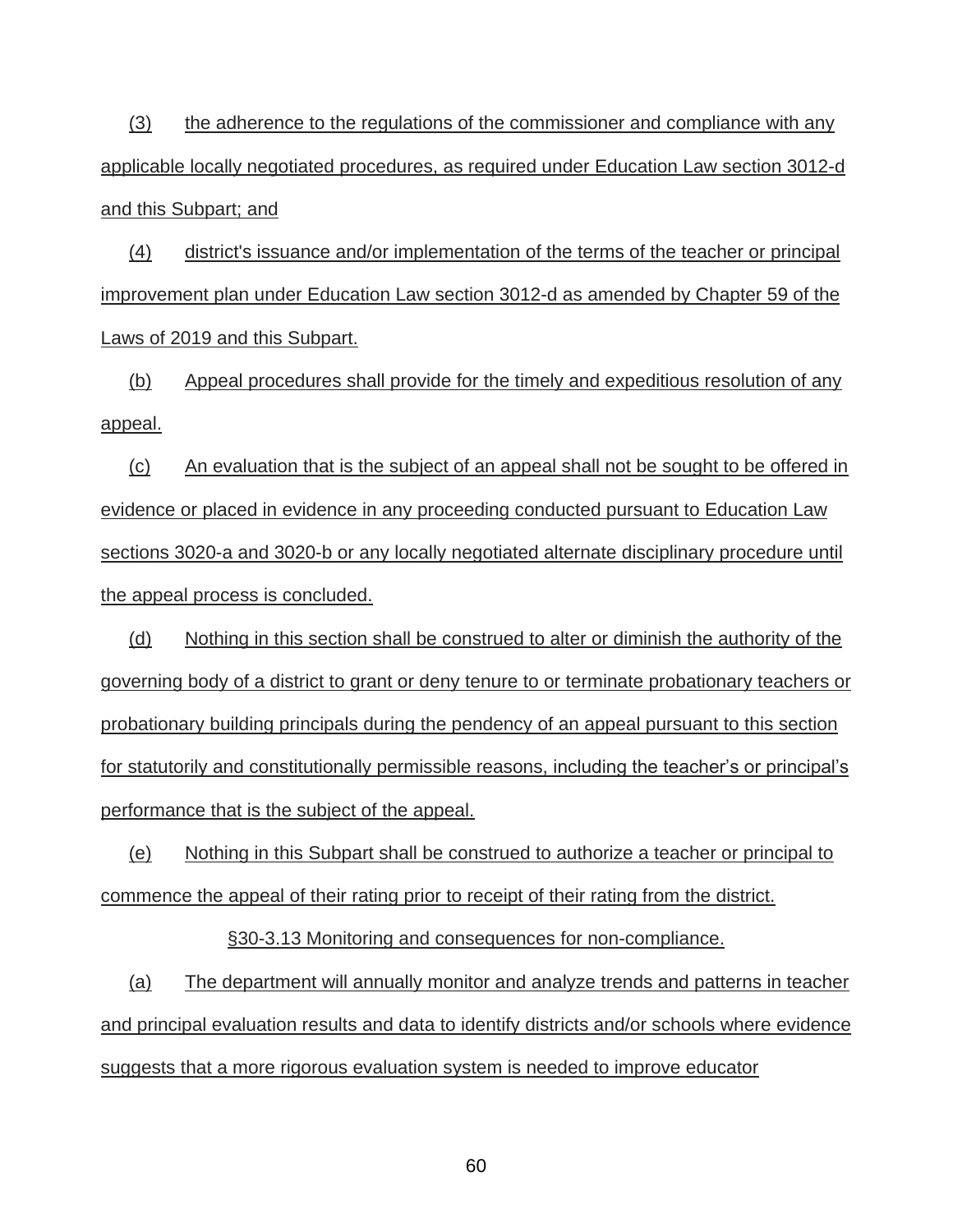effectiveness and student learning outcomes. The department will analyze data submitted pursuant to this Subpart to identify:

(1) schools or districts with unacceptably low correlation results between student growth on the student performance category and the teacher observation/principal school visit category used by the district to evaluate its teachers and principals; and/or

(2) schools or districts whose teacher and principal overall ratings and subcomponent scores and/or ratings show little differentiation across educators and/or the lack of differentiation is not justified by equivalently consistent student achievement results; and/or schools or districts that show a pattern of anomalous results in the student performance and observation/school visits categories.

(b) A district identified by the department in one of the categories enumerated above may be highlighted in public reports and/or the commissioner may order a corrective action plan, which may include, but not be limited to, a timeframe for the district to address any deficiencies or the plan will be rejected by the commissioner, changes to the district's target setting process, a requirement that the district arrange for additional professional development, that the district provide additional in-service training and/or utilize independent trained evaluators to review the efficacy of the evaluation system.

(c) Corrective action plans may require changes to a collective bargaining agreement, subject to collective bargaining under article 14 of the Civil Service Law.

§30-3.14 Prohibition against student being instructed by two consecutive ineffective teachers.

(a) A student may not be instructed, for two consecutive school years, in the same subject by any two teachers in the same district, each of whom received a rating of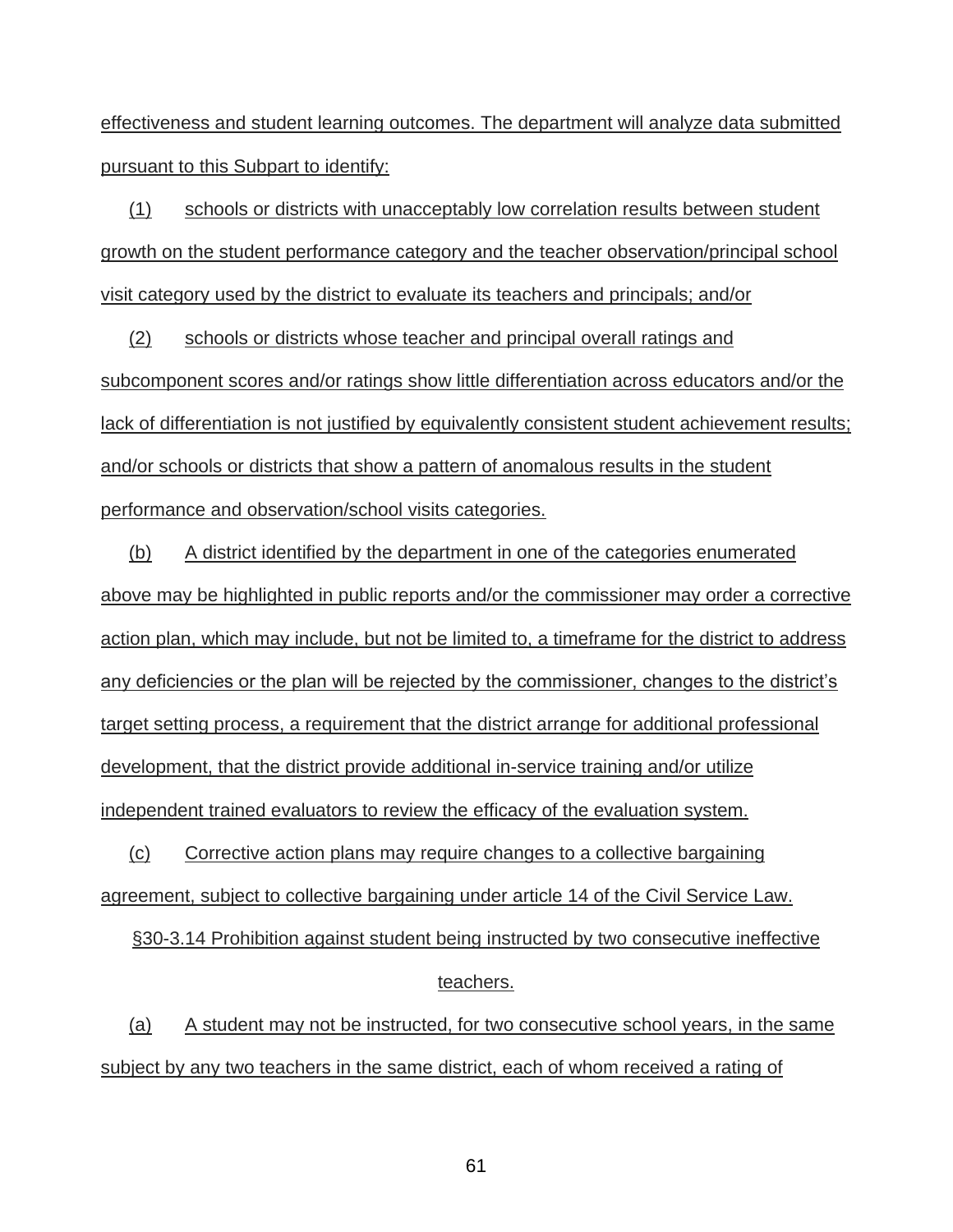Ineffective under an evaluation conducted pursuant to this section in the school year immediately prior to the school year in which the student is placed in the teacher's classroom; provided, that if a district deems it impracticable to comply with this subdivision, the district shall seek a teacher-specific waiver from the department from such requirement, on a form and timeframe prescribed the commissioner.

(b) If a district assigns a student to a teacher rated ineffective in the same subject for two consecutive years, the district must seek a waiver from this requirement for the specific teacher in question. The commissioner may grant a waiver from this requirement if:

(1) the district cannot make alternative arrangements and/or reassign a teacher to another grade/subject because a hardship exists (for example, too few teachers with higher ratings are qualified to teach such subject in that district); and

(2) the district has an improvement and/or removal plan in place for the teacher at issue that meets certain guidelines prescribed by the commissioner.

§30-3.15 Applicability of the provisions in Education Law section 3012-c. The provisions of Education Law section 3012-c shall apply to annual professional performance reviews pursuant to this Subpart as follows:

(a) the provisions of paragraphs (d) and (k) of subdivision (2), subdivision (4), subdivision (5) and subdivision (9) of Education Law section 3012-c that apply are set forth in the applicable language of this Subpart;

(b) the provisions of paragraphs  $(k-1)$ ,  $(k-2)$  and (l) of subdivision (2) of Education Law section 3012-c shall apply without any modification; and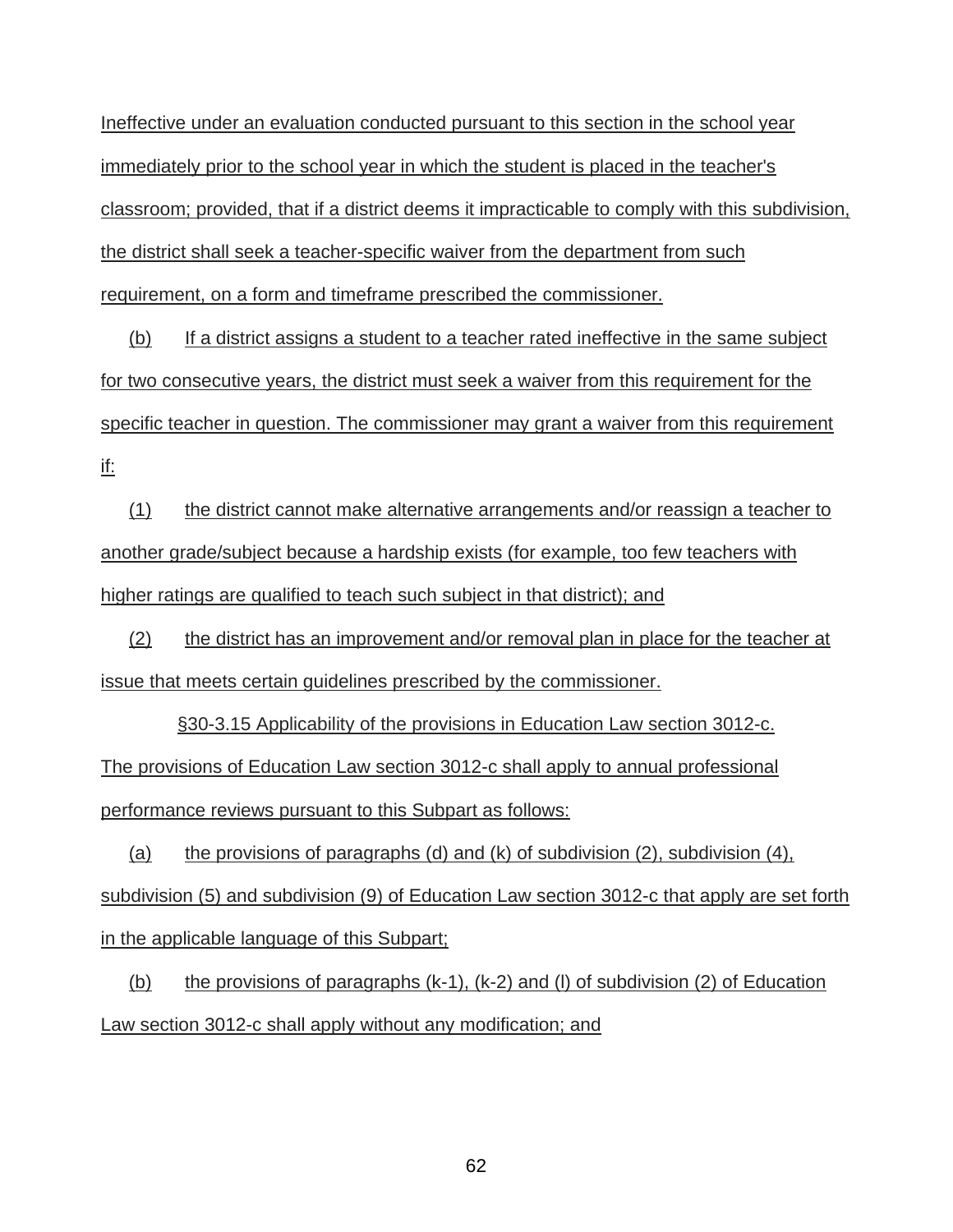(c) the provisions of subdivision (5-a) of Education Law section 3012-c shall apply without modification except:

(d) Any reference in subdivision (5-a) to a proceeding pursuant to Education Law section 3020-a based on a pattern of ineffective teaching shall be deemed to be a reference to a proceeding pursuant to Education Law section 3020-b against a teacher or principal who receives two or more consecutive composite Ineffective ratings; and in accordance with Education Law section 3020(3) and (4)(a), notwithstanding any inconsistent language in subdivision (5-a), any alternate disciplinary procedures contained in a collective bargaining agreement that becomes effective on or after July 1, 2015 shall provide that two consecutive Ineffective ratings pursuant to annual professional performance reviews conducted in accordance with the provisions of Education Law section 3012-c or 3012-d shall constitute prima facie evidence of incompetence that can only be overcome by clear and convincing evidence that the employee is not incompetent in light of all surrounding circumstances, and if not successfully overcome, the finding, absent extraordinary circumstances, shall be just cause for removal, and that three consecutive Ineffective ratings pursuant to annual professional performance reviews conducted in accordance with the provisions of Education Law section 3012-c or 3012-d shall constitute prima facie evidence of incompetence that can only be overcome by clear and convincing evidence that the calculation of one or more of the teacher's or principal's underlying components on the annual professional performance reviews pursuant to Education Law section 3012-c or 3012-d was fraudulent, and if not successfully overcome, the finding, absent extraordinary circumstances, shall be just cause for removal;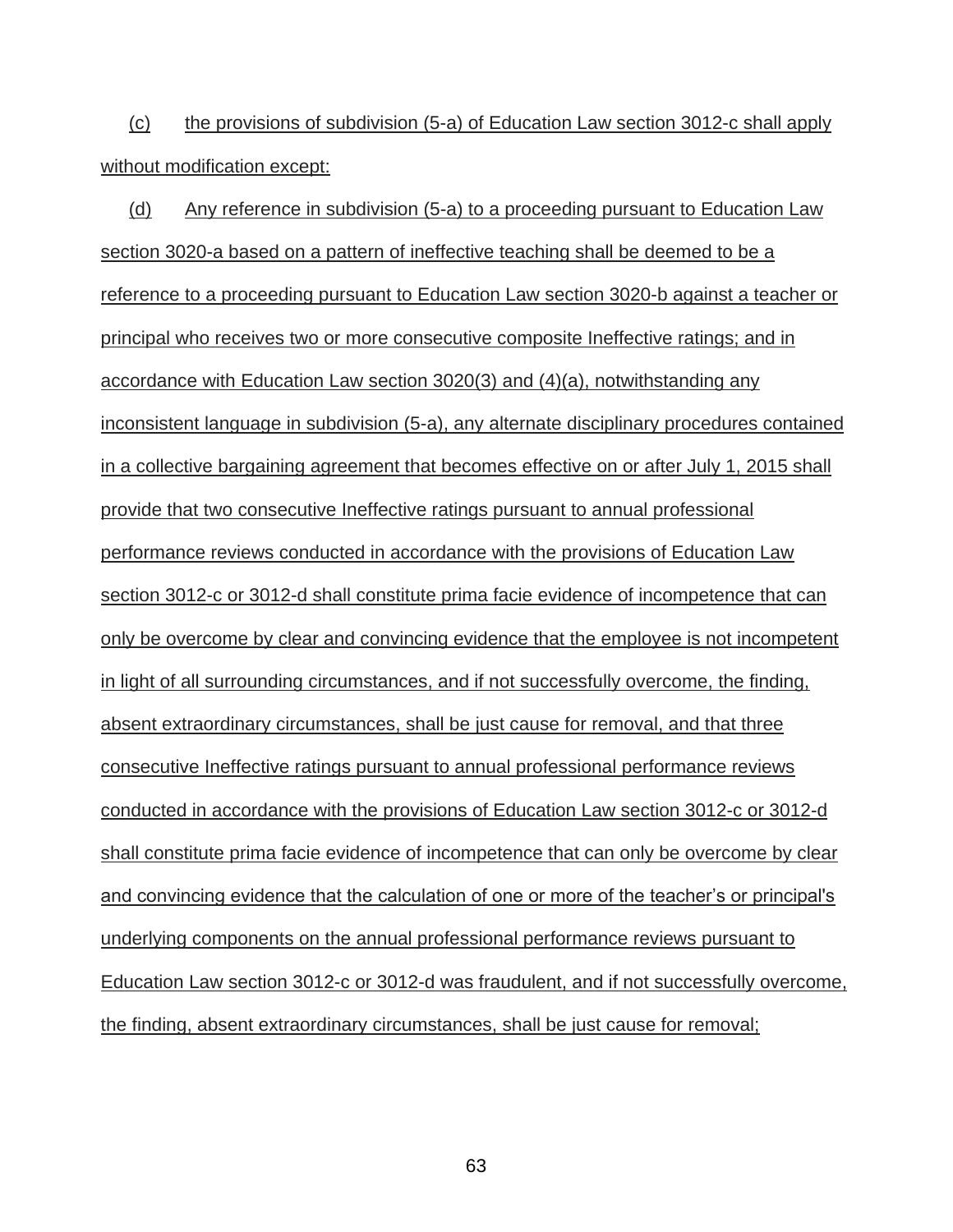(e) the provisions of subdivision (10) of Education Law section 3012-c shall apply without modification, except that there is no composite effectiveness score under Education Law section 3012-d.

## §30-3.16 Variance

(a) A variance from one or more of the requirements of this Subpart and the district's approved evaluation plan may be granted to a district that seeks to develop and implement new and innovative approaches to evaluation that meets the specific needs of the applicant upon a finding by the commissioner that the new and innovative approach meets the criteria described in this section and the district has demonstrated how it will ensure differentiated results over time and how the results of the evaluation will be used to provide personalized professional learning opportunities to teachers and principals.

(b) A district requesting a variance from one or more provisions of this Subpart and their approved evaluation plan must submit such request for approval on a form and in a timeframe prescribed by the commissioner. The commissioner shall approve or reject the variance application. The variance application shall include, but not be limited to:

(1) A description of one or more specific provisions of this Subpart for which the district is seeking a variance.

(2) A rationale for each provision for which a variance is sought.

(3) A description of the standards and procedures that will be used in lieu of those described in this Subpart and their approved evaluation plan for each specific provision for which a variance is sought.

(4) A description of how the district will ensure that evaluations are rigorous and enable strong and equitable inferences about the effectiveness of the district's educators.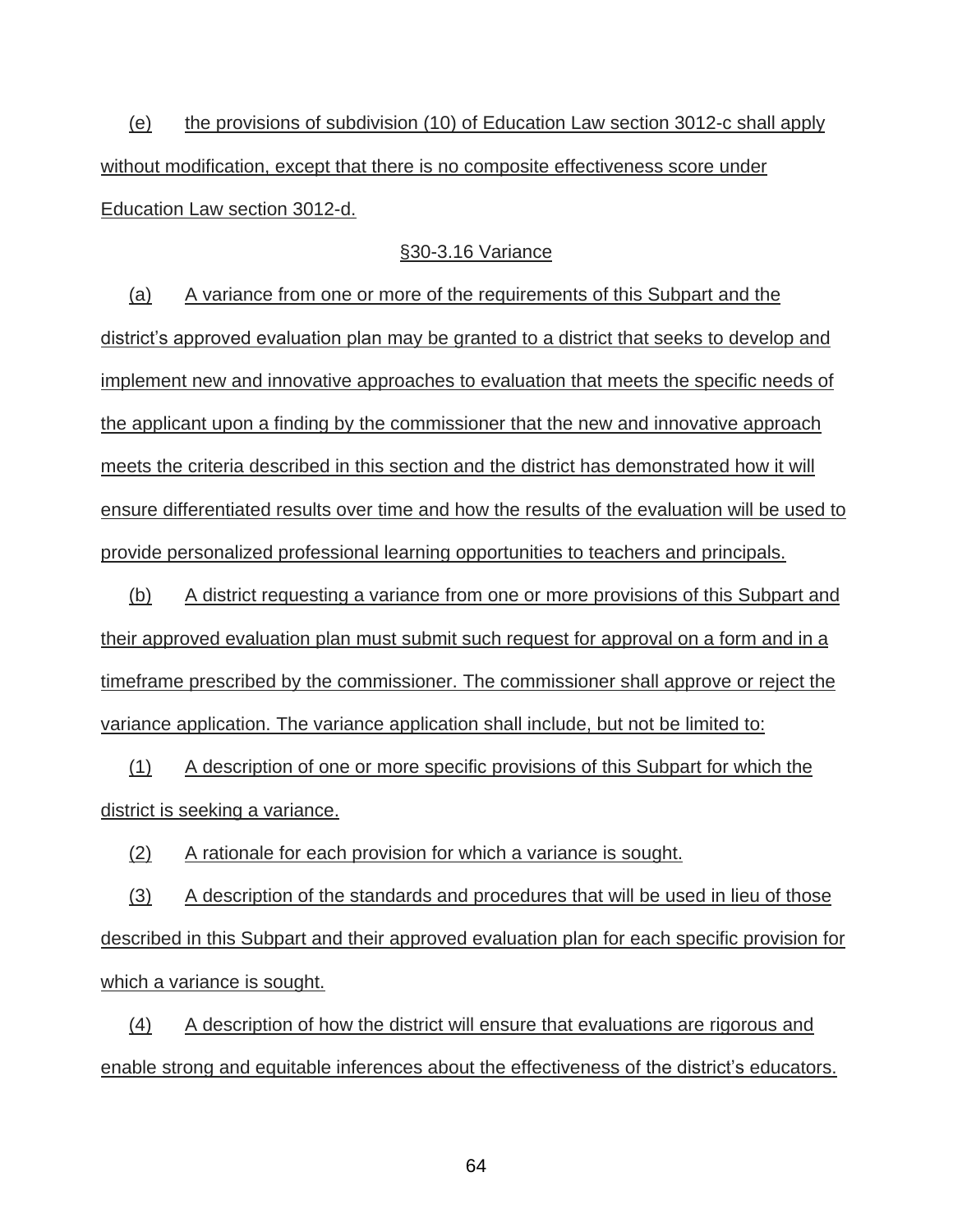(5) A description of how the district will use the information collected through the evaluation system, including the assigned effectiveness ratings, to provide personalized professional learning opportunities for teachers and principals.

(6) A description of how the district will assess the effectiveness of the

implementation of the variance.

(c) Conditions. Variance approvals are subject to the following conditions:

(1) The provisions of the variance shall remain in compliance with all requirements of Education Law section 3012-d as amended by Chapter 59 of the Laws of 2019;

(2) A district may only seek a variance from provisions of this Subpart and their approved evaluation plan for which Education Law section 3012-d delegates responsibility to the commissioner to establish the standards and procedures;

(3) Upon approval of a variance, the district shall implement such variance along with all other remaining provisions of the district's approved evaluation plan consistent with the requirements of this Subpart;

(4) A district with an approved variance shall provide to the department, upon its request, any documentation related to the implementation and efficacy of the approach proposed in the variance, including but not limited to: reports on the correlation in assigned ratings for different measures of the district's evaluation system and differentiation among educators within each subcomponent and category of the evaluation system .

(5) A district with an approved variance may amend its variance application prior to the end of the approval period for purposes of seeking a variance from additional provisions of this Subpart and their approved evaluation plan and/or to end implementation of one or more previously approved variance provisions.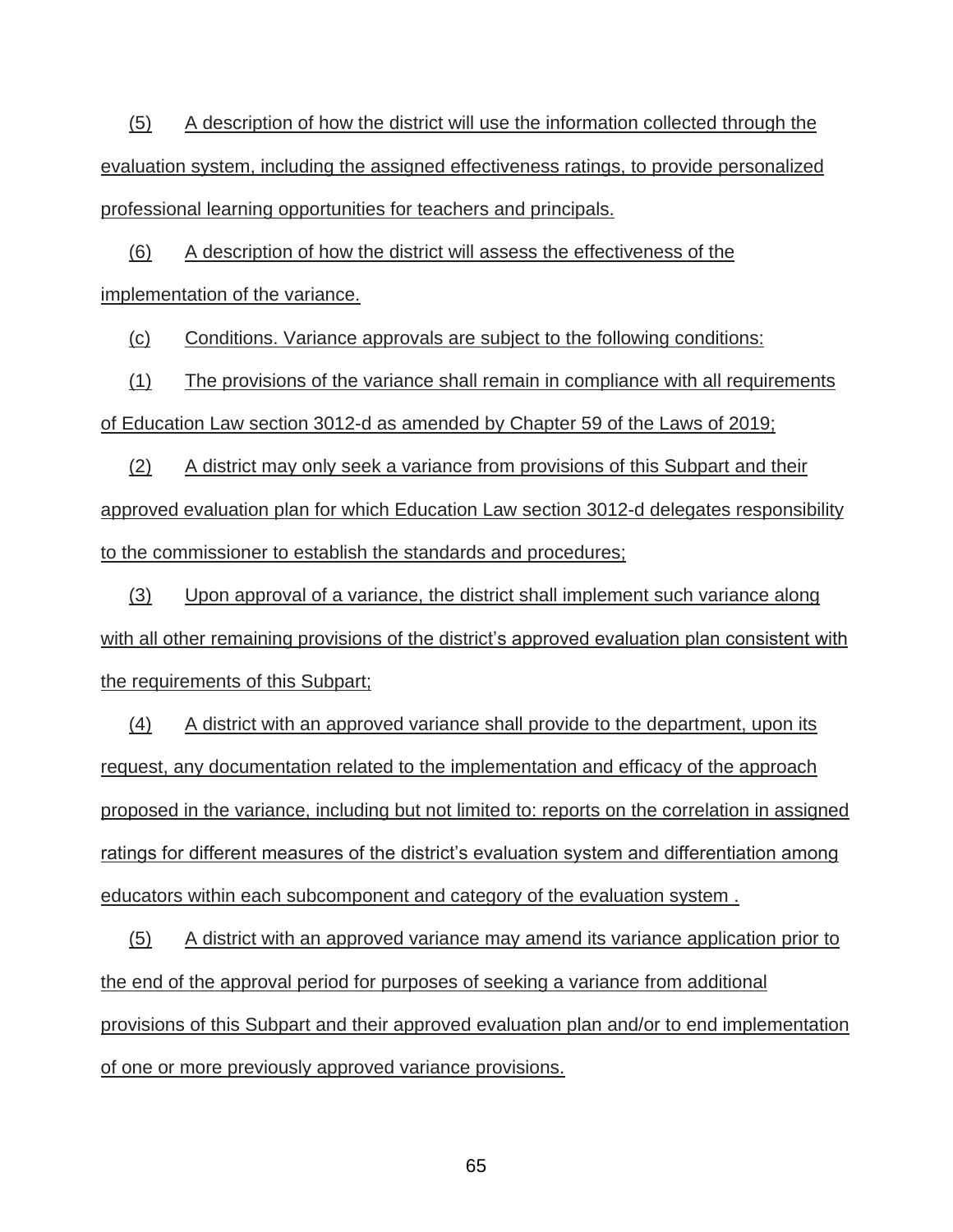(6) Where required pursuant to Article 14 of the Civil Service Law, the district must collectively bargain the terms and procedures of the variance request that is submitted to the Department. The district and its collective bargaining representatives shall assure that the district will fully implement the variance and all other provisions of the approved evaluation plan during the effective term of the variance and that any collective bargaining agreements related to the evaluation plan shall be made consistent with such variance and evaluation plan.

(7) Prior to or with the submission of a variance application, the district must submit and receive approval of an evaluation plan that complies with all requirements of Education Law section 3012-d and Subpart 30-3 of this Subpart provided, however, that a district may, subject to collective bargaining to the extent required under article 14 of the Civil Service Law, notify the Department in its variance application that it intends to carry forward its currently approved APPR plan in lieu of submitting a new evaluation plan to the Department.

(d) Implementation Timeframe.

(1) A variance application approved after December 1 of any school year shall be implemented in the following school year.

(2) A variance application approved prior to December 1 of any school year may be implemented either for such school year or in the following school year, as indicated by the district in its variance application.

(3) Variances shall be approved for up to a three school year period, subject to renewal by the district.

(e) Revocation and non-renewal of variance.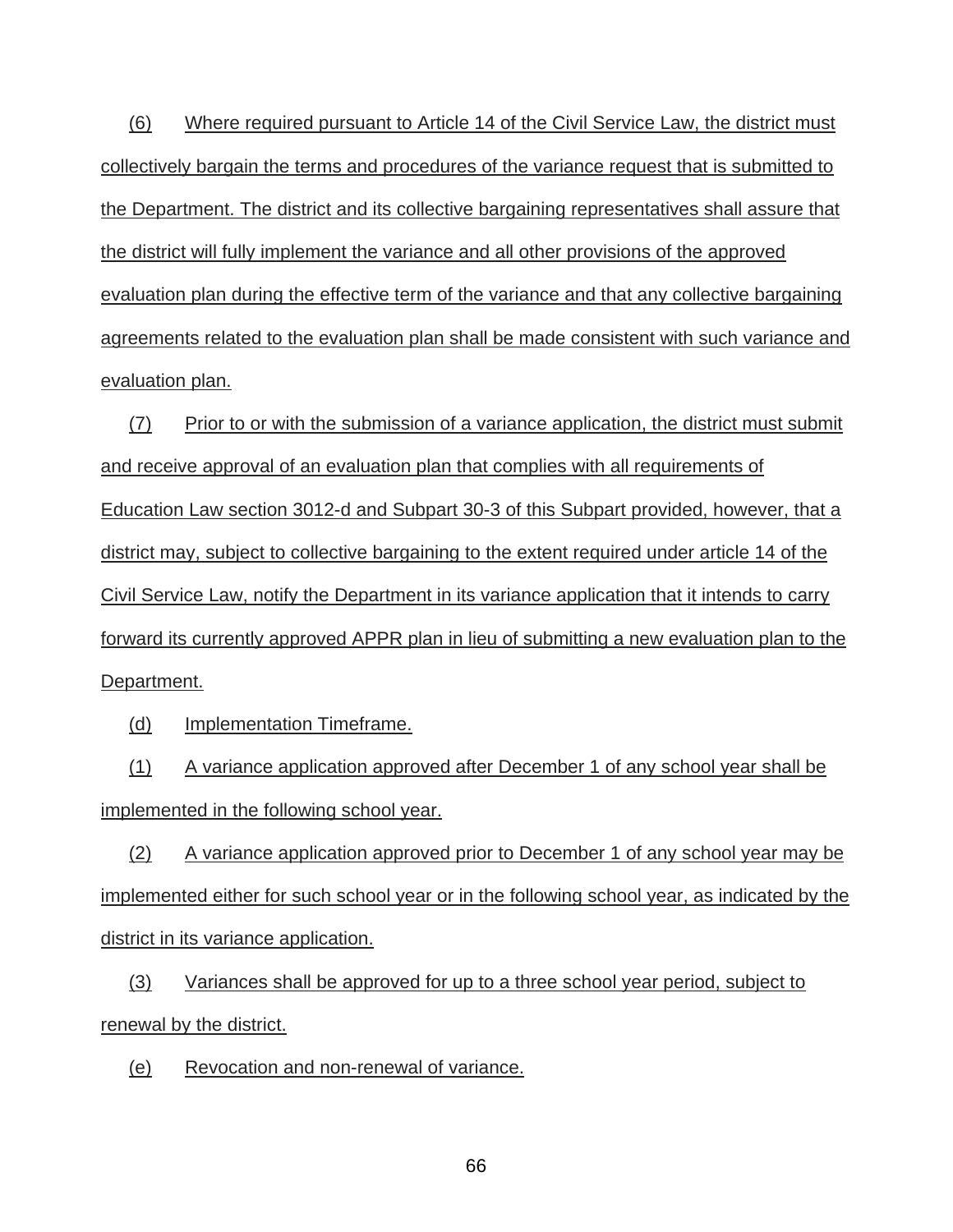(1) Revocation. The commissioner may revoke a variance at any time for good cause, including but not limited to: a finding that the district has not implemented the variance and all other provisions of its evaluation plan in good faith; a finding that the evaluation system does not differentiate teacher and principal performance at each of the four HEDI performance levels; a failure by the district to provide the department any requested documentation related to the implementation of the variance.

(2) Non-renewal. Prior to the expiration of the variance term, the district shall determine whether to renew its variance and shall submit to the commissioner, on a form and in a timeframe prescribed by the commissioner, a request for renewal. A district may choose not to renew its variance application.

(3) Upon a revocation or non-renewal of a variance application, the district shall implement its approved evaluation plan, consistent with all requirements of this Subpart and absent any terms of the variance.

## §30-3.17 Severability.

If any provision of this Subpart or its application to any person or circumstances is adjudged invalid by a court of competent jurisdiction, such judgment shall not affect or impair the validity of the other provisions of the Subpart or their application to other persons and circumstances, and those remaining provisions shall not be affected but shall remain in full force and effect.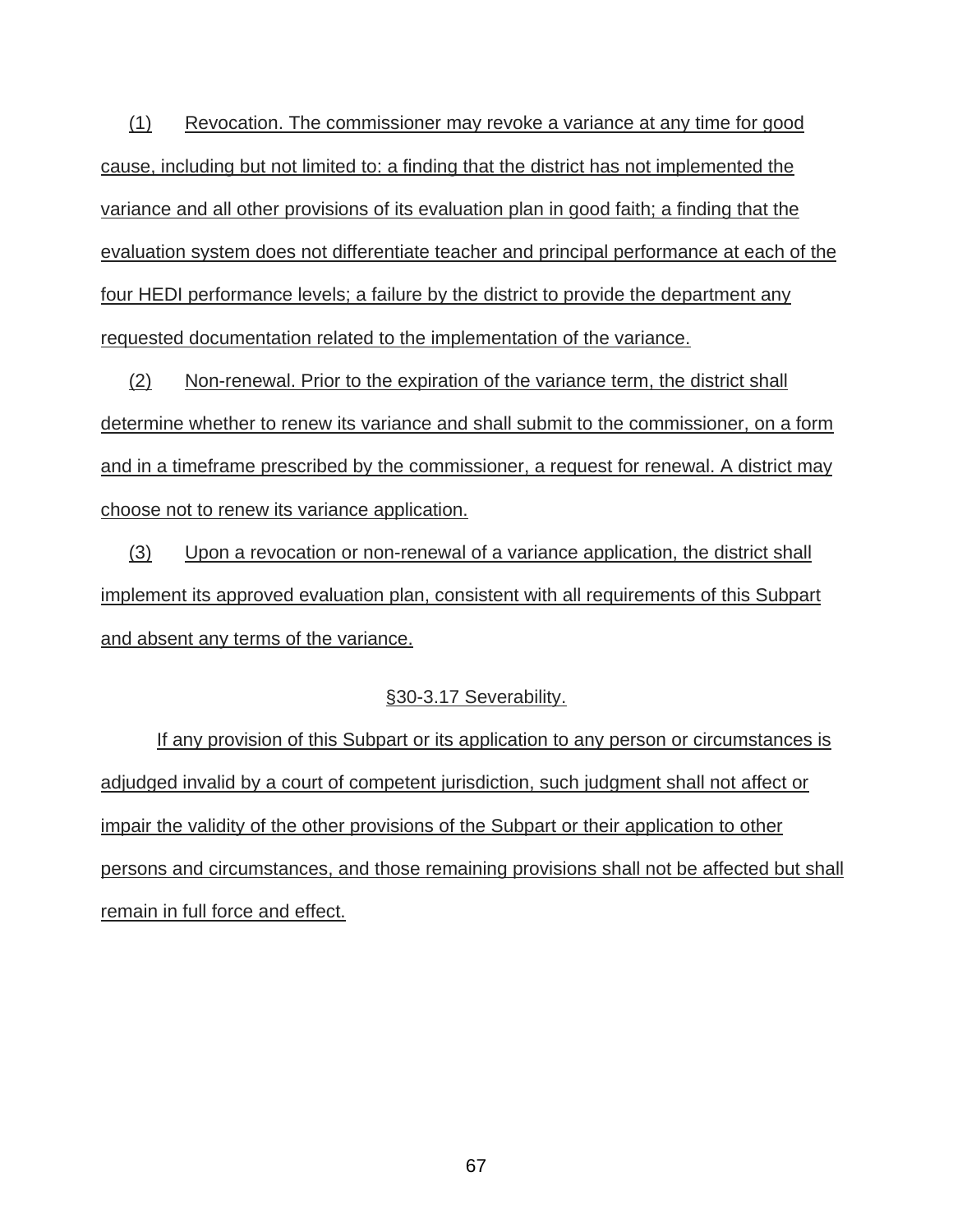## **Attachment B**

# STATEMENT OF FACTS AND CIRCUMSTANCES WHICH NECESSITATE EMERGENCY ACTION

The 2019-2020 Enacted Budget makes several changes to Education Law §3012-d, which governs annual teacher and principal evaluations. The key changes include:

- Required Student Performance Measures
	- o Eliminates the requirement to use the State Growth Model for teachers of grades 4-8, building principals covering those grade levels, and high school principals (all of grades 9-12).
		- All educators would instead have a Student Learning Objective (SLO).
	- o Eliminates the requirement that State-created or administered assessments be used as the evidence for SLOs where they exist.
	- o The selection and use of the assessment(s) for an educator's SLO is now subject to collective bargaining, rather than district determined.
- Optional Student Performance Measures
	- o Eliminates the requirement that optional student performance measures be based either on a second State-provided growth score or a growth score based on a supplemental assessment that uses a State-provided or approved statistical growth model.
		- Instead, the Department will define optional measures of student performance based on State-created, administered, or approved assessments that districts may then collectively bargain to use.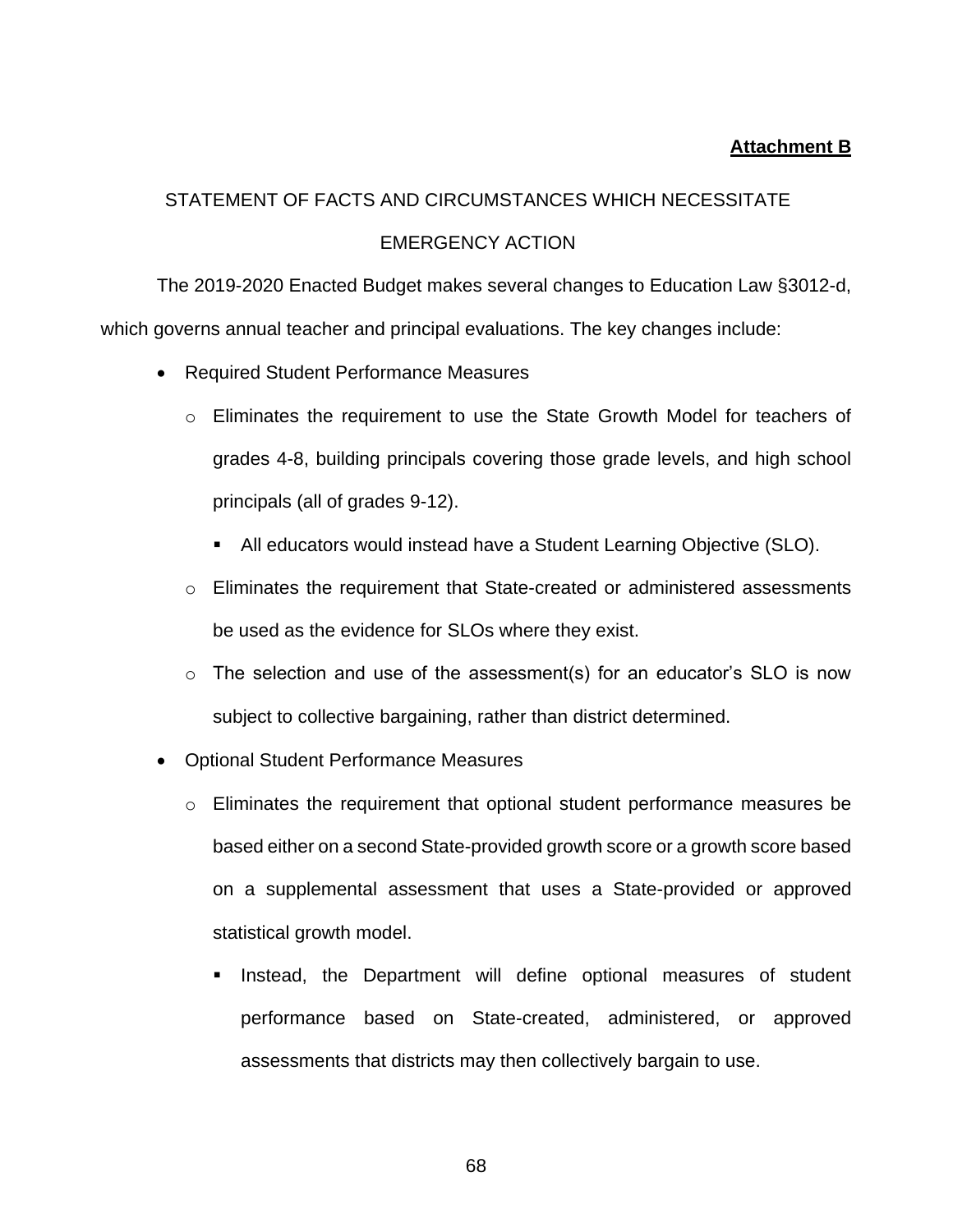o Where a school district collectively bargains to use optional student performance measures, the statutory amendments also eliminate the existing requirement that an educator receive a rating of Ineffective on their overall evaluation if their Student Performance Category rating is Ineffective.

The changes made to Education Law §3012-d became effective on April 1, 2019 and the proposed amendment implements those requirements.

The proposed amendment was presented to the P-12 Education Committee for recommendation and to the Full Board for adoption as an emergency action at its October 2019 meeting, effective October 8, 2019. Following the required 60-day comment period provided for in the State Administrative Procedure Act (SAPA) Sections 202(1) and (5), the Department revised the proposed amendment in response to public comment. The proposed revised amendment was presented to the P-12 Education Committee for recommendation and to the Full Board for adoption as an emergency action at its February 2020 meeting, effective February 11, 2020. Because the Board of Regents meets at scheduled intervals, the earliest the revised proposed amendment could be presented for regular (nonemergency) adoption, after publication in the State Register and expiration of the 45-day public comment period, is the May 2020 Regents meeting. Furthermore, pursuant to SAPA 203(1) the earliest effective date of the proposed rule, if adopted at the May meeting, would be May 20, 2020, the date the Notice of Adoption would be published in the State Register. However, the February emergency rule will expire on April 10, 2020.

Therefore, an additional emergency action is necessary at the April 2020 meeting for the preservation of the general welfare in order to immediately conform Subpart 30 of the Rules of the Board of Regents with the amendments made to Education Law §3012-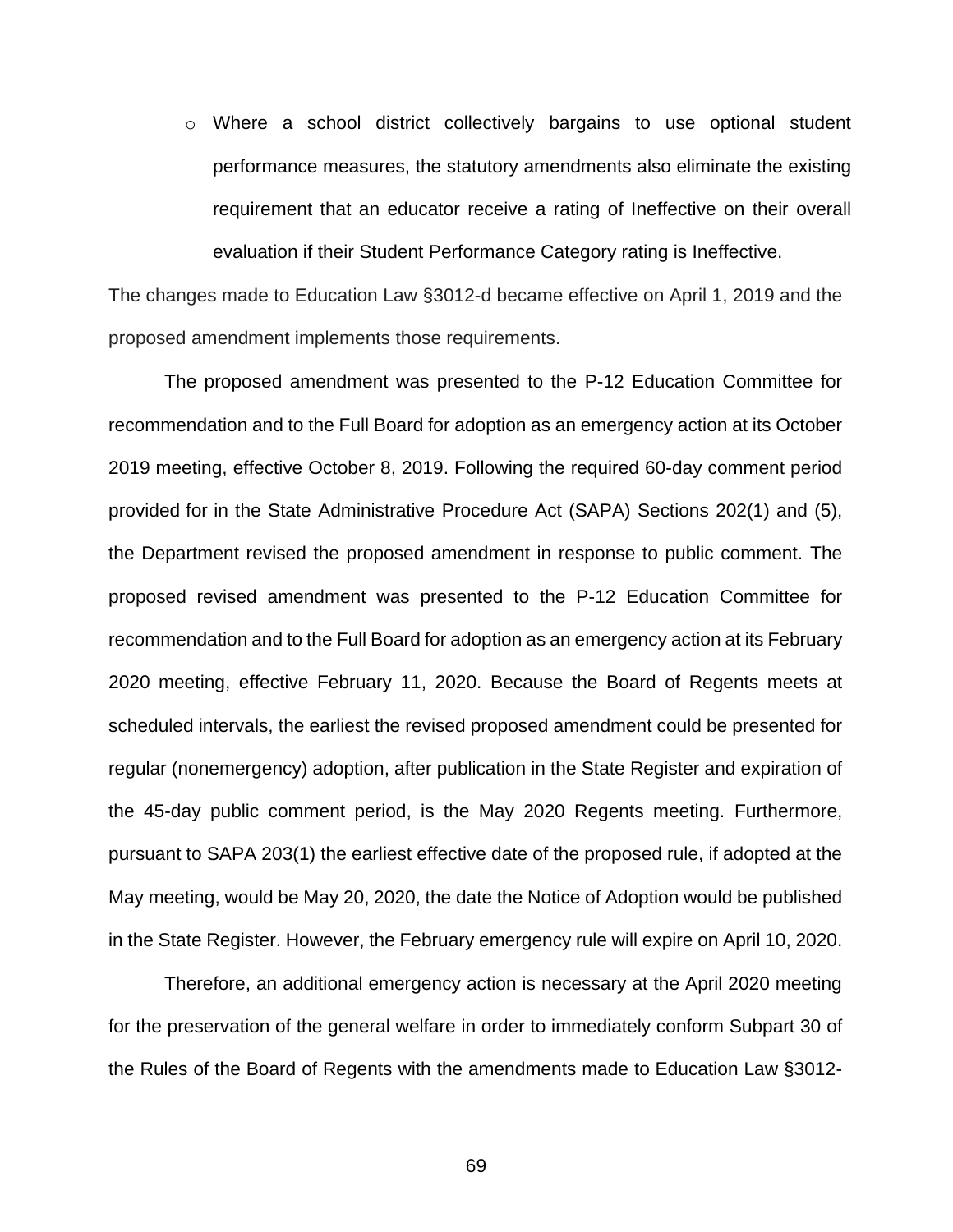d, as amended by Chapter 59 of the Laws of 2019 and to ensure that the emergency action taken at the February meeting remains in effect until the proposed rule can be permanently adopted.

It is anticipated that the proposed rule will be presented for adoption as a permanent rule at the May 2020 Regents meeting, which is the first scheduled meeting after the 45-day public comment period prescribed in SAPA for State agency revised rule makings.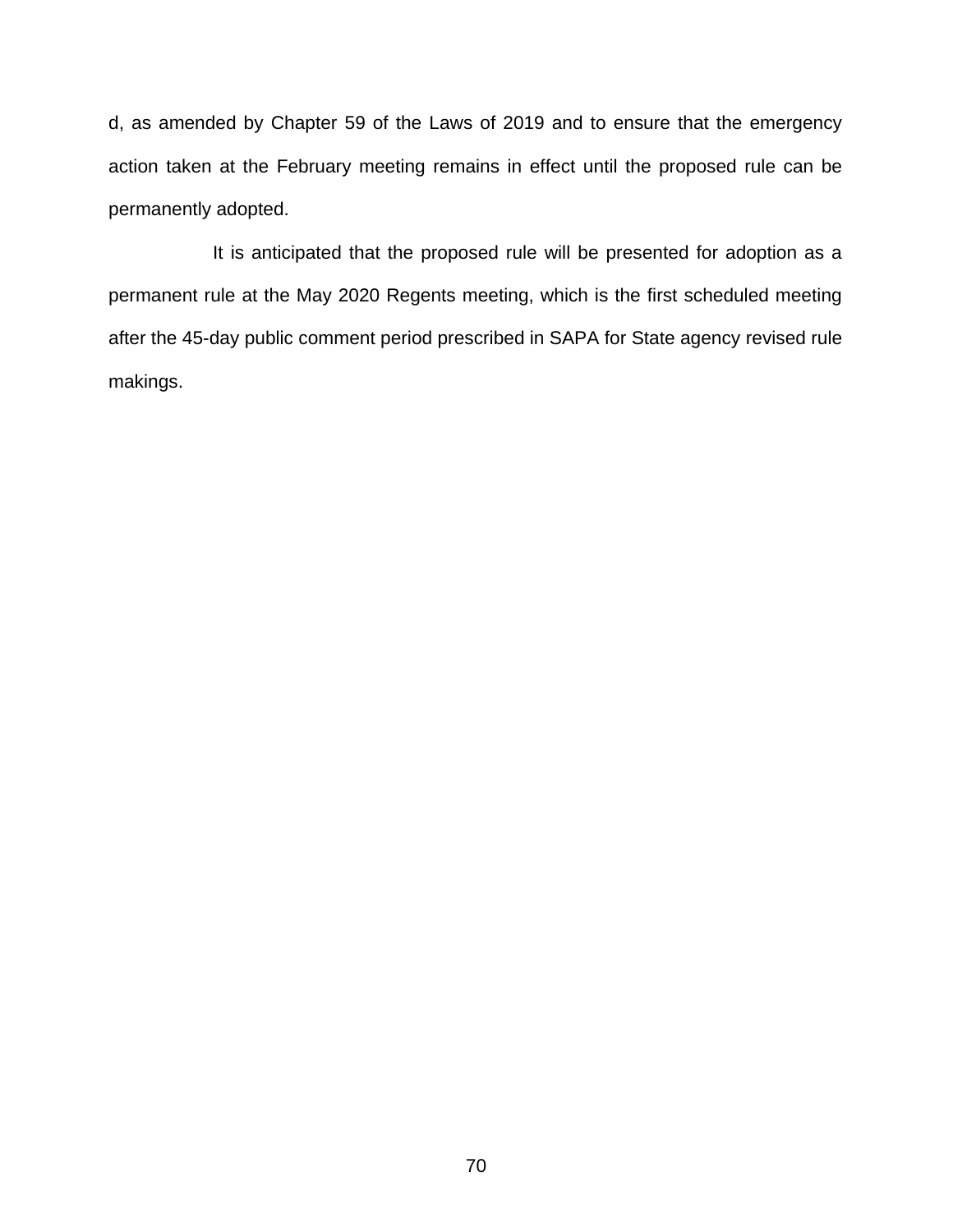#### **Attachment C**

#### ASSESSMENT OF PUBLIC COMMENT

Following publication of the Notice of Emergency Adoption and Revised Rule Making on February 26,2020, the Department received the following comments on the proposed amendment:

- 1. COMMENT: A commenter writes in support of the revised proposed regulation noting that the revisions were responsive to the comments and recommendations the commenter made during the 60-day comment period after publication of the Notice of Emergency Adoption and Proposed Rulemaking on October 23, 2019. Specifically, the commenter notes that the revisions:
	- Acknowledge that principal evaluations for APPR purposes need not be identical to teacher evaluations as long as the main components remained aligned.
	- Allow principal evaluations to use an input model using evidence of practice for the student performance category and for the school visit category, a principal may have multiple sources of evidence incorporated into the protocols that reflect school leadership practices. They state that these revisions allow principal evaluations to include measures which will better assess their roles and responsibilities.
	- Amend the process for submitting variances so that districts will be able to apply for variance without submitting their entire APPR plan and the request for a variance separately providing a more streamlined process.

The commenter continues to urge the Department to consider separating the approval process for teacher and principle evaluations noting that teacher and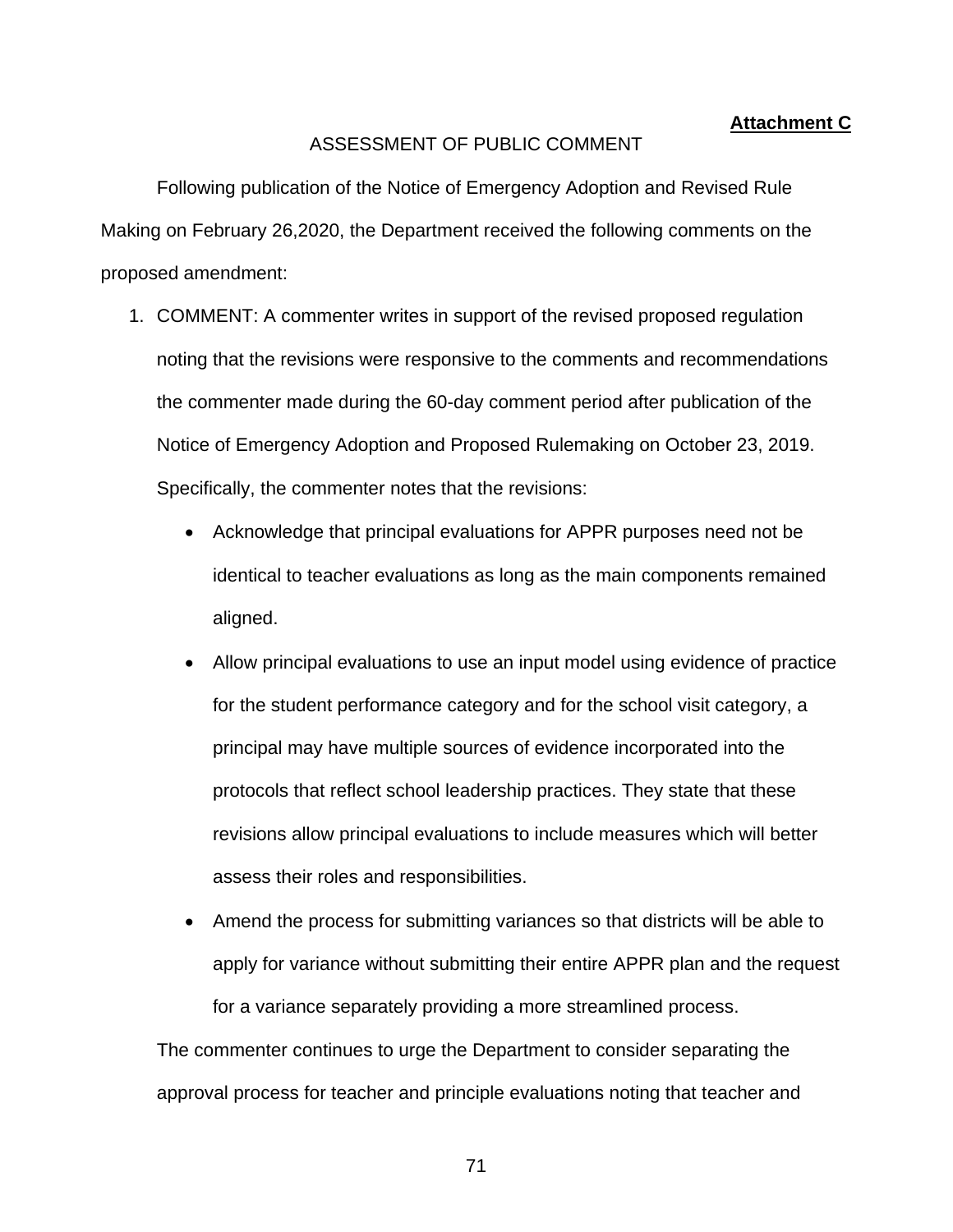principal evaluations are separately bargained and are not necessarily conducted simultaneously.

Response: The Department agrees with this positive comment. With regard to having a separate approval process for teacher and principal evaluations, see the Department's response to comment #3 in Attachment D.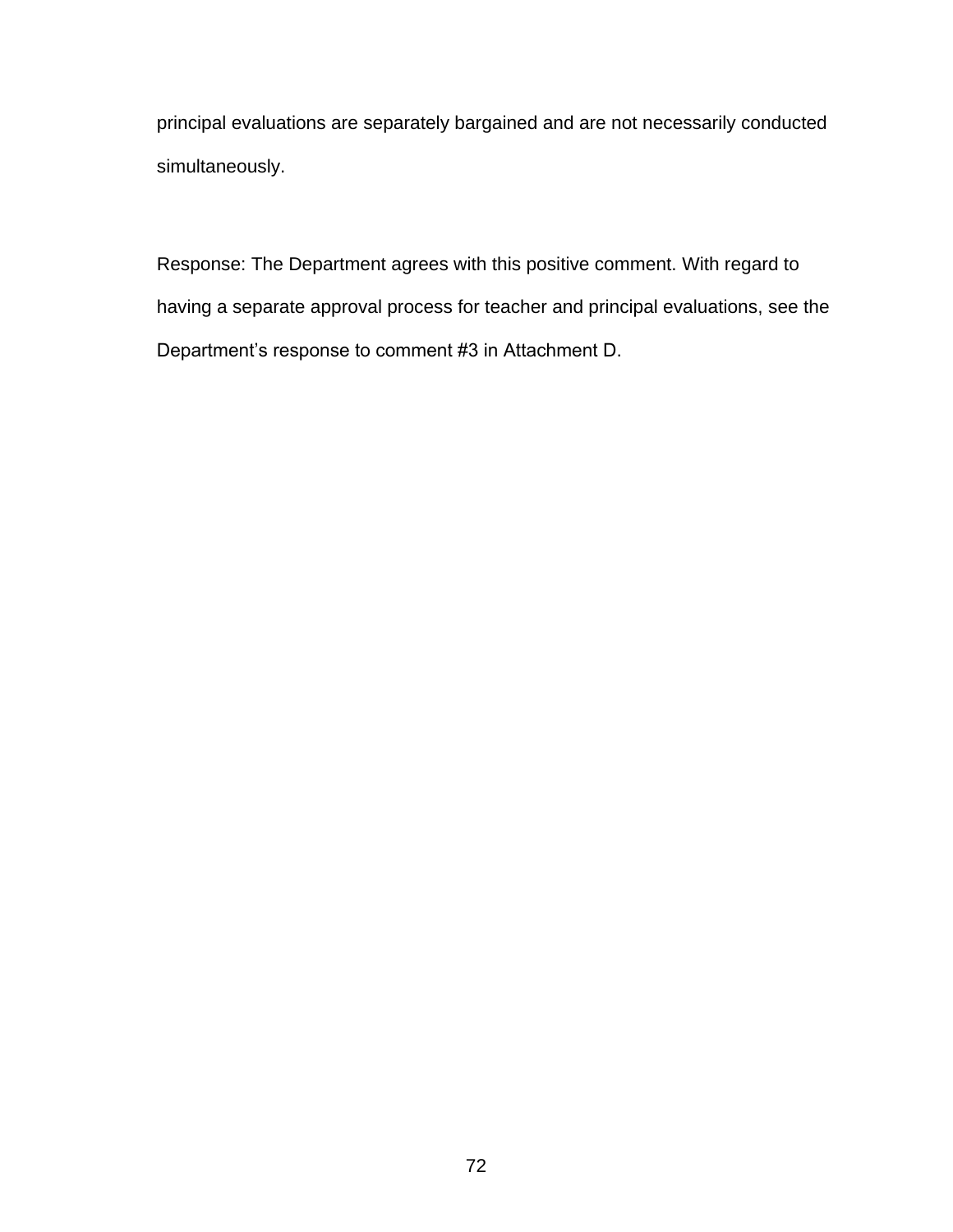## **Attachment D**

## ASSESSMENT OF PUBLIC COMMENT

Following publication of the Notice of Emergency Adoption and Proposed Rule Making on October 23, 2019, the Department received the following comments on the proposed amendment:

1. COMMENT: A commenter opined that the evaluation of building level administrators should look very different from teacher evaluations since their roles, tasks and focuses are different. The commenter stated that Education Law §3012-d supports a more flexible process than has been reflected in the proposed regulation citing section 3012-d(14) which states that "[t]he commissioner shall adopt regulations to align the principal evaluation system as set forth in section three thousand twelve-c of this article with the new teacher evaluation system set forth herein" (emphasis added). Specifically, the commenter recommends that:

• Evaluations of building principals be comprised of a student performance and a professional evaluation component, but in the broadest terms possible. Section 30- 3.5(b)(1)(i) of the proposed regulation states that a principal must have an SLO which consists of specific learning content, interval of instruction time, evidence of meeting academic instructional goals, and baseline and targets for assessments. The commenter states that the proposed wording is more pertinent to teachers and not appropriate for a principal evaluation since principals do not provide instruction as their primary responsibility. The commenter states that the measures of student performance for building level principals should be flexible and allow for multiple

73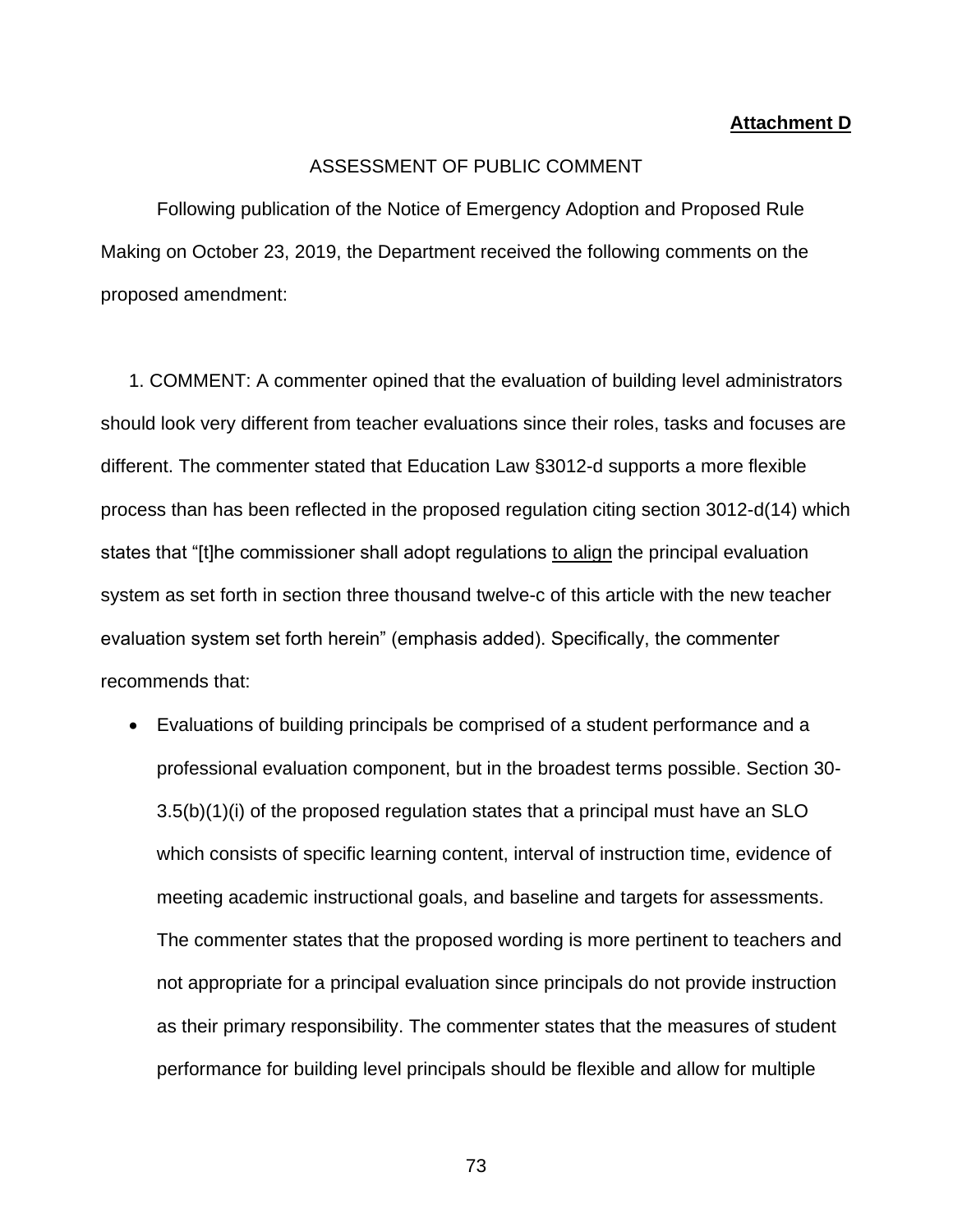types and measures of student performance and that there should be no SLO requirement for principals.

• Section 30-3.5(c) of the proposed regulation that requires a principal school visit be revised to allow a process more aligned to how superintendents can more effectively evaluate building principals. The commenter states that the professional evaluation component should be collectively bargained to meet local needs and that such professional evaluations could include observations of principals in a wide range of settings and methods. They further note that there should be no Independent Evaluator, or related scoring, required for principals, and there should be one or more supervisor visits as negotiated. The commenter writes that the professional evaluation component should allow for a district of building goal setting process that demonstrates how principals meet building level priorities consistent with their scope of responsibility. They note that although Education Law §3012d(6) prohibits the use of "professional goal setting as evidence of effectiveness," the definition of professional goal setting has not been set forth, and should not be confused with a goal-setting process that is related to district or building initiatives. RESPONSE: The Department has amended the proposed regulations to address the

commenter's concerns except for the request to eliminate the requirement for an independent evaluator as the Department's regulations already include a process for a district to request a waiver from this requirement on an annual basis if compliance with the statutory requirement would represent a hardship for the district.

2. A commenter wrote that they object to the process in the proposed regulations relating to the newly proposed variances. Specifically, the commenter discusses section

74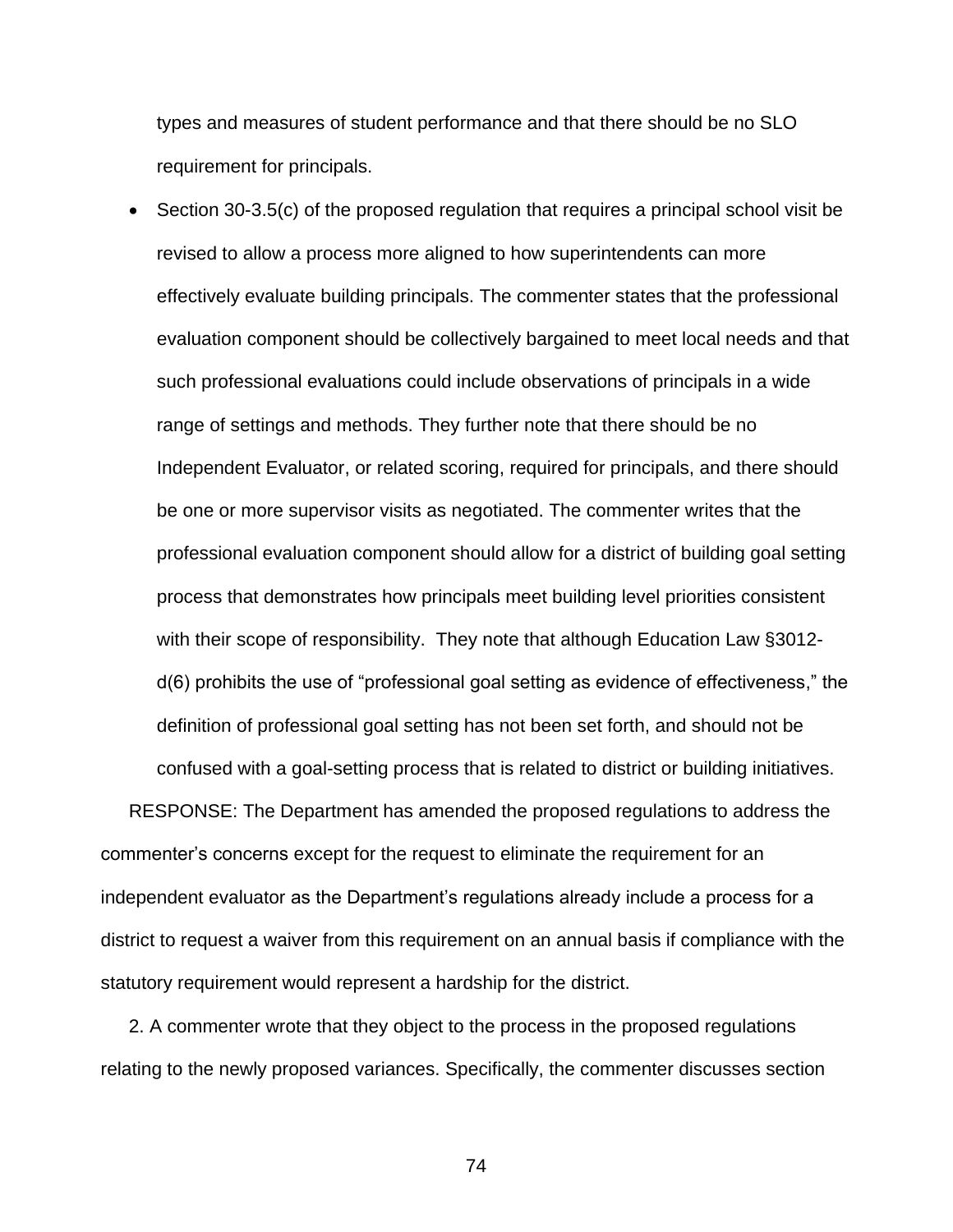30-3.16(c)(7) of the proposed regulation which requires districts to submit an approval plan that complies with all of the proposed regulations and then submit another plan that responds to the request for a variance from the regulations. They state that this requires the district to develop two plans (and as many as four if variances are sought for both teacher and principals) which is an extremely burdensome requirement. They also note that it would result in two (or four) sets of collective bargaining negotiations, which would be a "built-in disincentive" to the pursuit of variances.

RESPONSE: The Department has revised the proposed amendment to address the commenter's concerns.

3. COMMENT: A commenter recommends that the approval process for teacher and principal evaluations be separate since the teacher and principal evaluations are each collectively bargained separately and not necessarily conducted simultaneously.

RESPONSE: The Department has considered this comment, however, there are both logistic and practical reasons for requiring a single evaluation plan. First, in order to streamline the approval process by the Department and the administrative burden on districts, both the teacher and principal evaluations should be submitted together. Second, a number of decisions that are made in the course of collective bargaining with each bargaining unit could impact the obligations of the corresponding bargaining unit and/or have adverse impacts on students if not considered together. For example, the decision made regarding the frequency and duration of observations for each teacher has a direct impact on the training and workload of the principals in a school district. Additionally, students could be required to sit for multiple assessments in the same grade and subject if

75